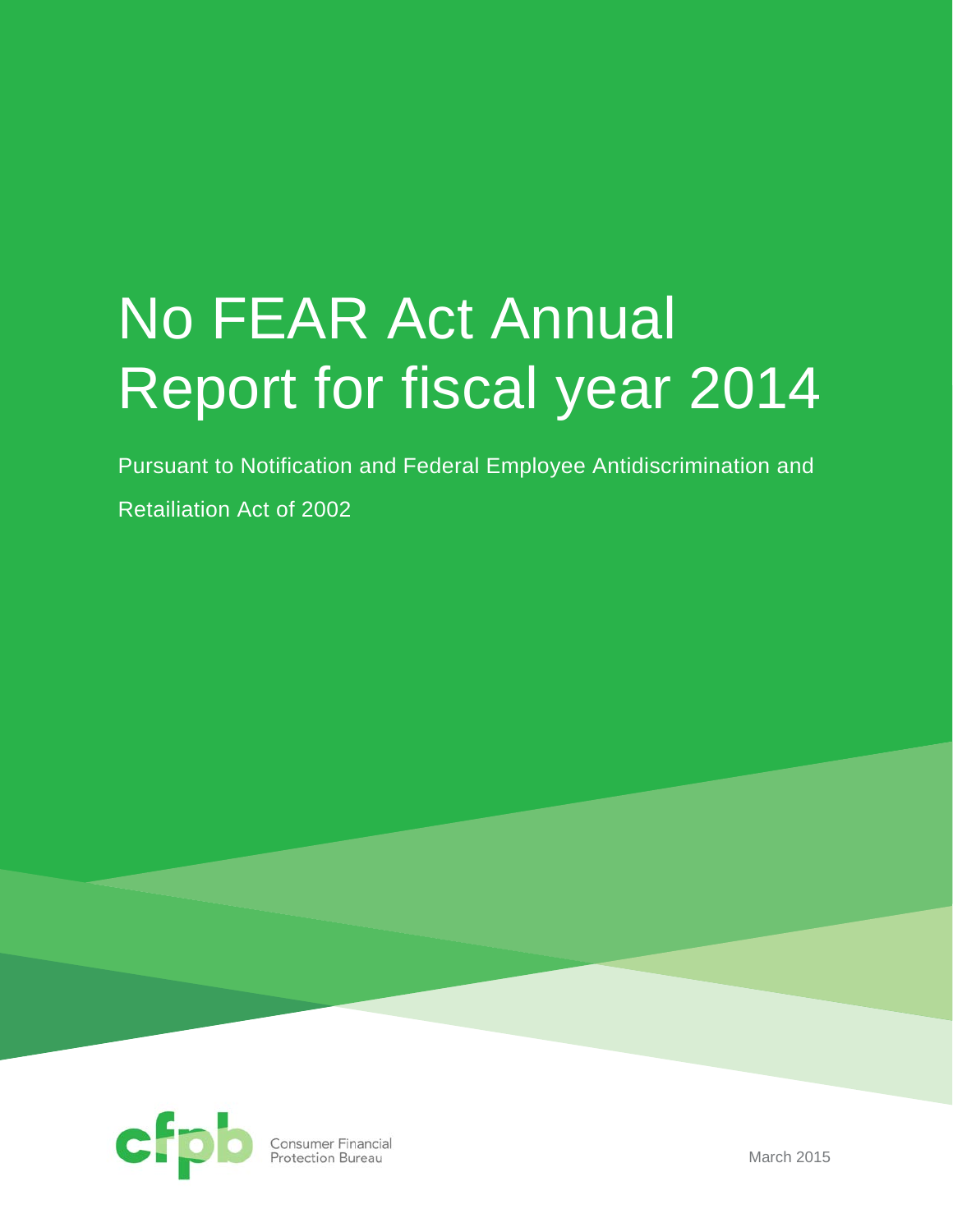# Message from Richard Cordray



### Director of the CFPB

Each day since the Bureau's existence, we have reinforced the value of our mission to help consumer financial markets work and to empower consumers to take more control over their economic lives. Now in our fourth year, we have achieved numerous successes demonstrating the difference we have made in the lives of consumers.

FY 2014 presented challenges to, and also identified opportunities for growth in, our Equal Employment Opportunity (EEO) Program. When we uncovered differences in employee performance ratings for FY 2012 and FY 2013, we corrected those issues and began to focus with additional rigor on our internal policies and practices that promote equal opportunity and fairness among employees. During FY 2014, I reaffirmed my commitment to ensuring that our talented and diverse staff is treated fairly and with respect and to enforcing the standards of fairness that CFPB expects of the companies and industries we regulate.

I am excited to announce in this year's report a recent organizational shift that I believe will help to address concerns about the Bureau's previous performance management system and issues raised by some employees in FY 2014. In FY 2013, CFPB officially launched its EEO Program with the opening of the Office of Equal Employment Opportunity (EEO Office). In November 2014, to further underscore the importance of equal employment opportunity and fairness at CFPB, I moved the EEO Office from being administratively housed within the Operations Division to my office, renamed it the "Office of Civil Rights" to reflect the internal- and externalfocused civil rights compliance role it undertakes, and more closely aligned it with our Office of Minority and Women Inclusion under a new umbrella organization called the "Office of Equal Opportunity and Fairness." This new structure is intended to create greater synergy and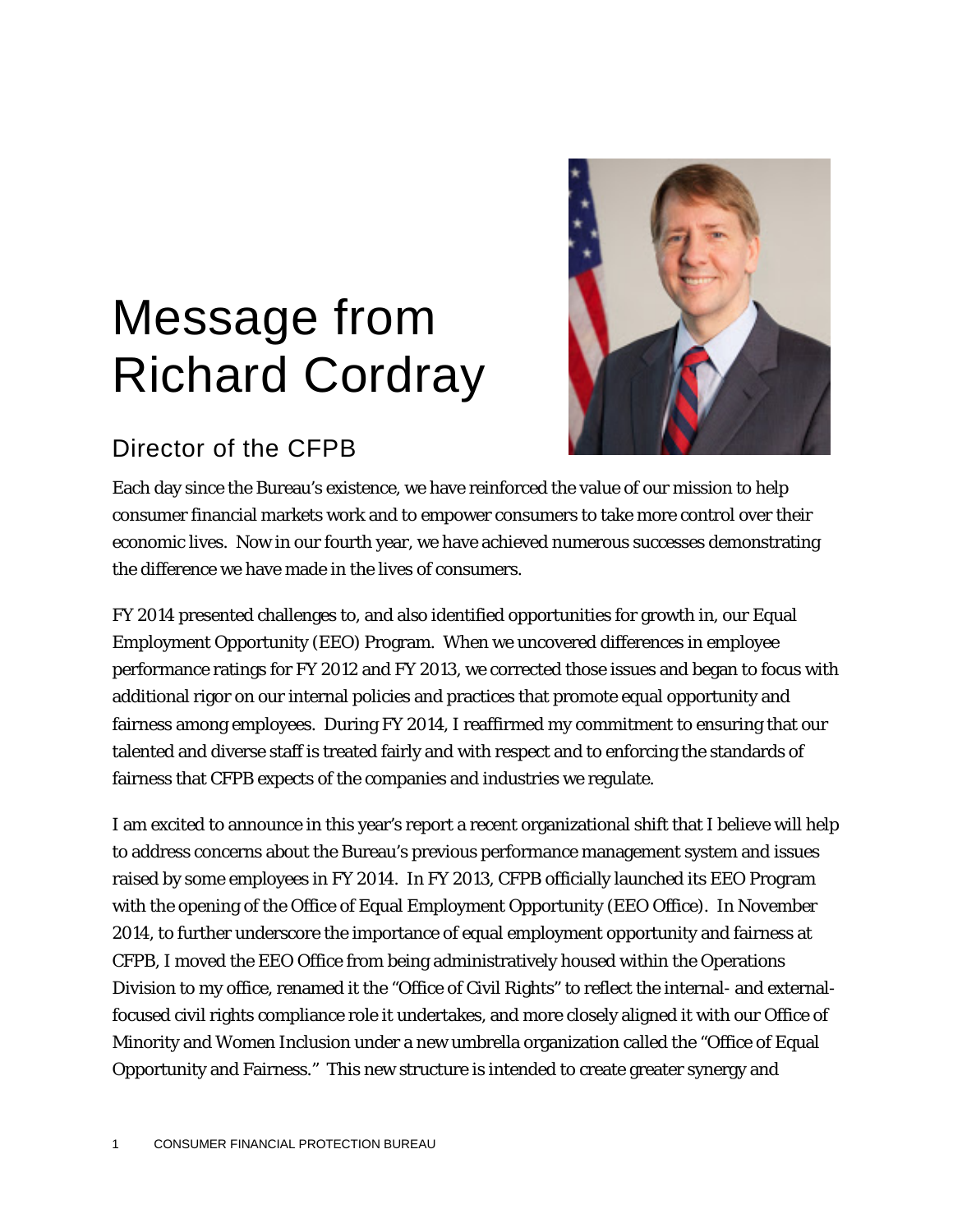alignment between the two functions. My full support is behind this new office and its programs, and I will be working to strengthen a valuable partnership between it and the entire Bureau.

I am pleased to present our Notification and Federal Employee Antidiscrimination and Retaliation Act of 2002 (No FEAR Act) Annual Report for FY 2014. It summarizes accomplishments in our evolving EEO program and our commitment to abide by all civil rights laws and merit systems principles and to promote accountability. The Office of Civil Rights' work in FY 2014 will pave the way for continued improvements in our EEO program during FY 2015 and beyond.

Sincerely,

Ruhano Cordiany

Richard Cordray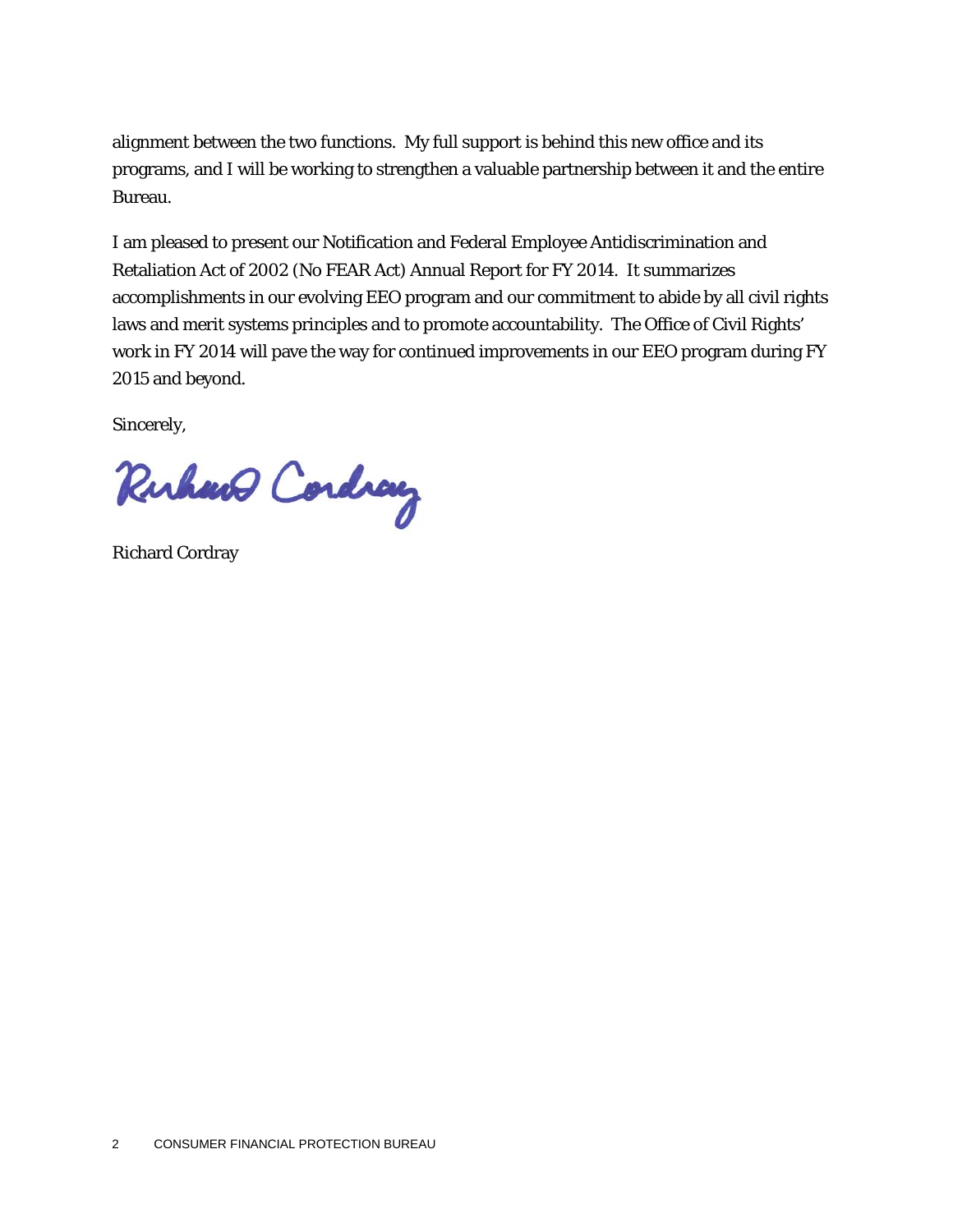## Table of contents

| 1.             |                  |                                                            |  |
|----------------|------------------|------------------------------------------------------------|--|
| 2.             |                  |                                                            |  |
| 3 <sub>1</sub> |                  |                                                            |  |
|                | 3.1              | EEO complaint activity in federal court and disposition 10 |  |
|                | 3.2              | Judgment fund reimbursements and budget adjustments  11    |  |
|                | 3.3              | Number of employees disciplined and discipline policy11    |  |
|                | 3.4              |                                                            |  |
|                | 3.5              |                                                            |  |
|                | 3.6 <sub>1</sub> |                                                            |  |
|                |                  |                                                            |  |
|                |                  |                                                            |  |
|                |                  |                                                            |  |
|                |                  |                                                            |  |
|                |                  |                                                            |  |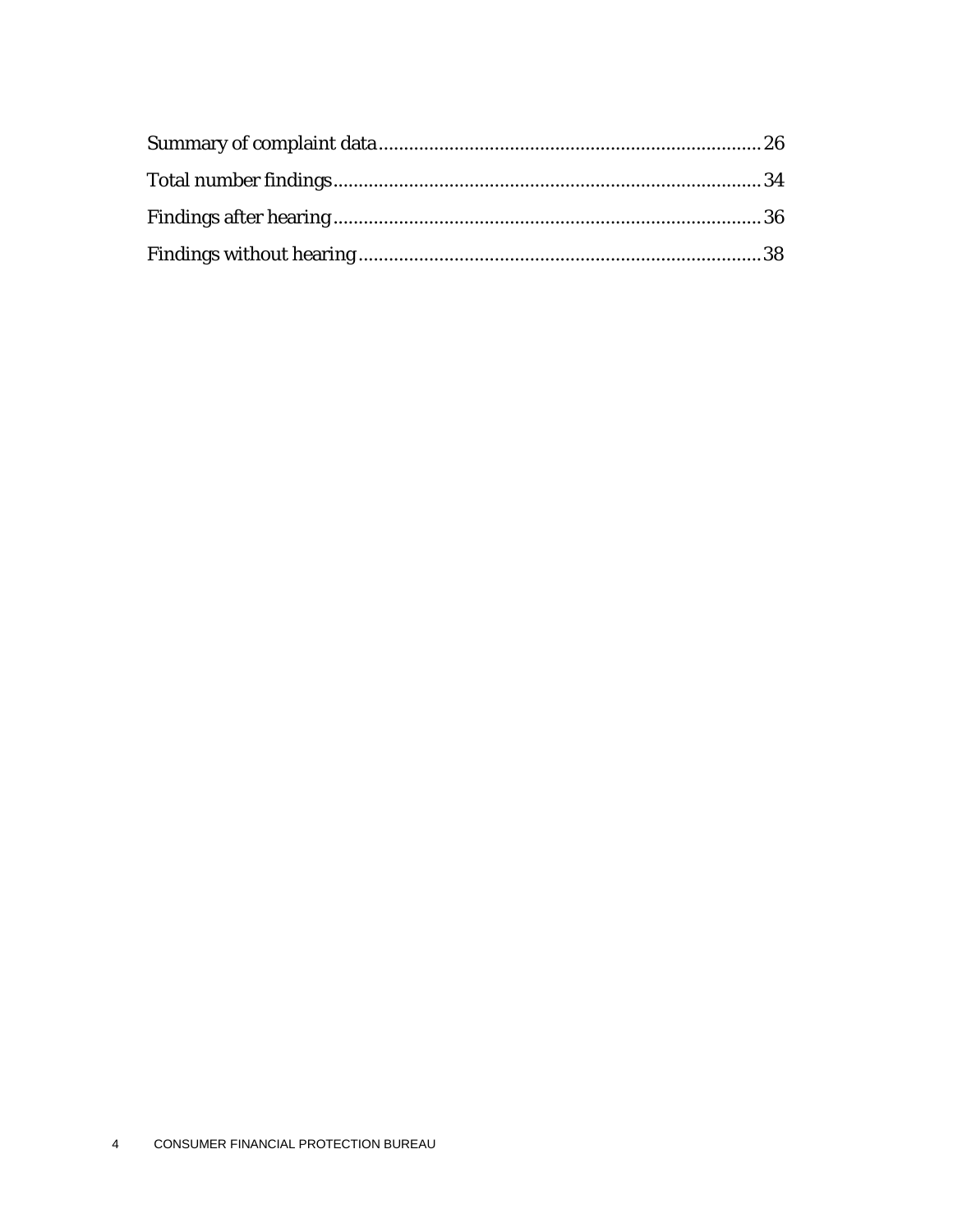# **1.** Purpose of report

The No FEAR Act (Pub. L. No. 107-174) is intended to reduce workplace discrimination within the Federal Government by holding federal agencies more accountable. Section 203 of the No FEAR Act requires that, no later than 180 days after the end of each fiscal year, each agency submit a report to the Speaker of the House of Representatives, the President pro tempore of the Senate, the Committee on Governmental Affairs of the Senate, the Committee on Government Reform of the House of Representatives, each committee of Congress with jurisdiction relating to the Bureau, the Equal Employment Opportunity Commission (EEOC), and the Attorney General of the United States. The Office of Personnel Management's (OPM) regulations implementing the No FEAR Act, 5 C.F.R. Part 724, Subpart C, also require the submission of this annual report to the Director of OPM.

The annual report must provide the following information:[1](#page-5-0)

- The number of federal court cases, pending or resolved, arising under the No FEAR Act laws and the status and disposition of the cases;
- Judgment Fund reimbursements and adjustments to agency budgets to meet reimbursement requirements;
- The number and type of disciplinary actions related to discrimination, retaliation, or harassment and the Bureau's policy relating to appropriate disciplinary action;
- Year-end summary data related to federal sector EEO complaint activity;

1

<span id="page-5-0"></span><sup>1</sup> No FEAR Act, Section 203(a)(1); 5 C.F.R. § 724.302. The requirements are set forth in full at Appendix A.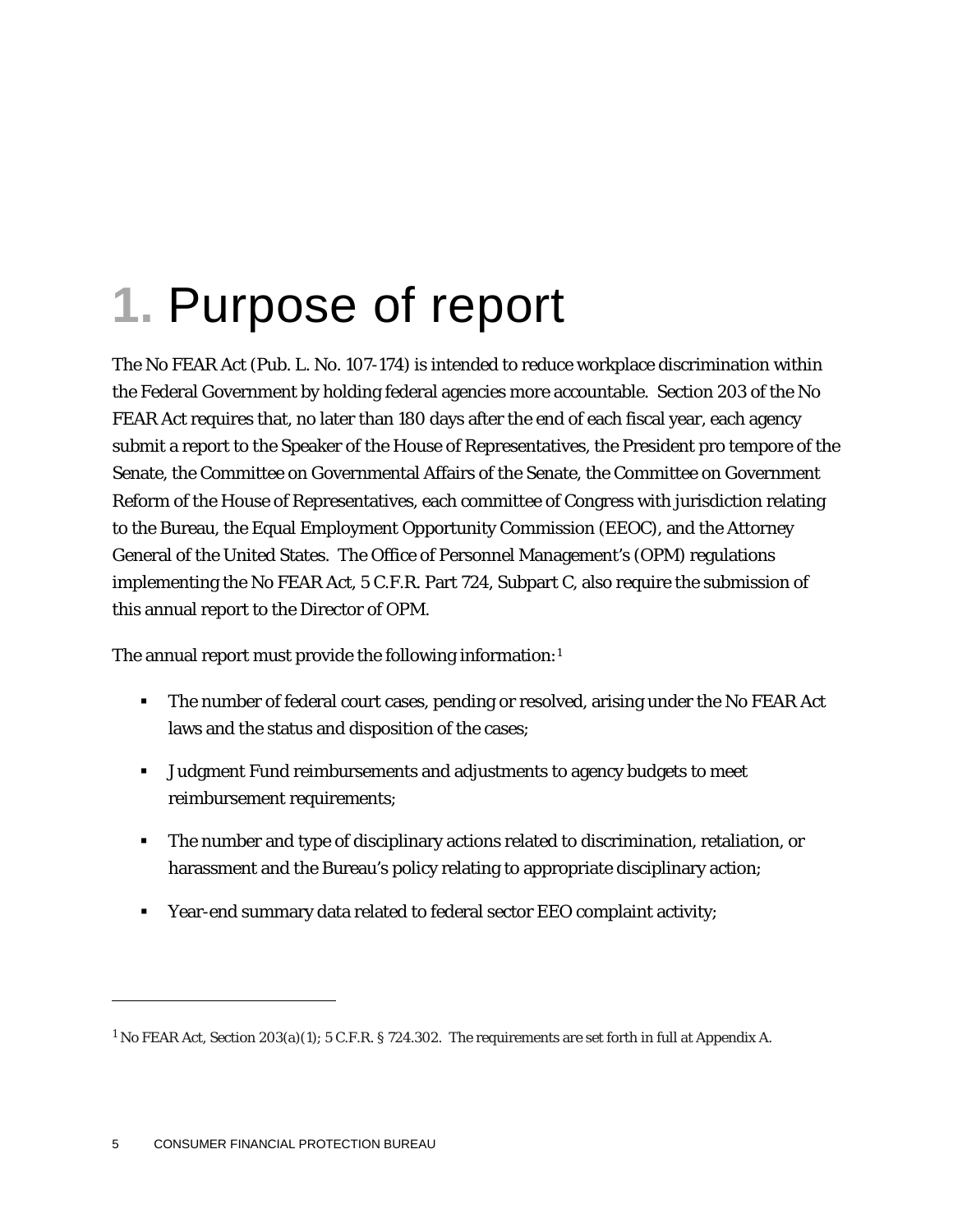- An analysis of trends, causation, and practical knowledge gained through experience and actions planned or taken to improve complaint or civil rights programs; and
- The agency's No FEAR Act training.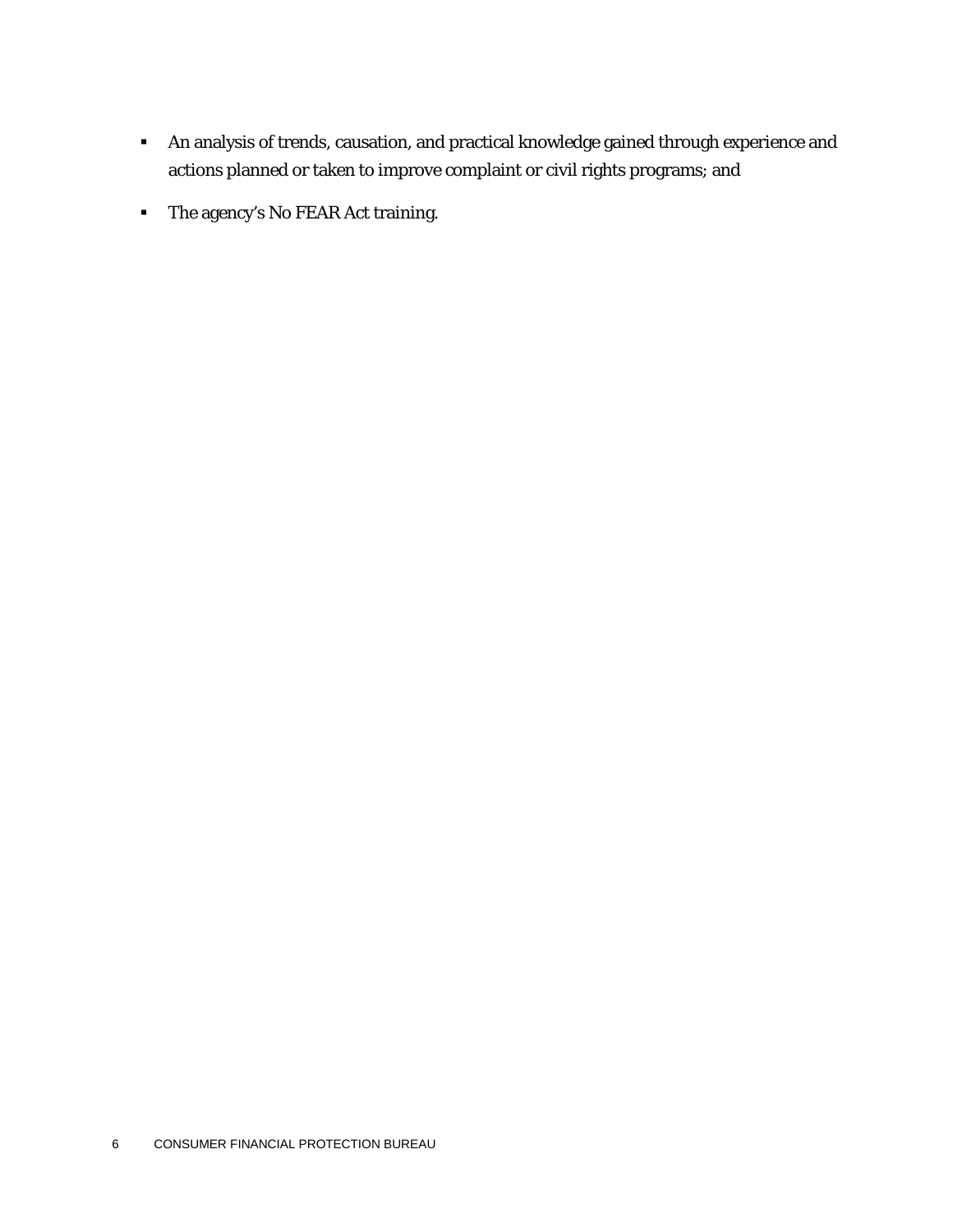# **2.** Background

The Consumer Financial Protection Bureau (CFPB or Bureau) is the nation's first federal agency focused solely on consumer financial protection. The Dodd-Frank Wall Street Reform and Consumer Protection Act (Pub. L. 111-203) (July 21, 2010) (Dodd-Frank Act) created the CFPB to protect consumers and to encourage fair and competitive consumer financial markets.

The CFPB's mission is to make markets for consumer financial products and services work for Americans—whether they are applying for a mortgage, choosing among credit cards, or using any number of other consumer financial products and services. CFPB helps consumer finance markets work by making rules more effective, by consistently and fairly enforcing those rules, and by empowering consumers to take more control over their lives.

The CFPB officially opened its doors for business on July 21, 2011, and is in its fourth year of operations. At the end of FY 2014, the Bureau consisted of 1419 employees and will continue to grow and mature to meet its important mission.

The Bureau has worked to build a human and physical infrastructure that promotes—and will continue to promote—transparency, accountability, fairness, and service to the public. That includes:

- Demonstrating a strong commitment to openness and utilizing the Bureau's website to share information on its operations;
- Recruiting highly-qualified personnel;
- **Providing training and engagement opportunities for CFPB staff to improve skills,** increase knowledge, and maintain excellence;
- Promoting equal opportunity in all aspects of employment including recruitment, hiring, compensation, performance management, awards, training, career development, and promotions; and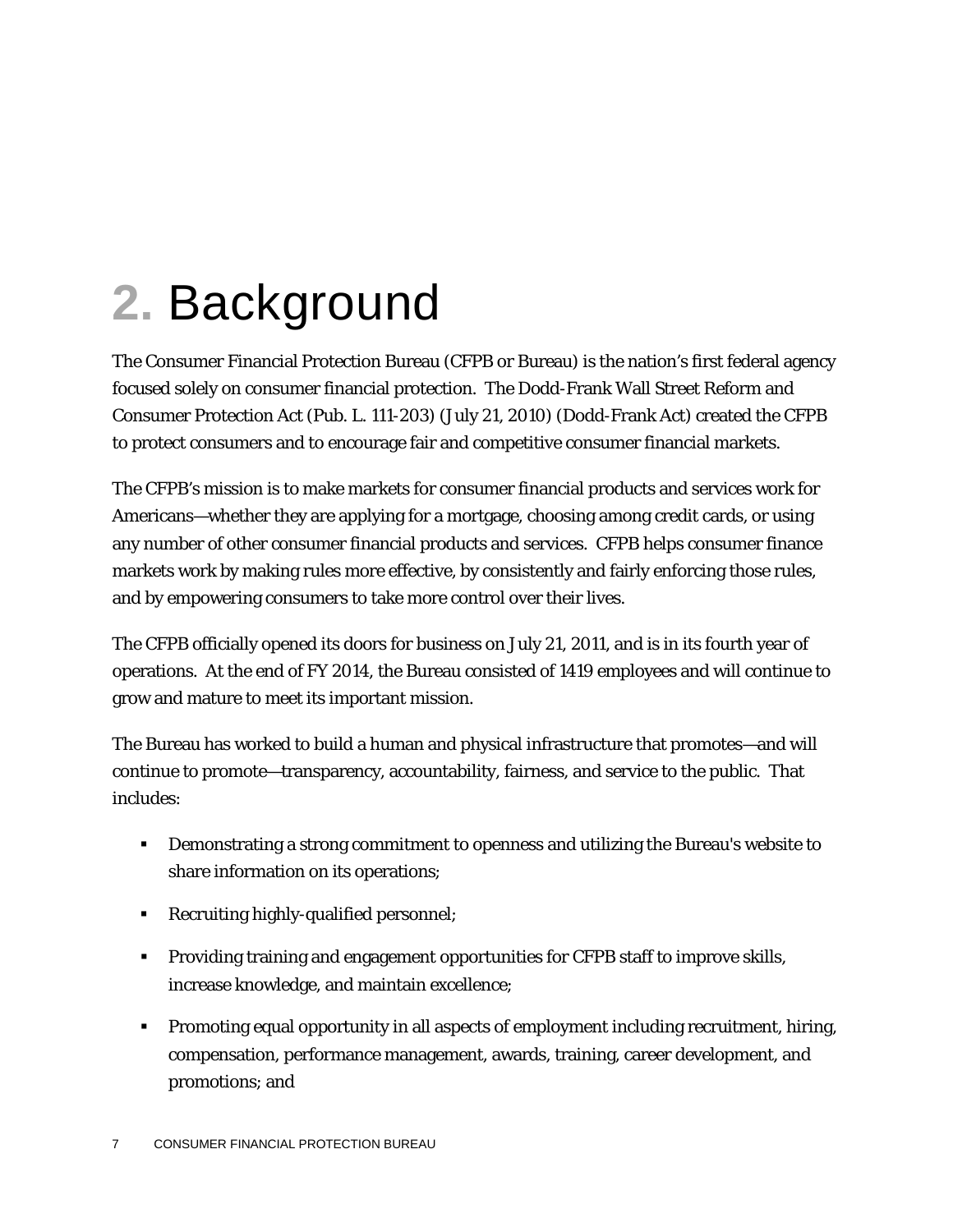**Promoting diversity in the CFPB workforce and among its contractors.** 

The Office of Civil Rights, among other services, provides policy and technical advice to Director Cordray and senior leadership on civil rights compliance and manages the Bureau's EEO complaint process pursuant to 29 C.F.R. Part 1614. The Bureau's developing EEO Program works to ensure the EEOC's six essential elements of a model EEO Program<sup>[2](#page-8-0)</sup> are incorporated into the fabric of the Bureau, thus supporting the goal of maintaining a discrimination- and harassment-free workplace for all.

Since the Bureau's inception, equal employment opportunity has been a stated value of CFPB and will continue to serve as a guidepost for its activities. The Bureau's Office of Civil Rights identifies and provides counsel on appropriate linkages of EEO goals to the goals supporting the CFPB mission and strategic goals, as well as the strategic goals of the Office of Human Capital (OHC) and the Office of Women and Minority Inclusion (OMWI); and works to further EEO accountability for the Bureau. The Office of Civil Rights also provides policy and technical advice to Director Cordray and senior leadership on civil rights issues, works to promote equality and fairness throughout the Bureau and in the Bureau's everyday business, and manages the Bureau's EEO complaint process.

During FY 2014, the Bureau conducted extensive internal review and data analysis to determine where improvements could be made in its culture and its EEO and diversity and inclusion programs. The results of these assessments are being used to establish priorities for program development and to drive positive change at the Bureau in support of EEO, diversity, and inclusion objectives.

The Inspector General of the Board of Governors of the Federal Reserve System also conducted an audit of activities related to diversity and inclusion and complaint processing at the Bureau.[3](#page-8-1)  The report, issued on March 9, 2015, states regarding the 29 C.F.R. Part 1614 complaint process that:

<span id="page-8-0"></span> <sup>2</sup> *See* EEOC, Management Directive 715 (MD-715). The six elements are (1) demonstrated commitment from agency leadership; (2) integration of EEO into the agency's strategic mission; (3) management and program accountability; (4) proactive prevention of unlawful discrimination; (5) efficiency; and (6) responsiveness and legal compliance.

<span id="page-8-1"></span><sup>3</sup> *See* Inspector General of the Board of Governors of the Federal Reserve System, *CFPB Can Enhance Its Diversity and Inclusion Efforts,* Report No. 2015-MO-C-002 (dated March 4, 2015) ("IG Report").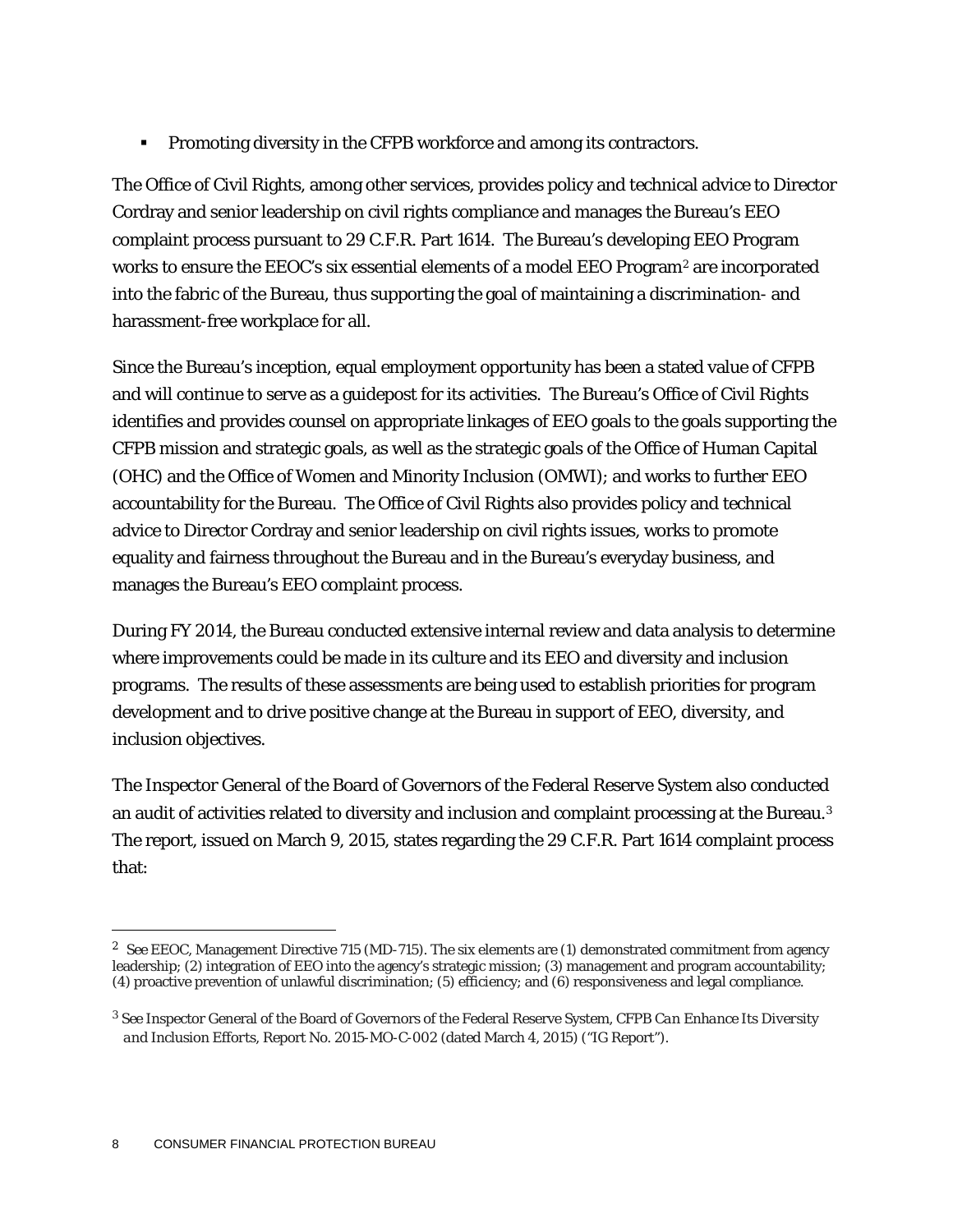- "CFPB has policies and procedures for each of its employee complaint processes [e.g., EEO complaints]."
- **The "processes give employees the opportunity to have their complaints heard,** investigated, and redressed in a fair and equitable manner."
- "CFPB adheres to several laws and regulations related to its OEEO [Office of Equal Employment Opportunity] and the processing of EEO complaints."[4](#page-9-0)

The report recommends that the Office of Civil Rights implement actions that would improve the Bureau's EEO Program such as enhancing internal controls and auditing its complaint data, which the Bureau accepted and is implementing. As it continues to mature, the Bureau will continue to make a concerted effort to support a fair, equitable, and inclusive environment that is reflective of the consumers that we serve and incorporates EEO best practices into day-to-day operations.

1

<span id="page-9-0"></span><sup>4</sup> IG Report, at 47.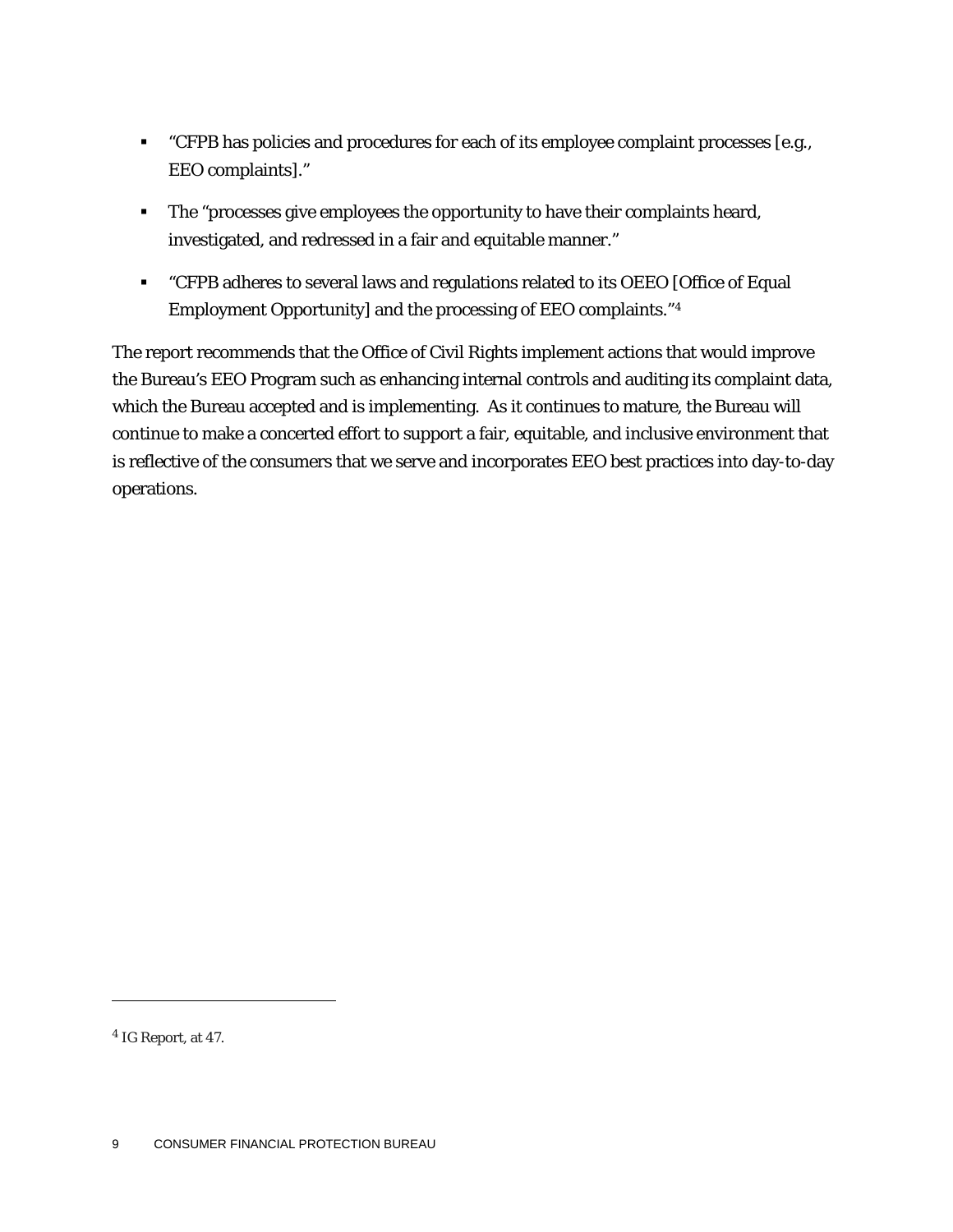## **3.** Results and data

The information in this Section meets the reporting requirements of the No FEAR Act and its implementing regulations. The information is presented as follows:

- Subsection 3.1 EEO Complaint Activity in Federal Court and Disposition
- Subsection 3.2 Judgment Fund Reimbursements and Budget Adjustments
- Subsection 3.3 Number of Employees Disciplined and Discipline Policy
- **Subsection 3.4 Summary Data**
- Subsection 3.5 Analysis of Complaints

## **3.1** EEO complaint activity in federal court and disposition

The laws covered in the No FEAR Act include:

- Title VII of the Civil Rights Act of 1964, *as amended*, 42 U.S.C. § 2000e-16 (race, color, religion, sex, national origin, and reprisal)
- The Age Discrimination in Employment Act of 1967, *as amended*, 29 U.S.C. § 633a (protections for individuals age 40 and over)
- The Equal Pay Act of 1963, *as amended*, 29 U.S.C. § 206(d) (gender-based wage differentials)
- Section 501 of the Rehabilitation Act of 1973, *as amended*, 29 U.S.C. § 791 (physical or mental disability)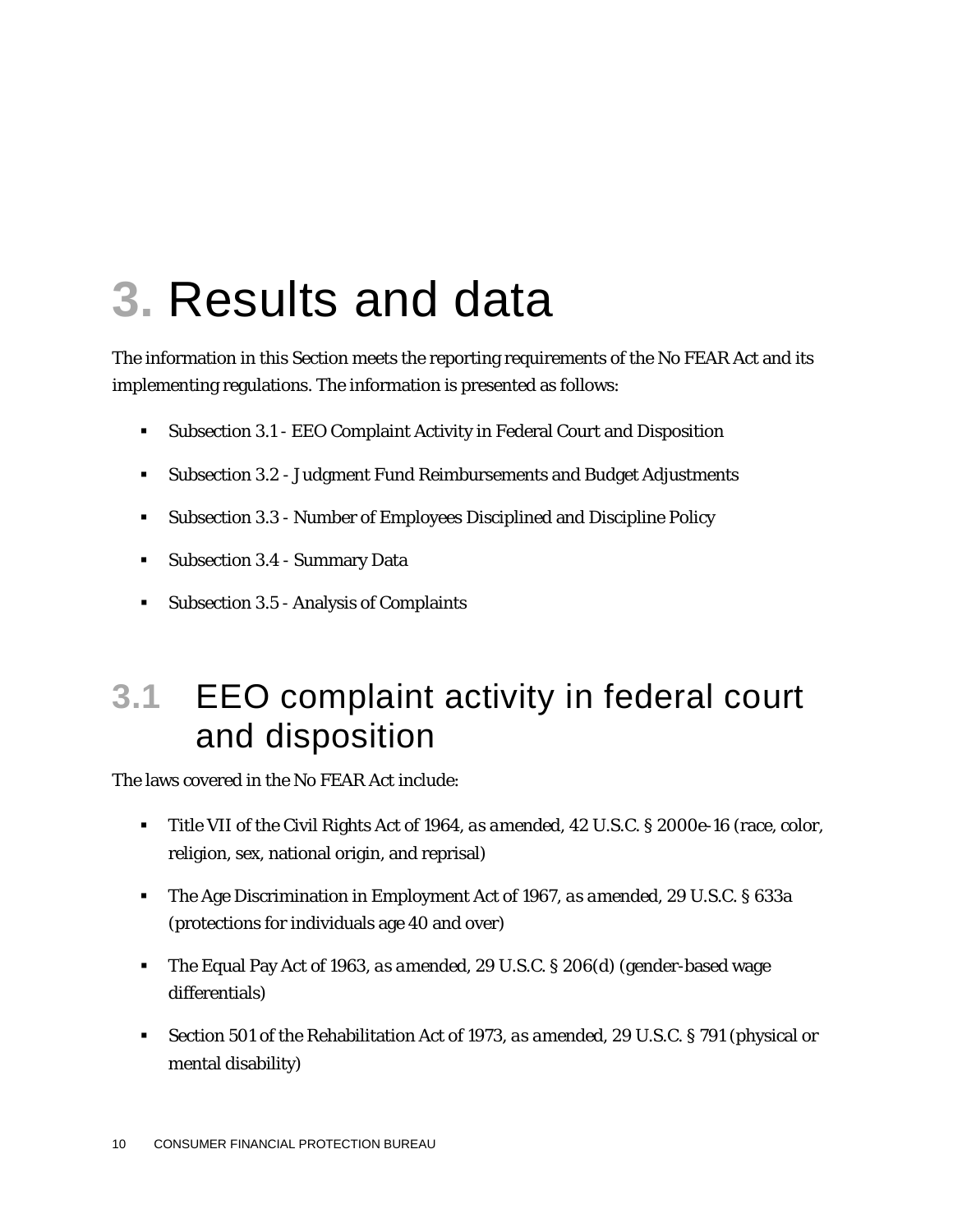- The Genetic Information Nondiscrimination Act of 2008, Pub. L. No. 110-233 (genetic information about an individual or individual's family members)
- The Civil Service Reform Act of 1978, 5 U.S.C. § 2302(b) (race, color, religion, sex, national origin, age, disability, marital status, political affiliation, and whistleblowing)

During FY 2014, the Bureau had no civil actions pending in federal court related to the No FEAR Act laws.

## **3.2** Judgment fund reimbursements and budget adjustments

The Bureau neither made reimbursements to the Judgment Fund nor needed to adjust its budget to comply with No FEAR Act reimbursement requirements.[5](#page-11-0)

## **3.3** Number of employees disciplined and discipline policy

During FY 2014, the Bureau did not discipline any employees for discrimination, retaliation, harassment, or an infraction of any provision of law covered by the No FEAR Act.

The Bureau is committed to maintaining a workplace that promotes professionalism and productivity and an environment that respects employees' dignity. It has established a "zero tolerance" policy for acts of discrimination, harassment, or retaliation. This policy has been relayed on numerous occasions since CFPB opened in 2011. Director Cordray re-issued the policy to Bureau employees in April 2014 (Appendix B) and information about the EEO program

<span id="page-11-0"></span> <sup>5</sup> The Judgment Fund is used to pay court judgments and Justice Department settlements of actual or imminent lawsuits against the government. It is a permanent appropriation and is administered by the Judgment Fund Branch, which is a part of the United States Department of the Treasury, Financial Management Service. The No FEAR Act requires federal agencies to reimburse the Judgment Fund for personnel discrimination payments made in accordance with 28 U.S.C. §§ 2414, 2517, 2672, or 2677. CFPB will not be accessing the Judgment Fund because other sources of funds are available for these purposes. *See* Consumer Financial Protection Act, Section 1017.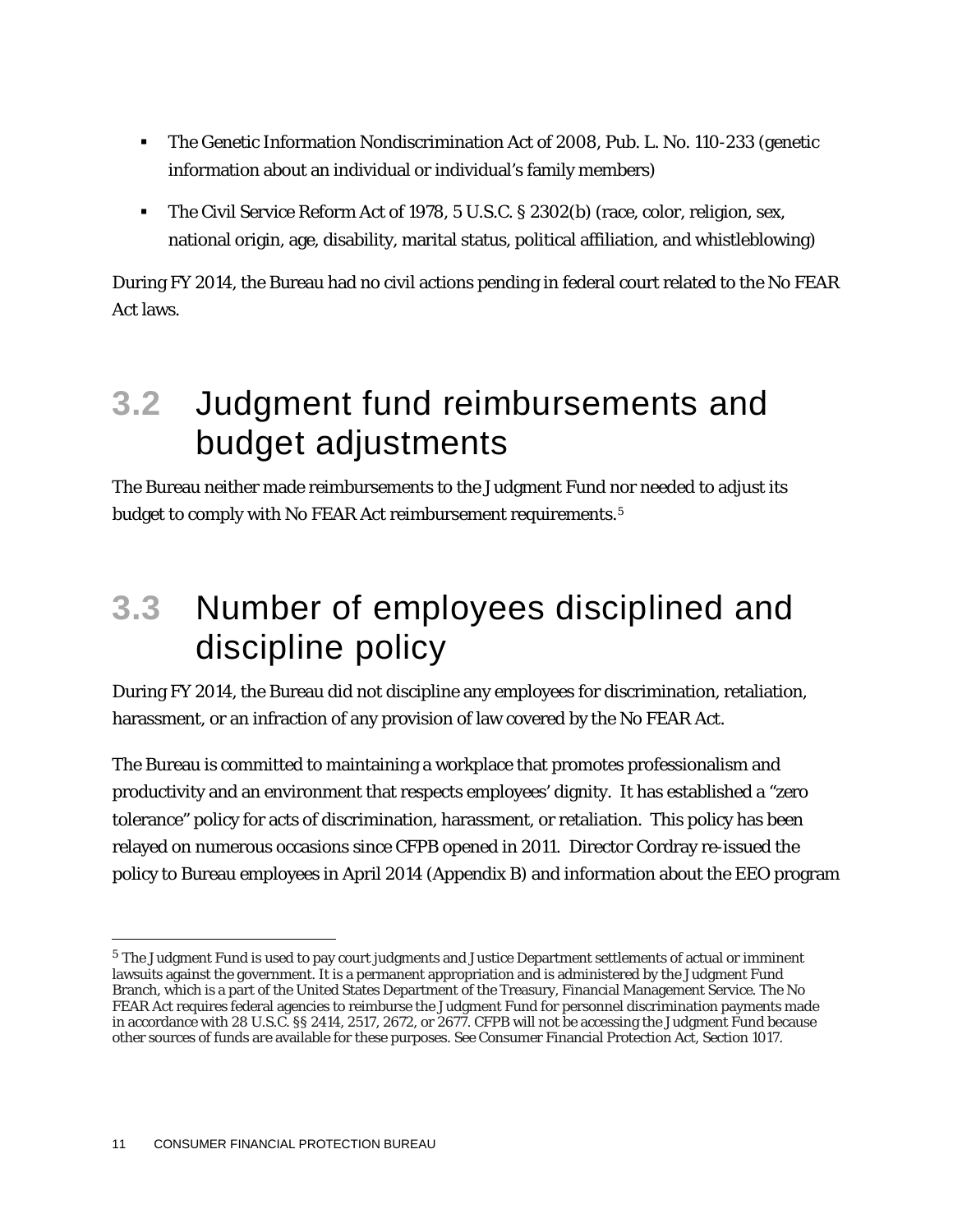is readily available on the CFPB's website $6$  and its intranet. The Director also issues an annual No FEAR Act statement, a policy statement establishing CFPB as a harassment-free workplace, and an annual notice about whistleblowing protection. The Office of Civil Rights also stresses these anti-discrimination and anti-retaliation requirements with each new CFPB employee at new employee orientation and again to employees promoted to supervisory ranks.

In addition, all Bureau employees must abide by the 13th Principle of Ethical Conduct<sup>[7](#page-12-1)</sup> requiring that employees adhere to all laws and regulations that provide equal opportunity regardless of race, color, religion, sex, national origin, age, or disability, and have been informed about the Bureau's conduct expectations through No FEAR Act and Core Competency trainings, various EEO and prohibited personnel practice posters, its No FEAR Act notice, all hands communications targeted to employees and managers, the Director's weekly message to all employees, and a rotating NewsFeed on CFPB's intranet.<sup>8</sup> The Bureau's performance management process includes performance metrics for supervisors and managers related to promoting diversity and inclusion and initiatives are underway for further enhancing accountability through the performance management program and the Quarterly Performance Review (QPR) process. The Bureau's Disciplinary and Adverse Action Policy reiterates these various directives by emphasizing that "engaging in discrimination, harassment, or other inappropriate conduct" is grounds for discipline, up to and including removal.

CFPB remains committed to disciplining and providing remedial training to any employee who fails to abide by these requirements.

### **3.4** Summary data

Appendix C contains a summary of the Bureau's EEO complaint activity for FY 2014.

<span id="page-12-0"></span> <sup>6</sup><http://www.consumerfinance.gov/equal-employment-opportunity/whistleblowers/> <http://www.consumerfinance.gov/no-fear-act/>

<http://www.consumerfinance.gov/equal-employment-opportunity/>

<span id="page-12-1"></span><sup>7</sup> 5 C.F.R. § 2635.101(b)(13). Employees are notified of this requirement in mandatory ethics training, posters, and through the intranet.

<span id="page-12-2"></span><sup>8</sup> [http://www.consumerfinance.gov/no-fear-act/;](http://www.consumerfinance.gov/no-fear-act/) *see also* 77 Fed. Reg. 5241-01 (Feb. 2, 2012).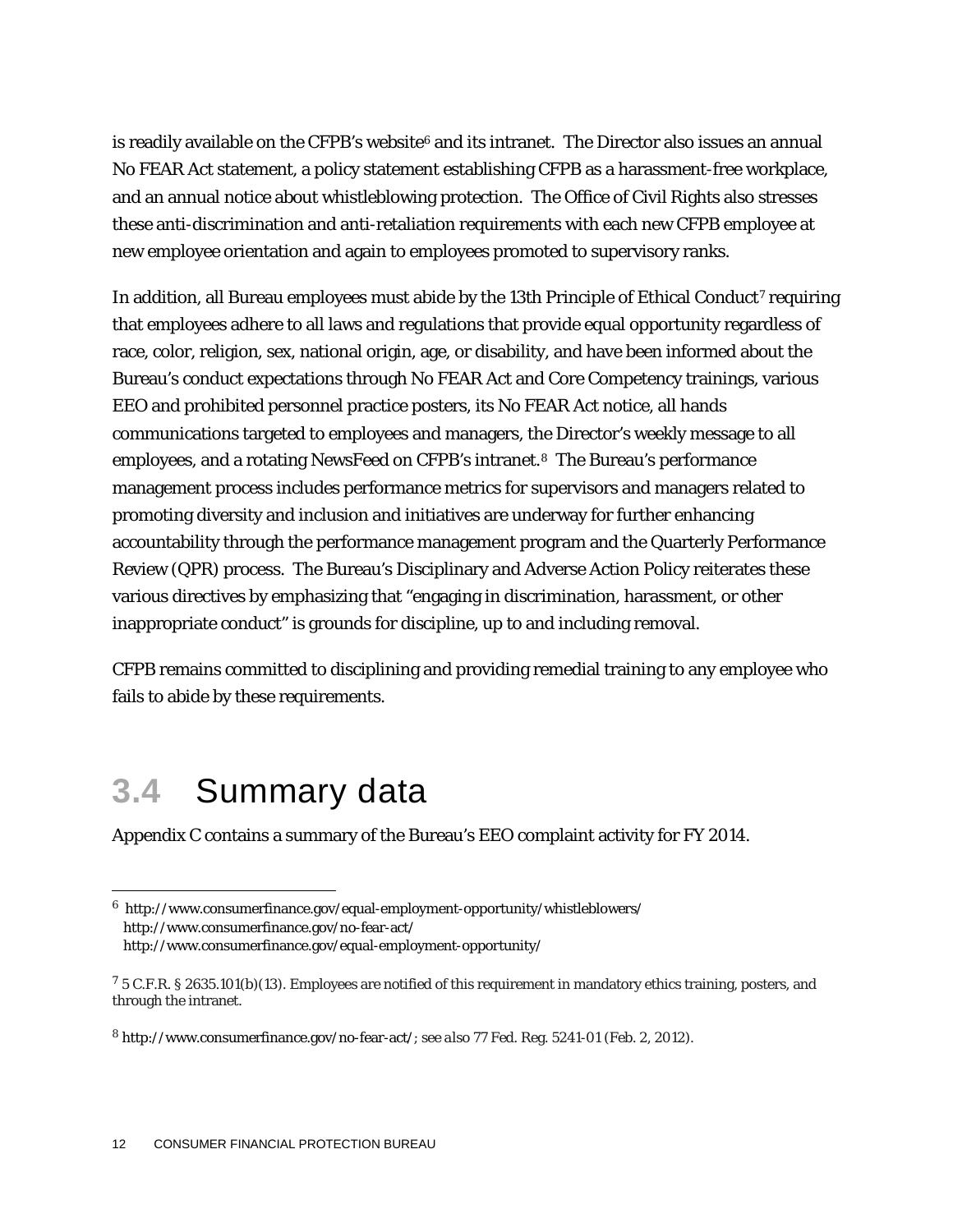## **3.5** Analysis of complaints

This subsection sets forth (1) an examination of trends and causal analysis for complaints and (2) practical knowledge gained through experience and actions planned to improve the Bureau's EEO Program.

### **3.5.1** Trends and causal analysis

Because the CFPB officially opened on July 21, 2011, and began reporting information related to FY 2012, it does not yet have a five-year perspective of EEO data related to complaint-filing trends. The Bureau is committed, however, to monitoring trends and implementing any necessary corrective measures as its EEO Program matures.

During FY 2014, the Bureau experienced an increase in the number of formal complaints filed compared to FY 2013 (from nine to 25). The 24 complainants<sup>[9](#page-13-0)</sup> who filed formal complaints in FY 2014 represent 1.69 percent of CFPB's workforce, an increase of 1.02 percent compared to FY 2013 and higher than the midsize agency<sup>10</sup> average rate of 0.56 percent.<sup>[11](#page-13-2)</sup>

The most frequently cited bases of discrimination in FY 2014 were race (17) and reprisal (16), which is similar to FY 2013 where age, race, sex and reprisal were equally the most frequently cited bases of discrimination. [12](#page-13-3) The complaint filings in FY 2014 are largely consistent with government-wide trends. According to the EEOC FY 2012 Report, reprisal was the most frequently cited basis for discrimination claims and race was the third most frequently cited basis for discrimination claims. The Bureau's FY 2014 staff demographics with respect to minorities increased slightly relative to FY 2013 (453 of the 1342 employees or 33.71% of

 $\overline{a}$ 

<span id="page-13-0"></span><sup>&</sup>lt;sup>9</sup> There was one person who filed two complaints.

<span id="page-13-1"></span><sup>10</sup> Midsize or medium agencies are those with 100o to 14,999 employees. EEOC's FY 2012 Annual Report on the Federal Workforce (August 2014) (EEOC FY 2012 Report), a*vailable at*  [http://www.eeoc.gov/federal/reports/fsp2012/index.cfm.](http://www.eeoc.gov/federal/reports/fsp2012/index.cfm)

<span id="page-13-2"></span><sup>11</sup> EEOC FY 2012 Report. EEOC has not yet issued a FY 2013 report.

<span id="page-13-3"></span><sup>&</sup>lt;sup>12</sup> Although there were 25 formal complaints, there are more than 25 bases of discrimination alleged because a complainant may assert more than one basis.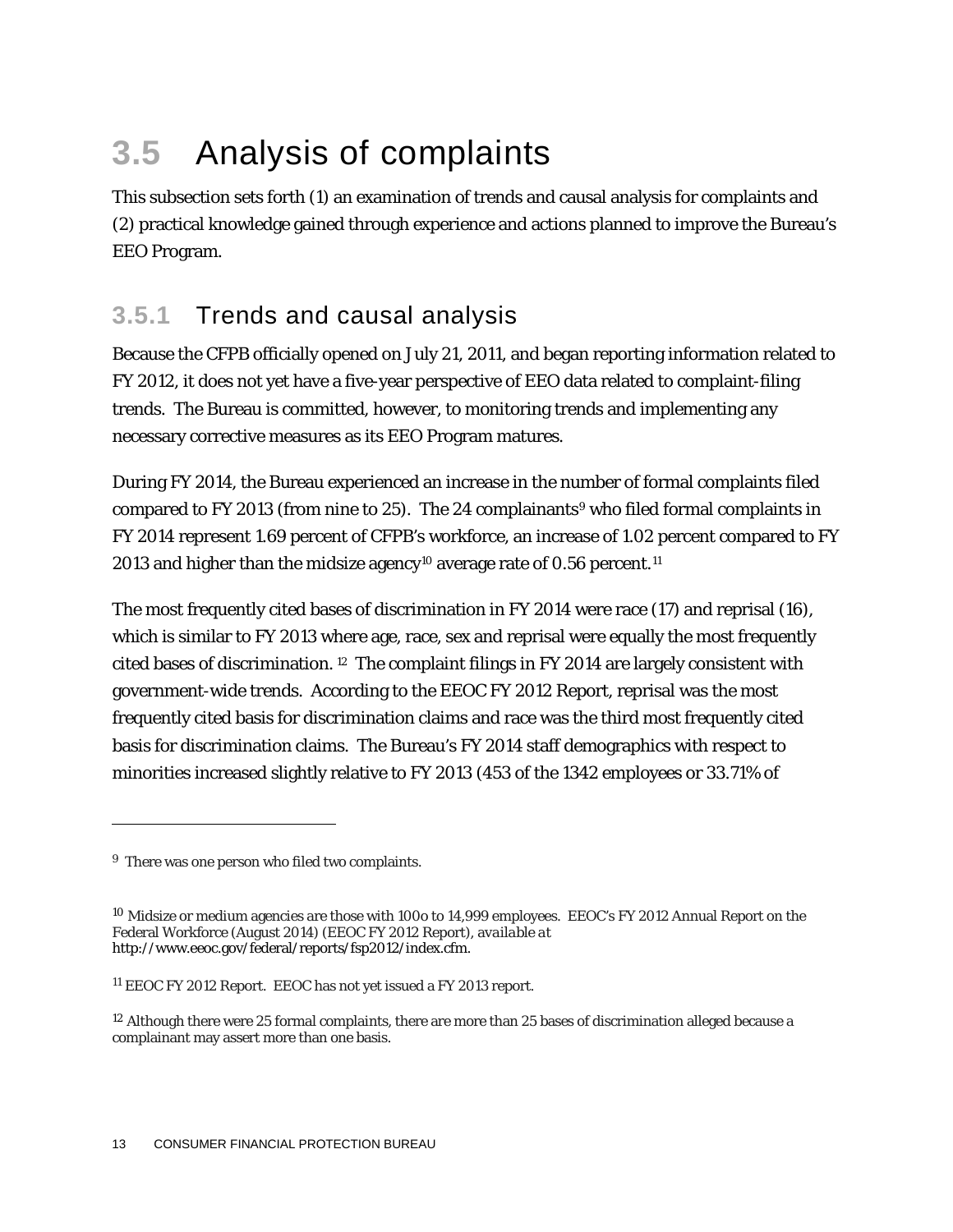employees in FY 20[13](#page-14-0) were minorities,<sup>13</sup> whereas 498 of 1419 or 35.09% of employees were minorities in FY 2014).

The most frequently raised issues in FY 2014 involved non-sexual harassment (14) and evaluation/appraisal (13). In comparison, FY 2013's most frequent complaint by issue was assignment of duties, which was identified in 33 percent of complaints. This is consistent both with government trends in which non-sexual harassment was the most cited issue,<sup>14</sup> and with the concerns raised about the implementation of the Bureau's previous performance management system. The Bureau will continue to educate the workforce on the EEO policies and monitor supervisors and managers diversity and inclusion efforts through the Bureau's performance management and QPR process. The Bureau recently mandated performance management and diversity and inclusion awareness training for all employees. The Bureau will continue to emphasize its zero tolerance for discrimination and harassment and administer discipline and/or adverse action to those who engage in discrimination, harassment or other inappropriate conduct.

In FY 2014, all EEO counseling and investigations were completed within permissible regulatory timeframes, and one Final Agency Decision (FAD) was issued untimely. Days in investigation averaged 214—an increase from FY 2013—caused by the increased formal complaint caseload compared to FY 2013.

The Bureau promotes early resolution of complaints and the use of alternative dispute resolution (ADR) as an option to its traditional administrative complaint processes and offers ADR at all stages of the complaint process. The commitment to ADR is communicated to employees through the intranet, training, and during individual meetings with parties seeking assistance from the Office of Civil Rights. Employees agreed to mediate in 17 informal cases and in five formal cases during FY 2014.

The Bureau will continue to monitor its complaint activity compared to government-wide activity and activity of agencies most similar to the Bureau. As the Bureau builds on its

1

<span id="page-14-0"></span><sup>&</sup>lt;sup>13</sup> Racial and ethnic minority populations include Asian American, Black or African American, Hispanic or Latino, Native Hawaiian and Other Pacific Islander, and American Indian and Alaska Native.

<span id="page-14-1"></span><sup>14</sup> EEOC FY 2012 Report.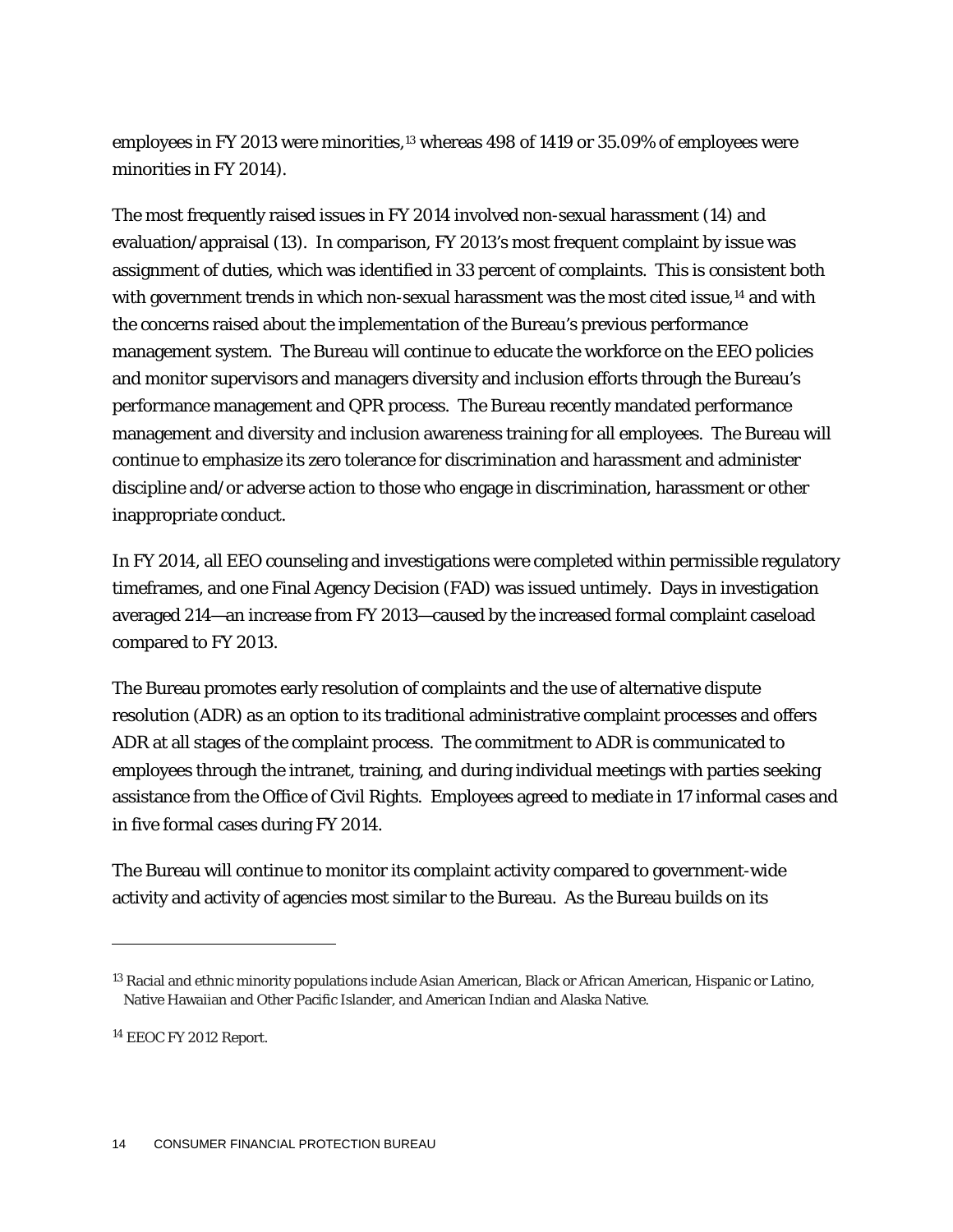historical data, we will conduct trend analyses and, when warranted, determine approaches to respond to data that reveal barriers to equal employment opportunities.

### **3.5.2** Practical knowledge gained and action plan

The OHC and OMWI continue to assess the Bureau's workforce demographics to ensure the development of initiatives, policies, and training aligns with a model EEO program. The Office of Civil Rights, working collaboratively with OHC and OMWI, is building upon this foundation with data-driven assessments and a focus on ensuring compliance with all EEO legislative and regulatory requirements. Through this ongoing analysis, the Bureau will gain practical knowledge and make determinations on how best to address shortcomings as they are identified over time and how best to advance the needs of our workforce.

Based on an assessment of complaint activity, the EEO Program, and employee feedback in FY 2014, the Bureau learned of the importance of:

- Increasing employee awareness of EEO statutes and working with OHC and OMWI to ensure that the CFPB cultivates an inclusive work environment;
- Ensuring CFPB management is accountable for the success of the EEO program through transparency, by developing measurable EEO, diversity, and inclusion goals and objectives that are incorporated into divisional strategic plans, and through the performance assessment of supervisors and managers;
- Training supervisors and managers on leadership, management principles, communication techniques, legal compliance, and fostering diversity and inclusion;
- **Ensuring that management officials understand the purpose and value of ADR;**
- **Continued communication of information and early intervention to help Bureau officials** identify the issues and bases that may give rise to EEO complaints;
- Fostering constructive, open, continuous communication between employees and management to help resolve workplace conflicts at the earliest possible opportunity; and
- Monitoring performance evaluation data, continuing to raise awareness of performance management best practices, and adjusting Bureau policy and practices, as needed, to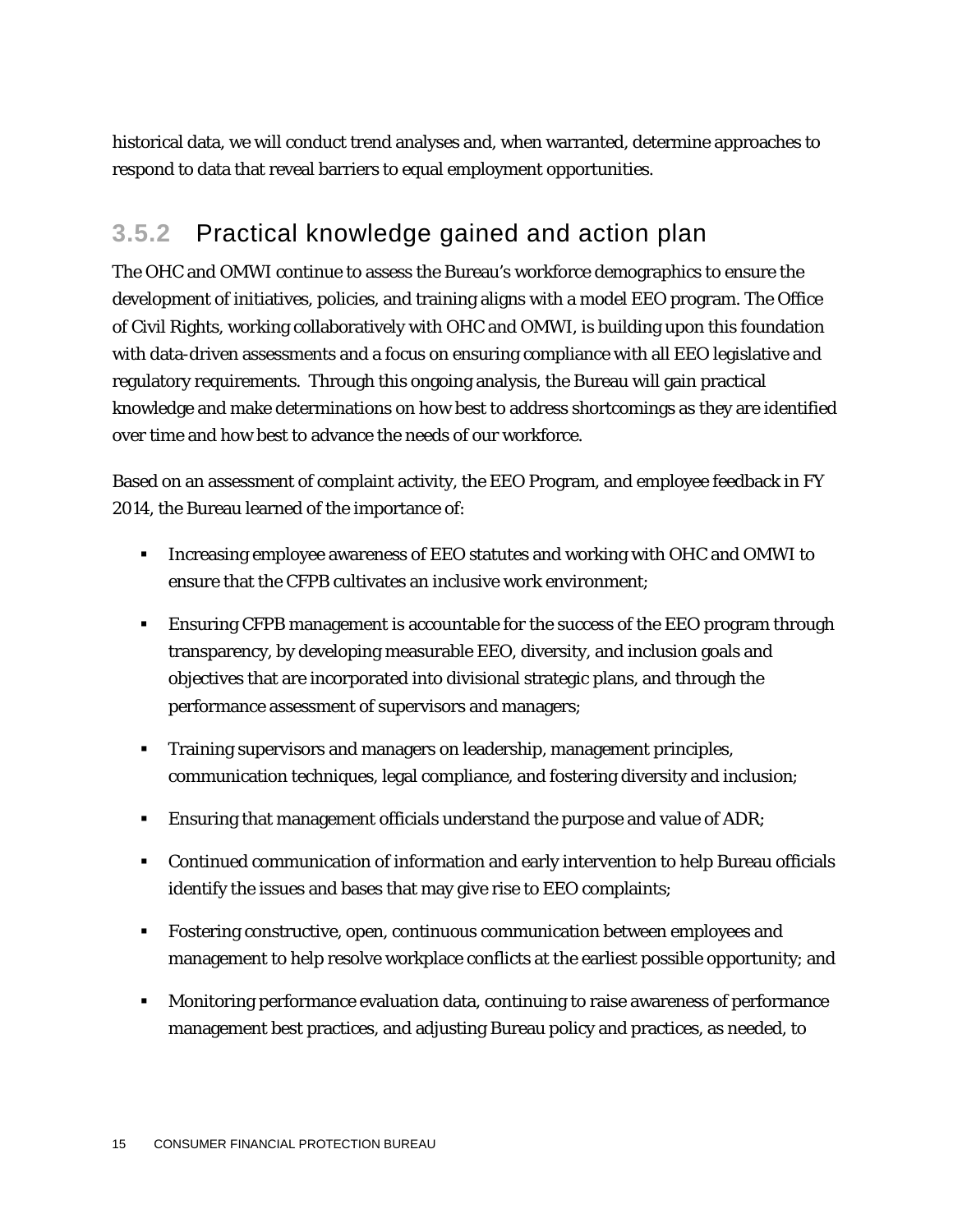address harassment and evaluation/appraisal issues raised in a number of FY 2014 complaints.

The Bureau will incorporate the practical knowledge indicated above as it continues to build and staff the EEO program. We will focus on the following goals during FY 2015 and FY 2016:

- Continuing to incorporate the EEOC's six essential elements of a model EEO program to achieve greater program effectiveness;
- Continuing to process all informal and formal complaints and requests for ADR in compliance with 29 C.F.R. Part 1614 and EEOC Management Directive 110;
- Enhancing accuracy and efficiency of EEO complaint data monitoring, tracking, and reporting by procuring a commercial software system and establishing robust internal controls related to data tracking and monitoring;[15](#page-16-0)
- Incorporating EEO best practices gained through the Bureau's coalitions with other Federal agencies, particularly financial regulatory agencies and other small- and medium-sized agencies;
- Obtaining certification from the Office of Special Counsel through its Section 2302(c) Certification Program;
- Collaborating with OHC to provide training to supervisors and managers that offers proactive approaches to resolving issues stemming from alleged violations of personnel policies and practices, including performance management;
- Leveraging internal communication channels to make EEO-related information available through the use of various media, including electronic, informational brochures, and individual and group training;
- Continuing to increase awareness about ADR as an option available in all phases of the complaint process and training management about its benefits;

1

<span id="page-16-0"></span><sup>15</sup> This goal implements the recommendations in the IG Report.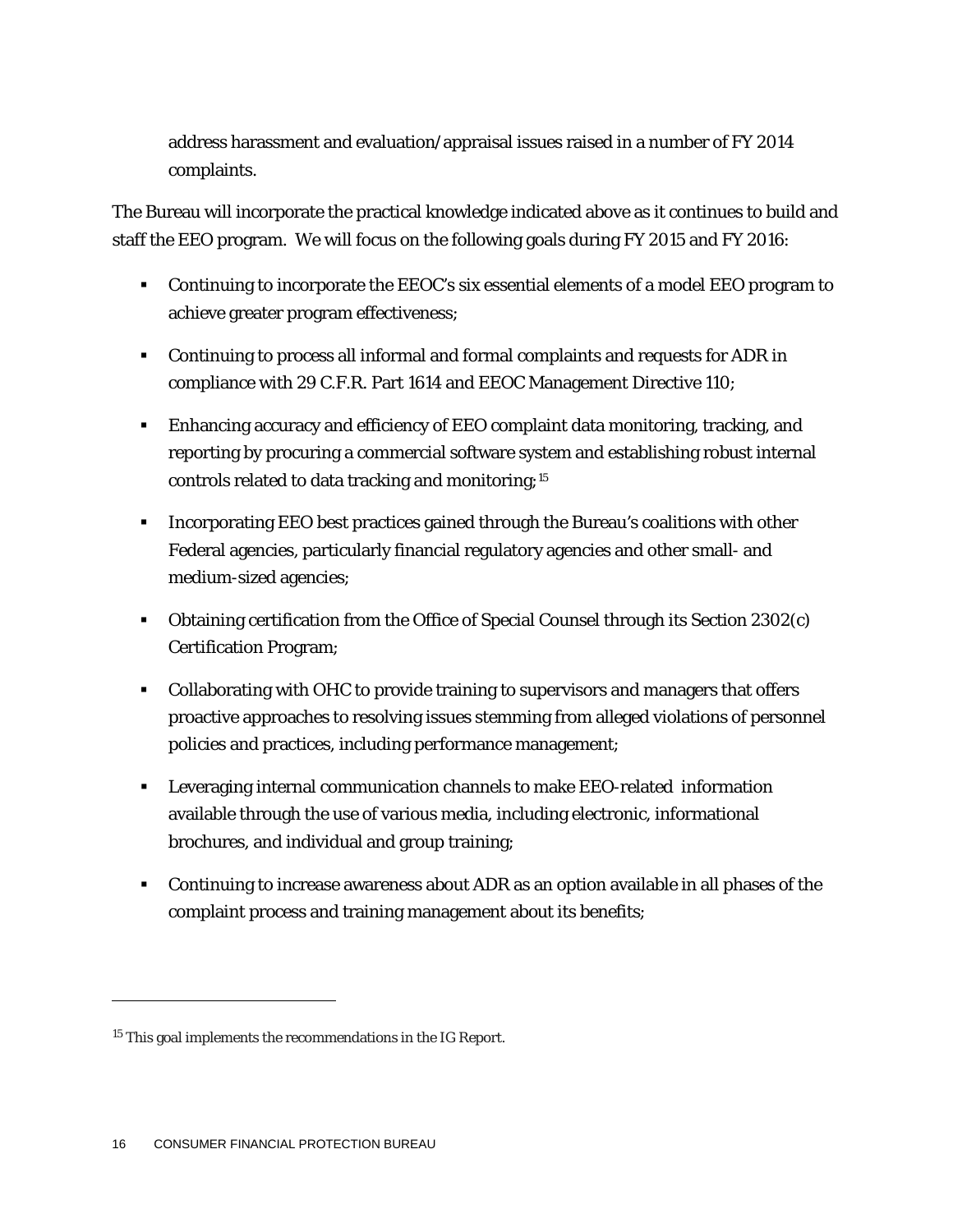- Reviewing feedback from employee surveys, exit interviews, listening sessions, and training to identify opportunities for improvement;
- Collaborating with OHC and OMWI to establish and administer affirmative plans that ensure the Bureau has a demographically diverse workforce reflective of the civilian labor force and address any identified barriers to full participation in employment opportunities and also work to ensure equal participation in CFPB programs once employees onboard;
- Briefing senior leadership on the state of the EEO program to reaffirm support for the program; provide awareness of issues and trends, systemic or otherwise; and to solicit input strengthening the Bureau's EEO program;
- Using the QPR process as a management tool to address cultural change, and EEO, diversity, and inclusion efforts within Divisions;
- Continuing to enhance training and development opportunities for all staff; and
- Supporting the implementation of employee resource groups, a mentoring bank, and both executive-level and staff-level diversity councils.

## **3.6** No FEAR Act training

The Office of Civil Rights recognizes the critical role that training plays in raising awareness and fostering appropriate behavior. In FY 2014, the Office of Civil Rights provided training during new employee orientation to ensure all employees are aware of their EEO rights and responsibilities, are familiar with EEO staff, and are knowledgeable about sources for EEO information. All new Bureau employees must also complete online No FEAR Act training within 90 days of onboarding, and existing employees must complete refresher training annually. For FY 2014, 89.8% percent of employees completed this training. Moreover, all employees are required to complete Sexual Harassment Prevention Training annually, and 88.4% did so.

CFPB provides training to managers and supervisors in order to ensure understanding of individual supervisors' responsibilities under the No FEAR Act laws. During FY 2014, the Office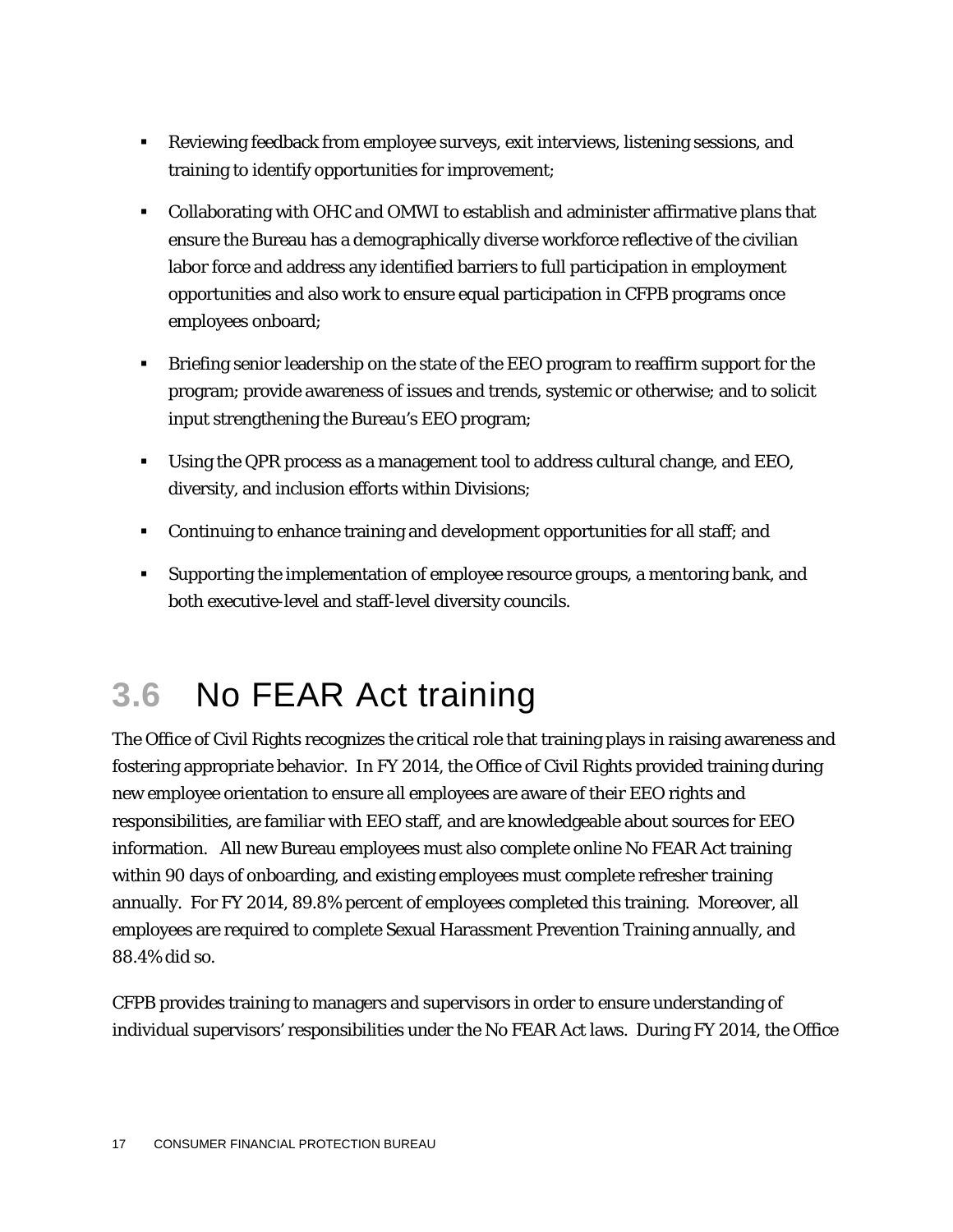of Civil Rights obtained institutional support for a new and mandatory, two-day supervisory training led by the EEOC Training Institute that covered topics including:

- A History of EEO Laws;
- The Federal EEO Complaint Process;
- Reasonable Accommodation:
- ADR: and
- Management Responsibilities in Preventing Harassment and Retaliation

By November 2014, approximately 85% of CFPB supervisors had attended training with the EEOC, and plans exist to offer additional sessions during FY 2015 and subsequent fiscal years to train all remaining and new supervisors. The Bureau also recently mandated performance management and diversity and inclusion awareness training for all employees.

During FY 2014 and continuing, the Office of Civil Rights also collaborates with other offices to offer and provide in-person training to staff in Washington D.C. headquarters as well as field staff. Anti-discrimination and anti-retaliation training, including information about merit principles and prohibited personnel practices, is incorporated into structured interviewing, new supervisor, and other training modules presented by OHC. Additionally, the Office of Civil Rights and OMWI arranged in FY 2014 for internal presentations on topics including disability rights, providing reasonable accommodation, the Part 1614 Complaint Process, retaliation prevention, preventing and responding to harassment, avoiding age discrimination claims, unconscious bias, diversity awareness, and complying with EEO laws when hiring.

In FY 2014, the Office of Civil Rights also worked closely with OMWI and the External Affairs (EA) Division to provide opportunities for public and private sector leaders to address the CFPB workforce in support of heritage month celebrations, including Hispanic Heritage, Native American, African American History, Women's History, Asian Pacific American Heritage, and LGBT Pride.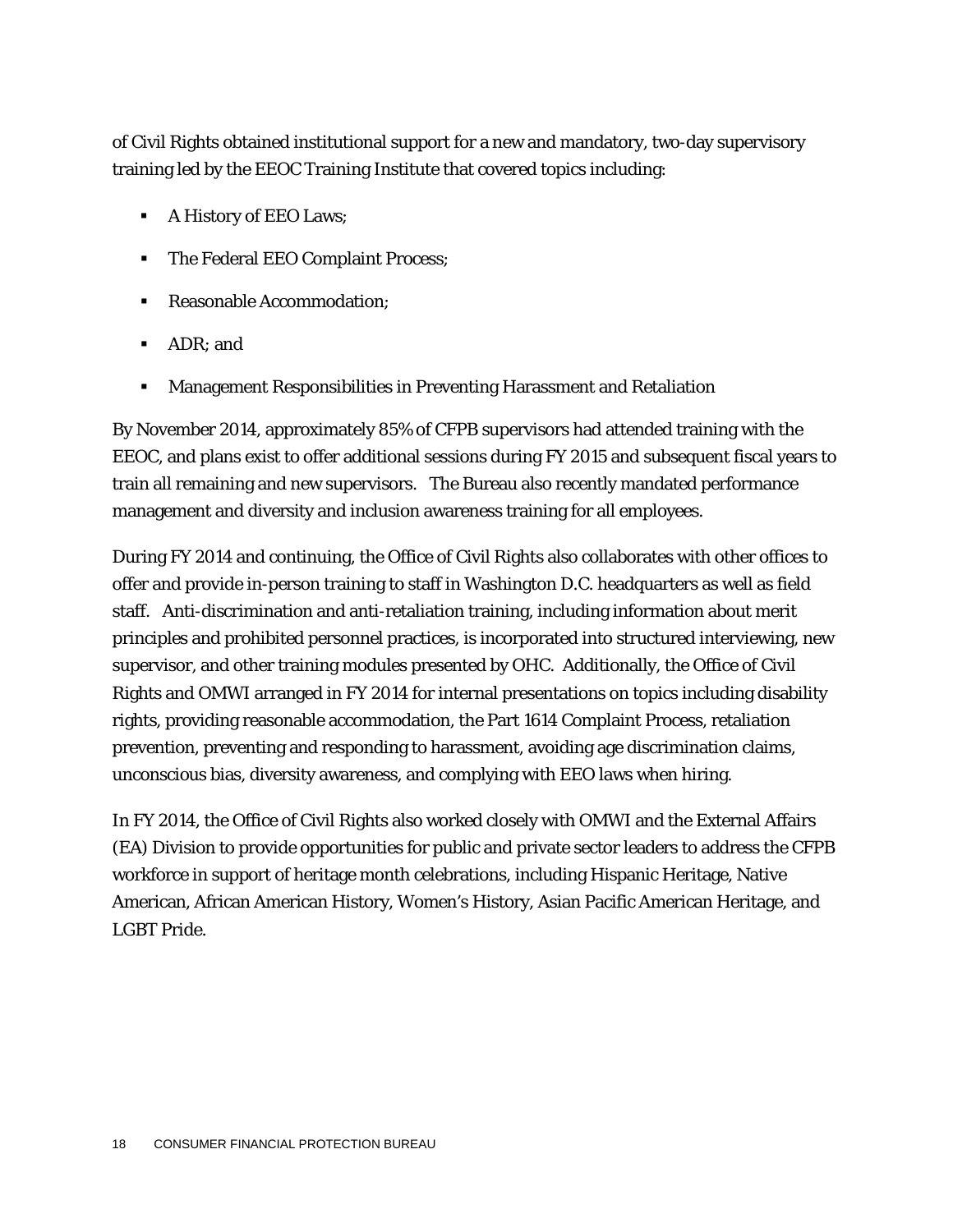### APPENDIX A:

# Legislative and regulatory requirements

#### **Section 203 of the No FEAR Act (Pub. L. No. 107-174) requires:**

(a) Annual Report. — Subject to subsection (b), not later than 180 days after the end of each fiscal year, each Federal agency shall submit to the Speaker of the House of Representatives, the President pro tempore of the Senate, the Committee on Governmental Affairs of the Senate, the Committee on Government Reform of the House of Representatives, each committee of Congress with jurisdiction relating to the agency, the Equal Employment Opportunity Commission, and the Attorney General an annual report which shall include, with respect to the fiscal year —

(1) The number of cases arising under each of the respective provisions of law covered by paragraphs (1) and (2) of section 201(a) in which discrimination on the part of such agency was alleged;

(2) The status or disposition of cases described in paragraph (1);

(3) the amount of money required to be reimbursed by such agency under section 201 in connection with each of such cases, separately identifying the aggregate amount of such reimbursements attributable to the payment of attorneys' fees, if any;

(4) The number of employees disciplined for discrimination, retaliation, harassment, or any other infraction of any provision of law referred to in paragraph (1);

(5) The final year-end data posted under section  $301(c)(1)(B)$  for such fiscal year (without regard to section  $301(c)(2)$ ;

(6) A detailed description of —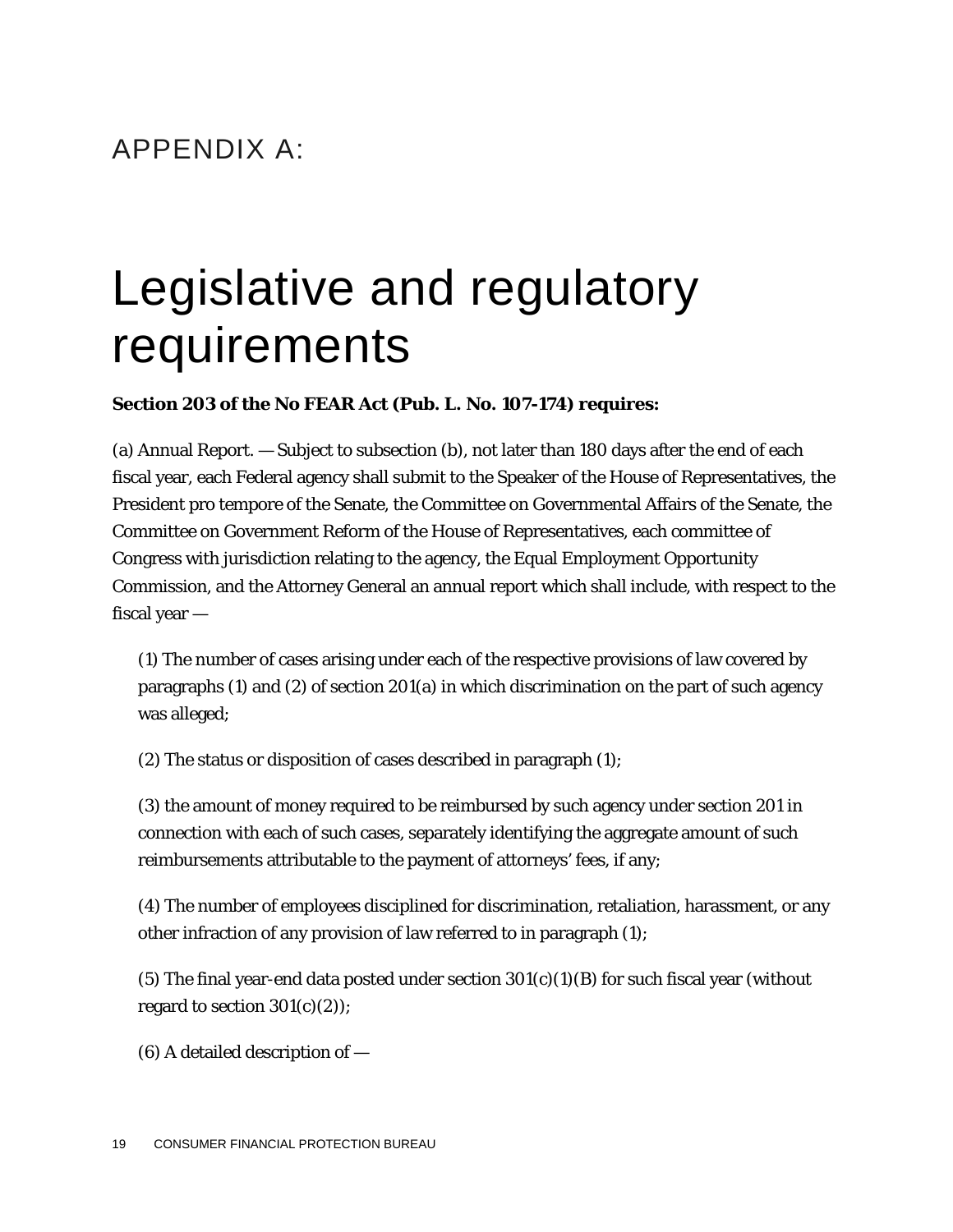(A) The policy implemented by that agency relating to appropriate disciplinary actions against a Federal employee who —

(i) Discriminated against any individual in violation of any of the laws cited under section  $201(a)(1)$  or  $(2)$ ; or

(ii) Committed another prohibited personnel practice that was revealed in the investigation of a complaint alleging a violation of any of the laws cited under section 201(a)(1) or (2); and

(B) With respect to each of such laws, the number of employees who are disciplined in accordance with such policy and the specific nature of the disciplinary action taken;

(7) An analysis of the information described under paragraphs (1) through (6) (in conjunction with data provided to the Equal Employment Opportunity Commission in compliance with Part 1614 of Title 29 of the Code of Federal Regulations) including —

(A) An examination of trends;

(B) Causal analysis;

(C) Practical knowledge gained through experience;

(D) Any actions planned or taken to improve complaint or civil rights programs of the agency; and

(8) Any adjustment (to the extent the adjustment can be ascertained in the budget of the agency) to comply with the requirements under section 201.

#### **Subpart C of 5 C.F.R. Part 724 requires:**

§ 724.302 Reporting obligations.

(a) Except as provided in paragraph (b) of this section, each agency must report no later than 180 calendar days after the end of each fiscal year the following items:

(1) The number of cases in Federal court pending or resolved in each fiscal year and arising under each of the respective provisions of the Federal Antidiscrimination Laws and Whistleblower Protection Laws applicable to them as defined in § 724.102 of subpart A of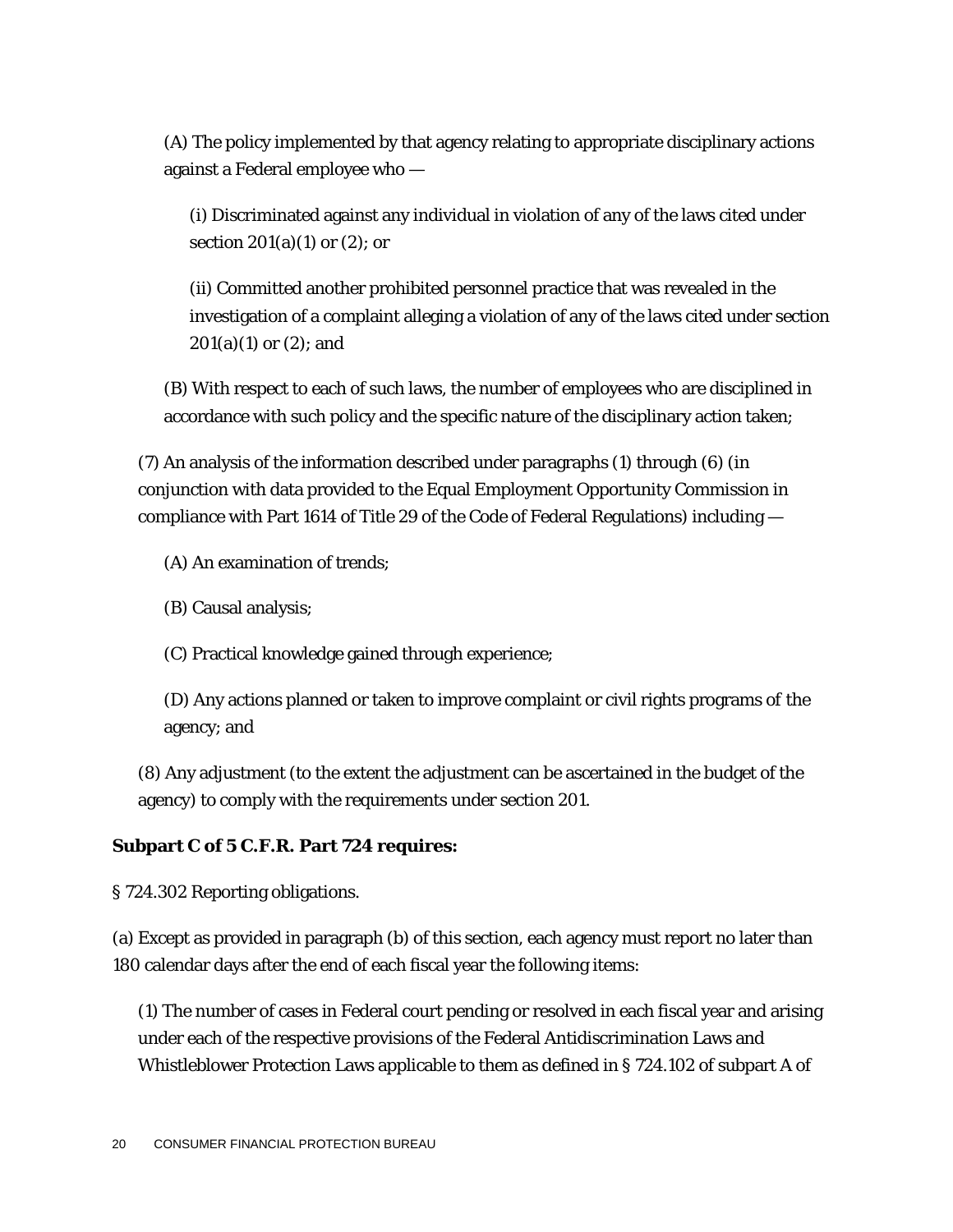this part in which an employee, former Federal employee, or applicant alleged a violation(s) of these laws, separating data by the provision(s) of law involved;

(2) In the aggregate, for the cases identified in paragraph (a)(1) of this section and separated by provision(s) of law involved:

(i) The status or disposition (including settlement);

(ii) The amount of money required to be reimbursed to the Judgment Fund by the agency for payments as defined in § 724.102 of subpart A of this part;

(iii) The amount of reimbursement to the Fund for attorney's fees where such fees have been separately designated;

(3) In connection with cases identified in paragraph (a)(1) of this section, the total number of employees in each fiscal year disciplined as defined in § 724.102 of subpart A of this part and the specific nature, e.g., reprimand, etc., of the disciplinary actions taken, separated by the provision(s) of law involved;

(4) The final year-end data about discrimination complaints for each fiscal year that was posted in accordance with Equal Employment Opportunity Regulations at subpart G of title 29 of the Code of Federal Regulations (implementing section  $301(c)(1)(B)$  of the No FEAR Act);

(5) Whether or not in connection with cases in Federal court, the number of employees in each fiscal year disciplined as defined in § 724.102 of subpart A of this part in accordance with any agency policy described in paragraph (a)(6) of this section. The specific nature, e.g., reprimand, etc., of the disciplinary actions taken must be identified.

(6) A detailed description of the agency's policy for taking disciplinary action against Federal employees for conduct that is inconsistent with Federal Antidiscrimination Laws and Whistleblower Protection Laws or for conduct that constitutes another prohibited personnel practice revealed in connection with agency investigations of alleged violations of these laws;

(7) An analysis of the information provided in paragraphs (a)(1) through (6) of this section in conjunction with data provided to the Equal Employment Opportunity Commission in compliance with 29 CFR part 1614 subpart F of the Code of Federal Regulations. Such analysis must include: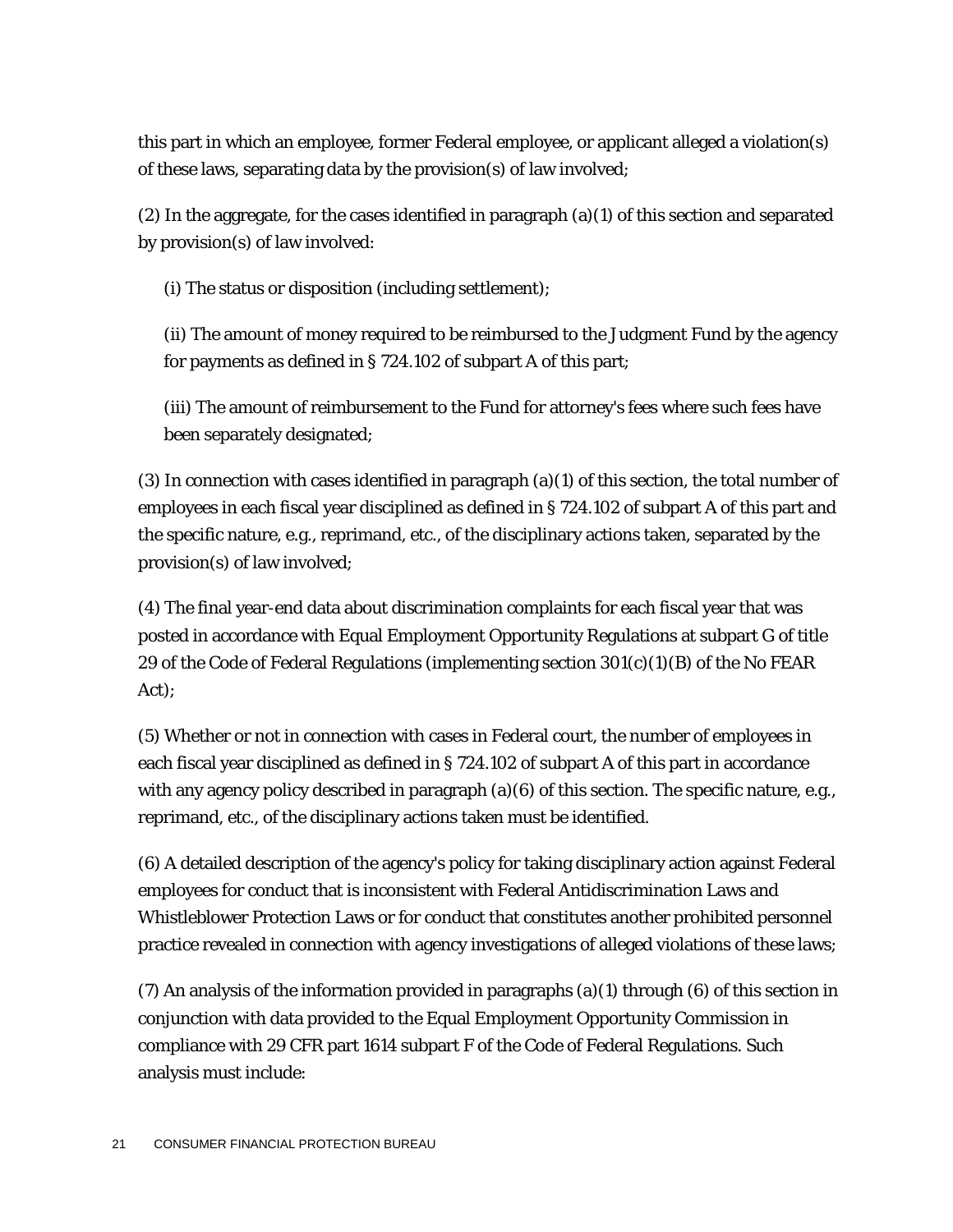(i) An examination of trends;

(ii) Causal analysis;

(iii) Practical knowledge gained through experience; and

(iv) Any actions planned or taken to improve complaint or civil rights programs of the agency with the goal of eliminating discrimination and retaliation in the workplace;

(8) For each fiscal year, any adjustment needed or made to the budget of the agency to comply with its Judgment Fund reimbursement obligation(s) incurred under § 724.103 of subpart A of this part; and

(9) The agency's written plan developed under § 724.203(a) of subpart B of this part to train its employees.

(b) The first report also must provide information for the data elements in paragraph (a) of this section for each of the five fiscal years preceding the fiscal year on which the first report is based to the extent that such data is available. Under the provisions of the No FEAR Act, the first report was due March 30, 2005 without regard to the status of the regulations. Thereafter, under the provisions of the No FEAR Act, agency reports are due annually on March 30th. Agencies that have submitted their reports before these regulations became final must ensure that they contain data elements 1 through 8 of paragraph (a) of this section and provide any necessary supplemental reports by April 25, 2007. Future reports must include data elements 1 through 9 of paragraph (a) of this section.

(c) Agencies must provide copies of each report to the following:

- (1) Speaker of the U.S. House of Representatives;
- (2) President Pro Tempore of the U.S. Senate;
- (3) Committee on Governmental Affairs, U.S. Senate;
- (4) Committee on Government Reform, U.S. House of Representatives;
- (5) Each Committee of Congress with jurisdiction relating to the agency;
- (6) Chair, Equal Employment Opportunity Commission;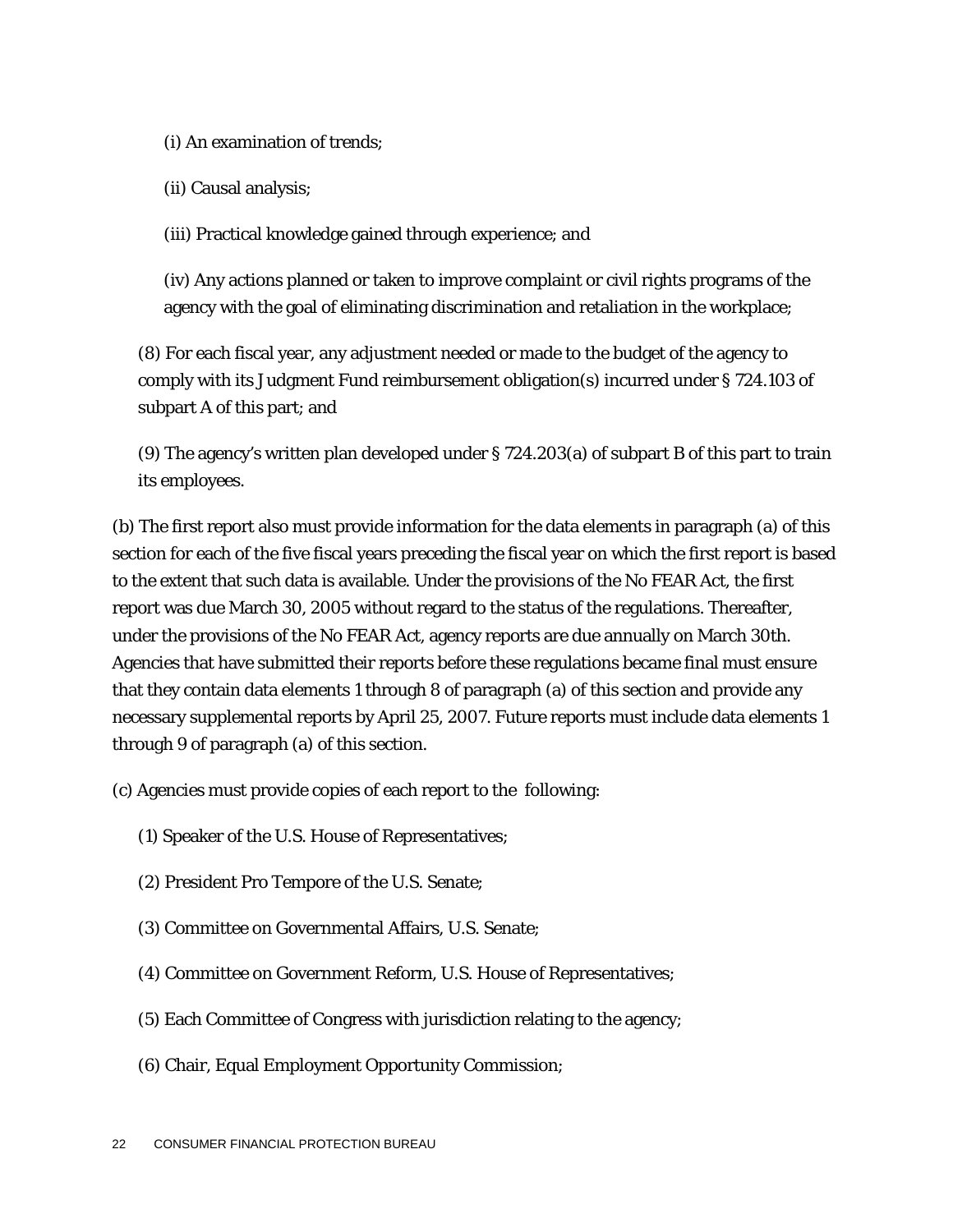- (7) Attorney General; and
- (8) Director, U.S. Office of Personnel Management.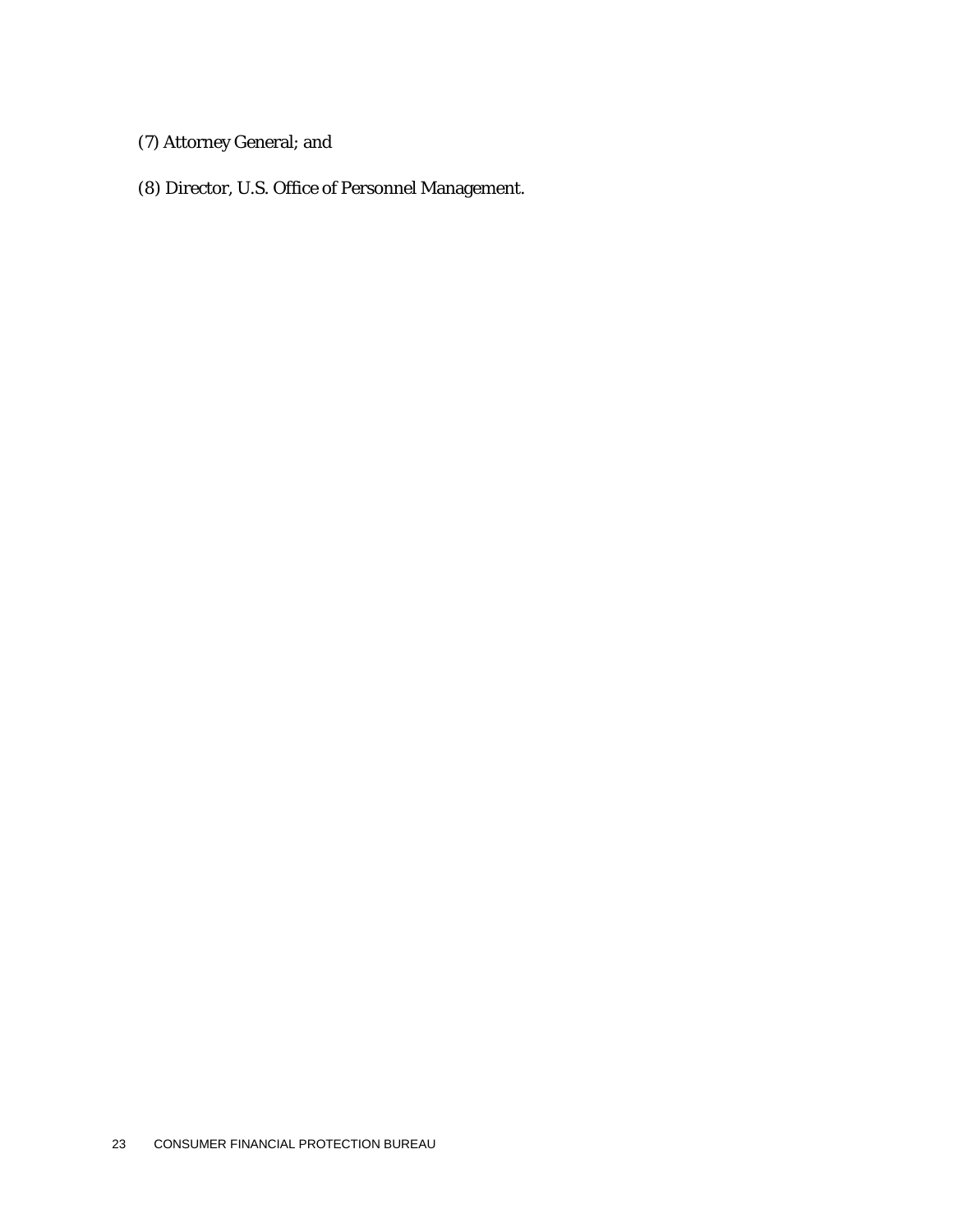### APPENDIX B:

# The Director's EEO Statement (April 2014)

The Consumer Financial Protection Bureau's (CFPB) policy is to provide equal employment opportunity (EEO) to all employees and applicants for employment.

At the Bureau, we are all protected by federal EEO laws and are entitled to work in an environment where employees and applicants for employment are evaluated solely on the basis of merit and not based on race, color, disability, religion, national origin, age (40 and over), sex (including pregnancy, sex stereotyping, and gender identity or expression), genetic information, or prior EEO activity. Similarly, other laws and Executive Orders are designed to protect federal employees and applicants from discrimination based on sexual orientation, marital status, parental status, political affiliation, military status, membership in a labor organization or union activities, whistleblower status, or any other non-merit based factor protected by federal law.

Quite simply, these legal safeguards boil down to one thing: we all deserve to work in an environment where we can and should expect to be treated fairly and equitably, and where we can participate fully in all benefits of employment, including without limitation recruitment, hiring, compensation, appraisals, awards, training, career development, and promotions.

The Bureau supports the right of any employee who believes they have been discriminated against or harassed to exercise fully their right to file a complaint, or oppose unlawful discrimination or harassment, without fear of retaliation. The CFPB has zero tolerance for workplace discrimination, harassment, or retaliation, and takes all allegations of discrimination, harassment, and retaliation seriously. As Bureau employees, it is up to each one of us to ensure we understand and adhere to these principles. Each one of us will be held accountable for compliance with EEO laws and merit system principles and policies and for treating colleagues with respect, dignity, and professionalism.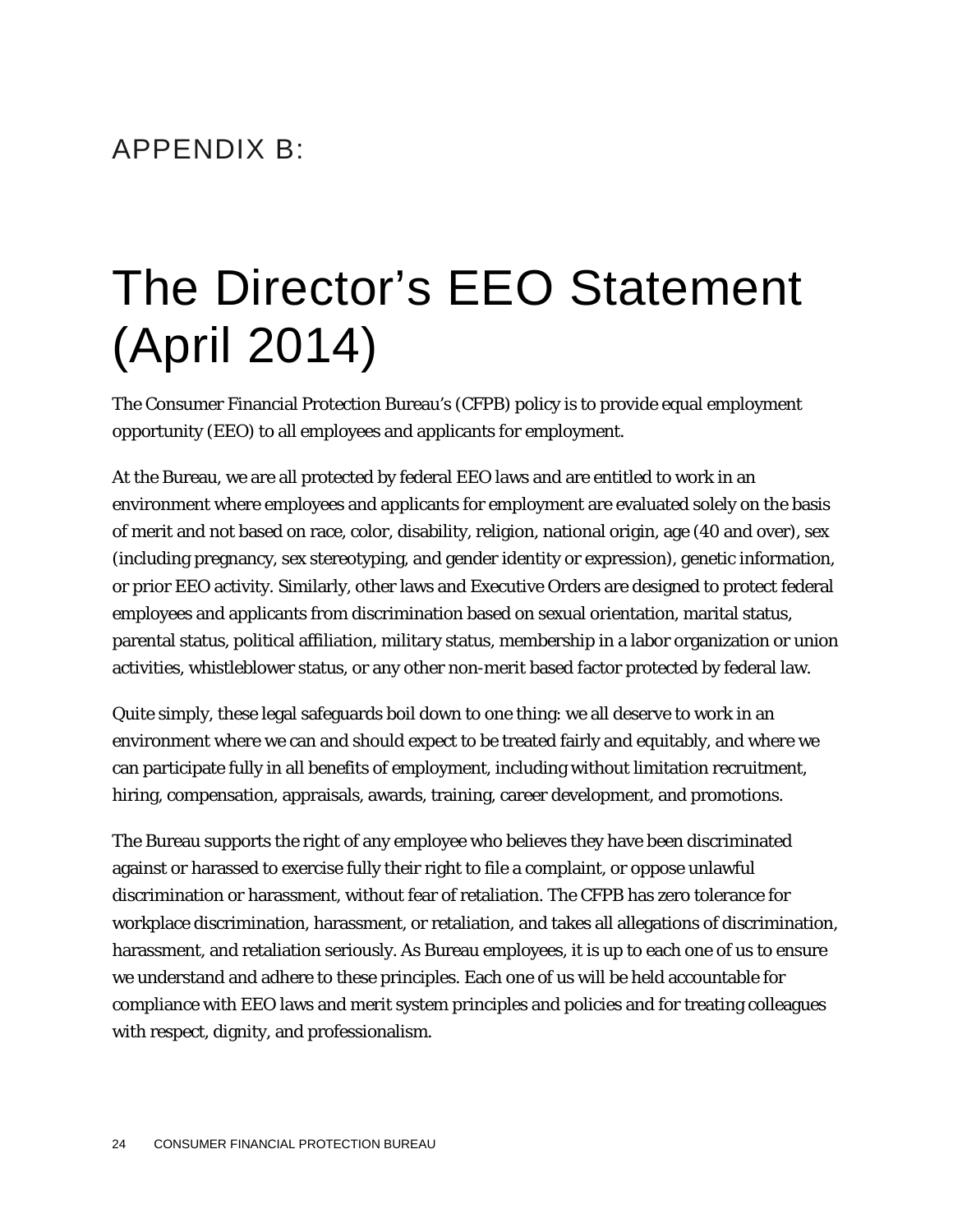Employees who believe they have experienced prohibited conduct should immediately contact the Office of Equal Employment Opportunity at 202-435-9EEO, 1-855-233-0362, 202-435-9742 (TTY) or CFPB\_EEO@cfpb.gov or review

[http://team.cfpb.local/wiki/index.php/Equal\\_Employment\\_Opportunity.](http://team.cfpb.local/wiki/index.php/Equal_Employment_Opportunity) These resources provide important information about how to file a claim, including time limits and where to file.

Managers and supervisors are also reminded of their special responsibility to prevent, document, and promptly correct harassing conduct in the workplace. I expect managers to immediately contact the Lead - Employee and Labor Relations, in the Office of Human Capital at (202) 435-7655 if they believe they have potentially or actually witnessed or have received information about any such behavior, whether by any CFPB managers, employees, or contractors.

Richard Cordray

**Director**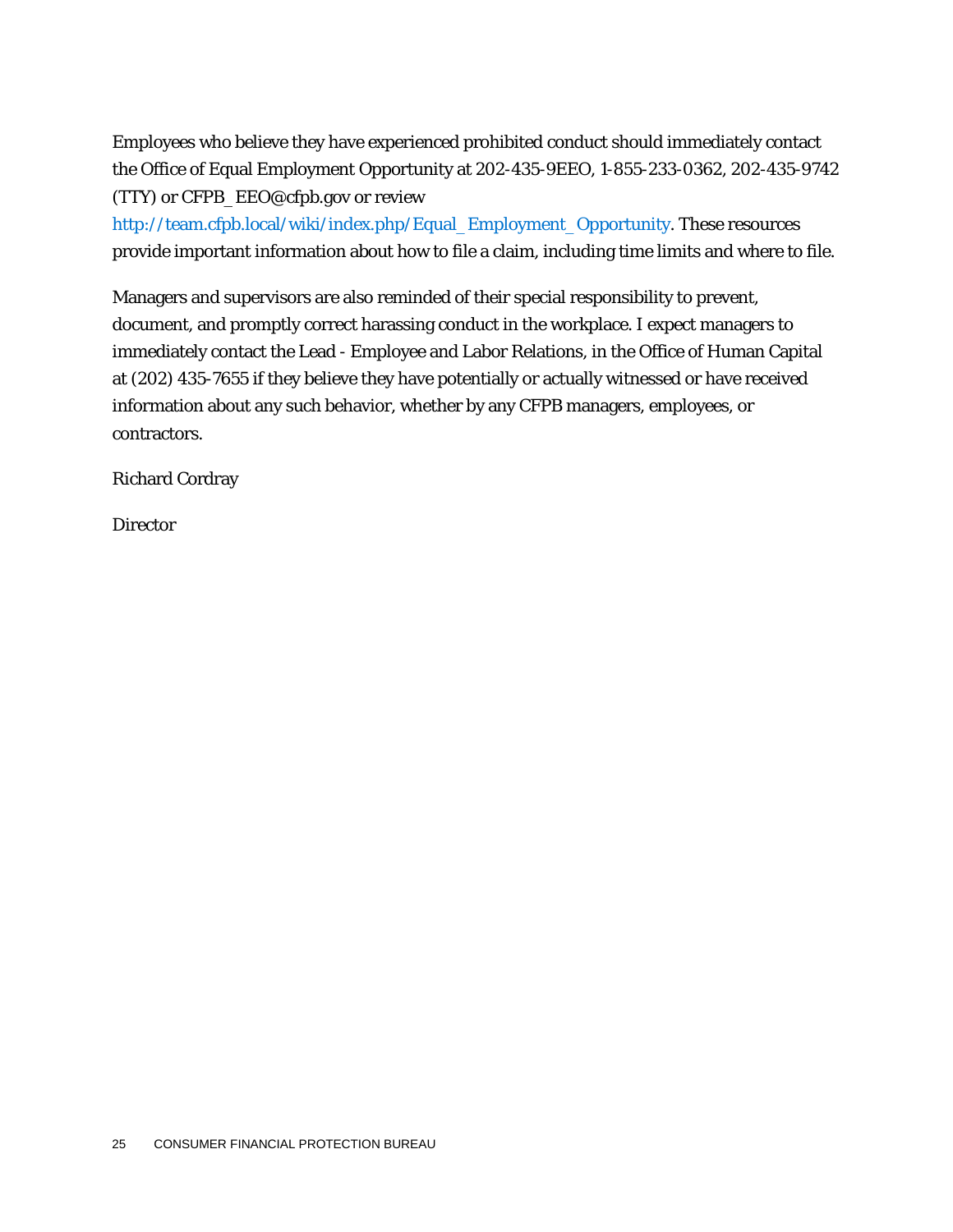### APPENDIX C:

# Summary of complaint data

Equal Employment Opportunity Data Posted Pursuant to the No FEAR Act for the Consumer Financial Protection Bureau (CFPB) for period ending September 30, 2014 (FY 2014)

- Mixed-case complaints are included in this report
- Calculations begin day after triggering event but include the last day of event per 29 C.F.R. § 1614.604

| <b>Complaint</b><br>activity     | 2009     | 2010 | 2011     | 2012 | 2013 | 2014<br>(reporting<br>year) |
|----------------------------------|----------|------|----------|------|------|-----------------------------|
| Number of<br>complaints<br>filed | 0        | 0    | 0        | 11   | 9    | 25                          |
| Number of<br>complainants        | $\Omega$ | 0    | $\Omega$ | 11   | 9    | 24                          |
| <b>Repeat filers</b>             | 0        | 0    | 0        |      | 0    |                             |

#### **TABLE 1: COMPARATIVE DATA<sup>[16](#page-26-0)</sup>**

1

<span id="page-26-0"></span><sup>&</sup>lt;sup>16</sup> Federal agencies must report data for the previous five fiscal years. CFPB opened officially on July 21, 2011, and accordingly does not have data to report for FY 2009-FY 2010.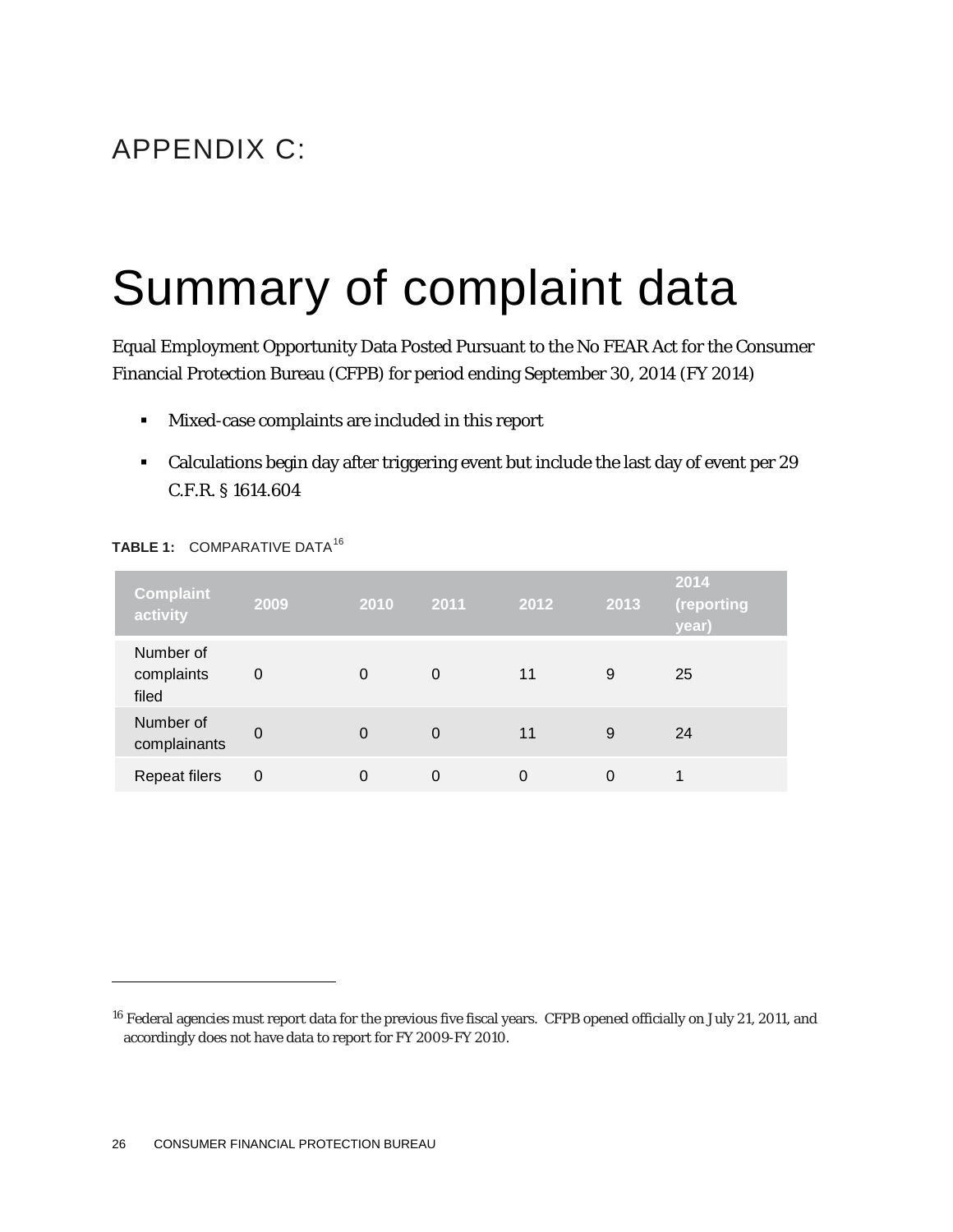#### **TABLE 2:** COMPARATIVE DATA

| <b>Complaints by basis 2009</b> |              | 2010           |                | 2011 2012        | 2013           | 2014<br>(reporting year) |
|---------------------------------|--------------|----------------|----------------|------------------|----------------|--------------------------|
| Race                            | $\mathbf{0}$ | $\overline{0}$ | $\overline{0}$ | 3                | $\overline{4}$ | 17                       |
| Color                           | $\mathbf{0}$ | $\overline{0}$ | $\overline{0}$ | $\overline{2}$   | $\overline{0}$ | 5                        |
| Religion                        | $\mathbf 0$  | $\mathbf 0$    | $\mathbf 0$    | $\overline{2}$   | $\overline{2}$ | 1                        |
| Reprisal                        | $\mathbf 0$  | $\mathbf 0$    | $\mathbf 0$    | 3                | $\overline{4}$ | 16                       |
| Sex                             | $\mathbf 0$  | $\mathbf 0$    | $\mathbf 0$    | 3                | $\overline{4}$ | 10                       |
| National Origin                 | $\mathbf{0}$ | $\mathbf 0$    | $\overline{0}$ | $\overline{4}$   | $\mathbf{1}$   | 8                        |
| Equal Pay Act                   | $\mathbf 0$  | $\overline{0}$ | $\mathbf 0$    | $\mathbf 0$      | $\mathbf{1}$   | $\mathbf 0$              |
| Age                             | $\mathbf 0$  | $\mathbf 0$    | $\mathbf 0$    | 9                | $\overline{4}$ | 9                        |
| <b>Disability</b>               | $\mathbf 0$  | $\mathbf 0$    | $\mathbf 0$    | $\overline{2}$   | $\overline{2}$ | 3                        |
| Genetic Information             | $\mathbf{0}$ | $\mathbf 0$    | $\mathbf{0}$   | $\overline{0}$   | $\mathbf 0$    | $\overline{0}$           |
| Non-EEO                         | $\mathbf 0$  | $\overline{0}$ | $\mathbf 0$    | 1                | $\mathbf{1}$   | 2                        |
| Pregnancy                       | $\mathbf 0$  | $\mathbf 0$    | $\pmb{0}$      | $\boldsymbol{0}$ | $\pmb{0}$      | $\overline{0}$           |

### *Note: Complaints can be filed alleging multiple bases.The sum of the bases may not equal total complaints filed.*

#### **TABLE 3:** COMPARATIVE DATA

 $\ddot{\phantom{0}}$ 

| <b>Complaints by basis</b>  | 2009           |          | 2010 2011 | 2012     | 2013 | 2014<br>(reporting<br>year) |
|-----------------------------|----------------|----------|-----------|----------|------|-----------------------------|
| Appointment/Hire            | $\Omega$       | 0        | $\Omega$  | $\Omega$ | 2    | 3                           |
| <b>Assignment of Duties</b> | $\overline{0}$ | 0        | 0         | 2        | 3    | 8                           |
| Awards                      | $\Omega$       | $\Omega$ | $\Omega$  | $\Omega$ | 0    | 0                           |
| Conversion to Full-time     | 0              | 0        | 0         | $\Omega$ | 0    | O                           |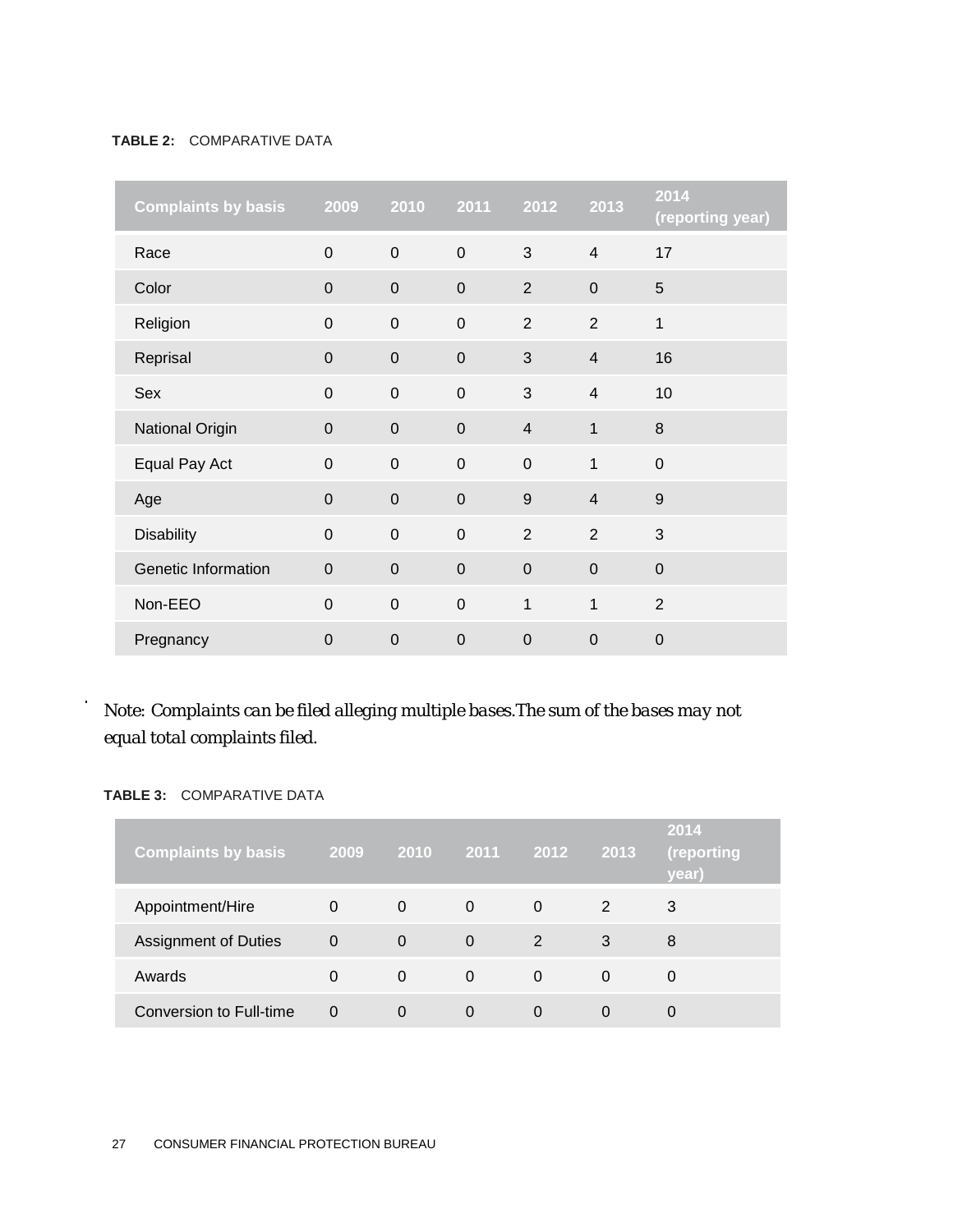#### **TABLE 4:** DISCIPLINARY ACTION

| <b>Complaints by basis</b> | 2009           | 2010           | $\overline{2011}$ | 2012        | 2013        | 2014<br>(reporting<br>year) |
|----------------------------|----------------|----------------|-------------------|-------------|-------------|-----------------------------|
| <b>Demotion</b>            | $\overline{0}$ | $\overline{0}$ | $\mathbf 0$       | $\mathbf 0$ | 1           | $\mathbf 0$                 |
| Reprimand                  | $\overline{0}$ | $\mathbf 0$    | $\Omega$          | $\Omega$    | $\Omega$    | 9                           |
| Suspension                 | $\mathbf 0$    | $\mathbf 0$    | $\mathbf 0$       | $\mathbf 0$ | $\mathbf 0$ | $\mathbf 0$                 |
| Removal                    | $\overline{0}$ | $\Omega$       | $\Omega$          | $\Omega$    | 1           | 1                           |
| Other - User Defined       | $\Omega$       | $\Omega$       | $\Omega$          | 1           | $\Omega$    | $\Omega$                    |
| Duty Hours                 | $\mathbf 0$    | $\mathbf 0$    | $\mathbf 0$       | $\mathbf 0$ | $\Omega$    | 1                           |
| Evaluation/Appraisal       | $\mathbf 0$    | $\mathbf 0$    | $\Omega$          | $\mathbf 0$ | 2           | 13                          |
| Examination/Test           | $\overline{0}$ | $\mathbf 0$    | $\overline{0}$    | $\mathbf 0$ | $\mathbf 0$ | $\mathbf 0$                 |

#### **TABLE 5:** HARASSMENT

| <b>Complaints by basis</b>  | 2009           | 2010        | 2011     | 2012        | 2013         | 2014<br>(reporting<br>year) |
|-----------------------------|----------------|-------------|----------|-------------|--------------|-----------------------------|
| Non-Sexual                  | $\Omega$       | $\Omega$    | $\Omega$ | $\Omega$    | 2            | 14                          |
| Sexual                      | $\overline{0}$ | $\Omega$    | $\Omega$ | $\mathbf 0$ | $\Omega$     | 0                           |
| <b>Medical Examination</b>  | $\Omega$       | $\mathbf 0$ | $\Omega$ | $\Omega$    | $\Omega$     | $\Omega$                    |
| Pay (Including<br>Overtime) | $\Omega$       | $\Omega$    | $\Omega$ | $\Omega$    | $\mathbf{1}$ | 4                           |
| Promotion/Non-<br>Selection | 0              | 0           | $\Omega$ | 8           | 0            | 10                          |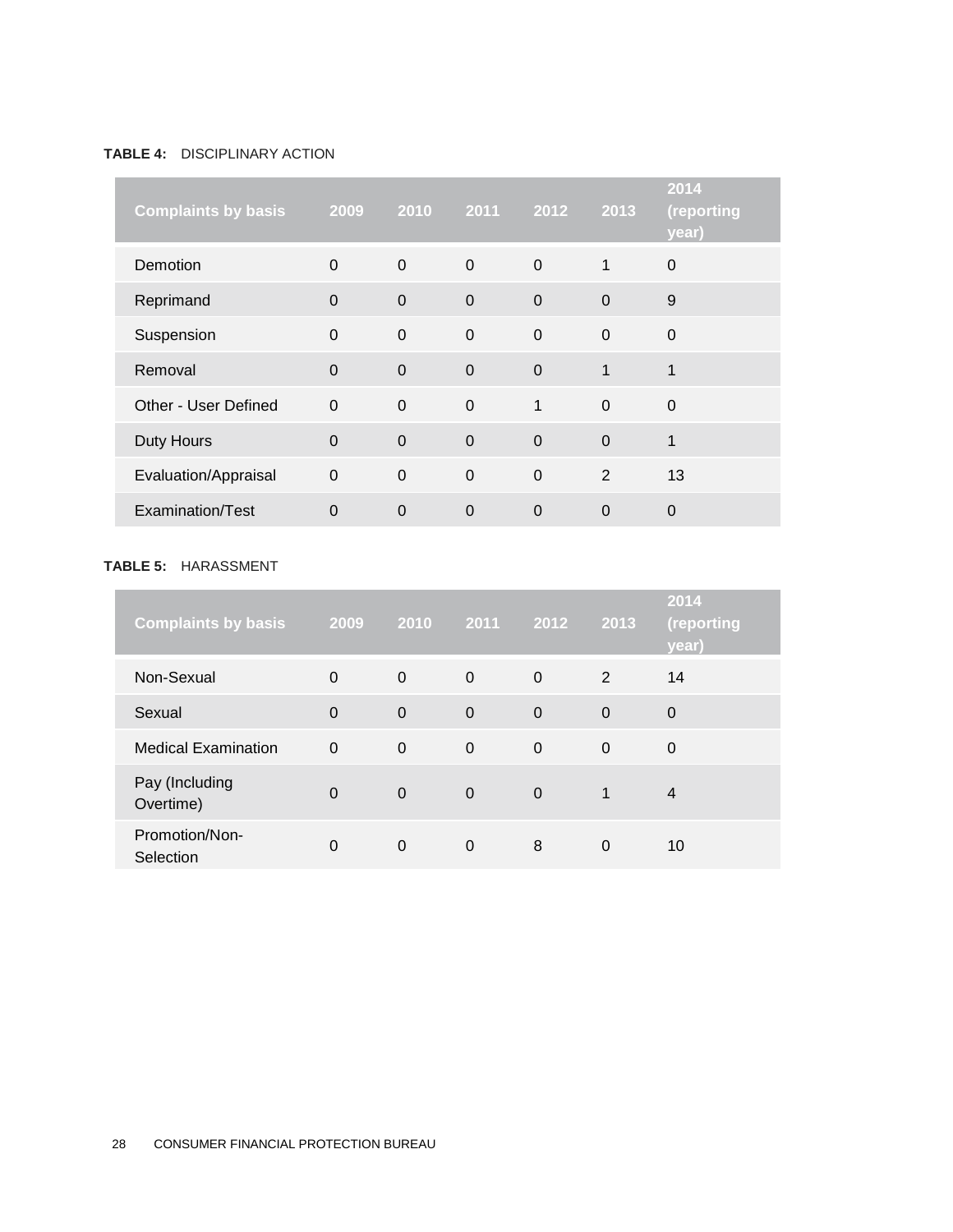#### **TABLE 6:** REASSIGNMENT

| <b>Complaints by basis</b>        | 2009           | 2010           | 2011           | 2012           | 2013           | 2014<br>(reporting<br>year) |
|-----------------------------------|----------------|----------------|----------------|----------------|----------------|-----------------------------|
| Denied                            | $\Omega$       | $\overline{0}$ | $\overline{0}$ | $\Omega$       | $\Omega$       | 1                           |
| <b>Directed</b>                   | $\Omega$       | $\Omega$       | $\Omega$       | $\Omega$       | $\Omega$       | 1                           |
| Reasonable<br>accommodation       | $\overline{0}$ | $\mathbf 0$    | $\mathbf 0$    | $\mathbf 0$    | $\overline{0}$ | $\mathbf 0$                 |
| Reinstatement                     | $\overline{0}$ | $\mathbf 0$    | $\mathbf 0$    | $\overline{0}$ | $\mathbf 0$    | $\mathbf 0$                 |
| Retirement                        | $\overline{0}$ | $\mathbf 0$    | $\overline{0}$ | $\overline{0}$ | $\overline{0}$ | 0                           |
| Termination                       | $\overline{0}$ | $\mathbf 0$    | $\overline{0}$ | $\mathbf{1}$   | 1              | $\overline{2}$              |
| Terms/Conditions of<br>Employment | $\overline{0}$ | $\overline{0}$ | $\Omega$       | 2              | 2              | 3                           |
| Time and Attendance               | $\Omega$       | $\overline{0}$ | $\overline{0}$ | $\mathbf 0$    | $\mathbf{1}$   | $\overline{4}$              |
| Training                          | $\Omega$       | $\overline{0}$ | $\overline{0}$ | $\overline{0}$ | $\Omega$       | 6                           |
| Other constructive<br>discharge   | $\Omega$       | $\Omega$       | $\Omega$       | $\Omega$       | $\Omega$       | $\overline{2}$              |

#### **TABLE 7:** COMPLAINTS PENDING (FOR ANY LENGTH OF TIME) DURING FISCAL YEAR (THIS PART REFERS TO COMPLETED INVESTIGATIONS ONLY, SEE 29 CFR 1614.704[F]).

| <b>Processing time</b>                     | 2009 | 2010 | $-2011$ | 2012 | 2013 | 2014<br>(reporting<br>vear) |
|--------------------------------------------|------|------|---------|------|------|-----------------------------|
| Average number of<br>days in investigation | 0    | 0    | 0       | 209  | 176  | 230                         |
| Average number of<br>days in final action  | 0    | 0    | 0       | 58   | 26   |                             |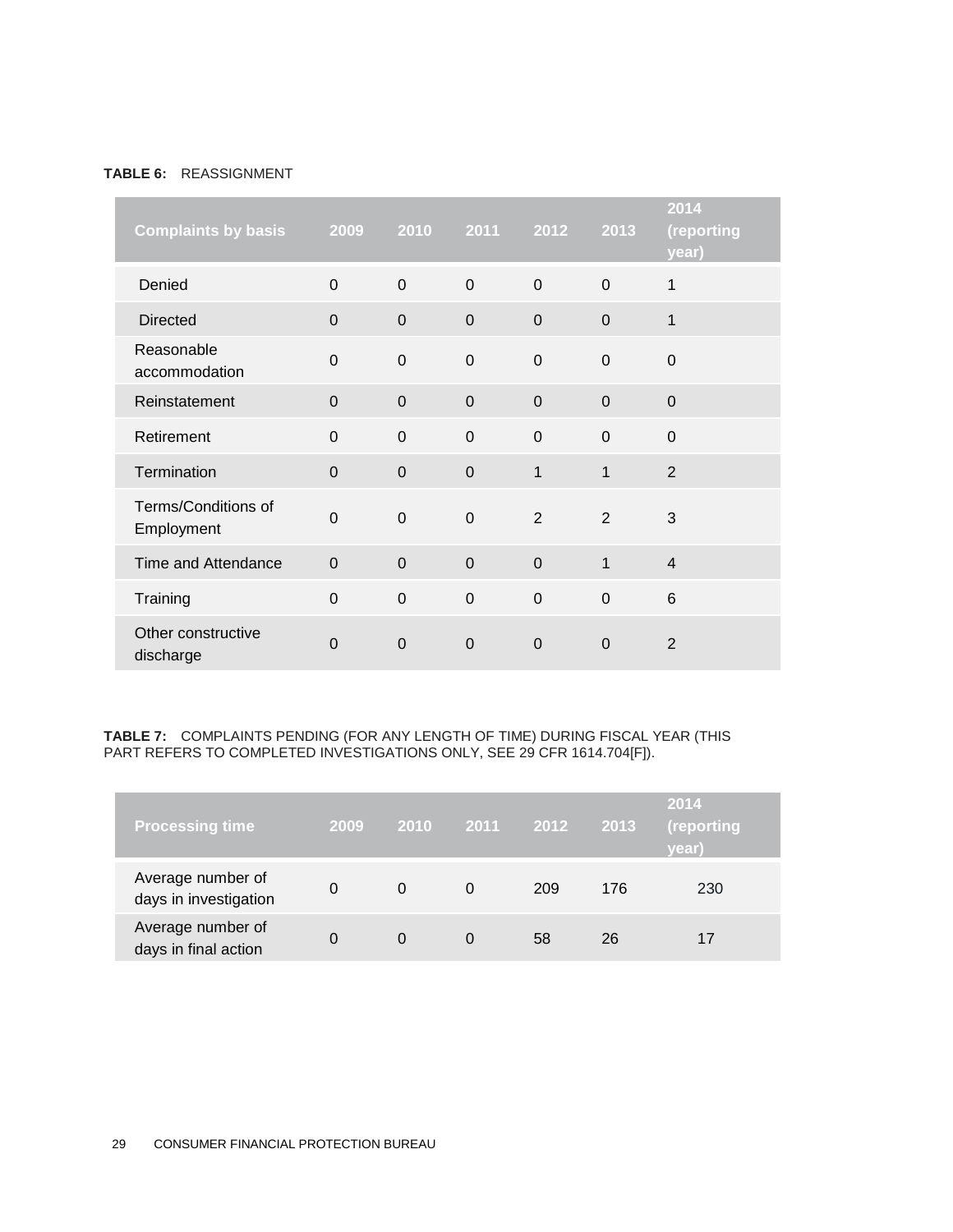#### **TABLE 8:** COMPLAINT PENDING (FOR ANY LENGTH OF TIME) DURING FISCAL YEAR WHERE HEARING WAS REQUESTED

| <b>Processing time</b>                     | 2009 | 2010     | 2011     | 2012     | 2013 | 2014<br>(reporting<br>year) |
|--------------------------------------------|------|----------|----------|----------|------|-----------------------------|
| Average number of<br>days in investigation | 0    | 0        | $\Omega$ | 0        | 288  | 278                         |
| Average number of<br>days in final action  | 0    | $\Omega$ | $\Omega$ | $\Omega$ | 131  | 178                         |

#### **TABLE 9:** COMPLAINT PENDING (FOR ANY LENGTH OF TIME) DURING FISCAL YEAR WHERE HEARING WAS NOT REQUESTED

| <b>Processing time</b>                     | 2009 | 2010 | 2011 | 2012 | 2013 | 2014<br>(reporting<br><b>vear</b> ) |
|--------------------------------------------|------|------|------|------|------|-------------------------------------|
| Average number of<br>days in investigation | 0    | 0    | 0    | 209  | 176  | 214                                 |
| Average number of<br>days in final action  |      | 0    |      | 58   | 58   | 90                                  |

#### **TABLE 10:** COMPLAINTS DISMISSED BY AGENCY

| <b>Processing time</b>                         | 2009 | <b>2010</b> | 2011 | 2012     | 2013 | 2014<br>(reporting<br>year) |
|------------------------------------------------|------|-------------|------|----------|------|-----------------------------|
| <b>Total Complaints</b><br>Dismissed by Agency | 0    | 0           | 0    | 0        |      |                             |
| Average days pending<br>prior to dismissal     | 0    | $\Omega$    | 0    | $\Omega$ | 27   | $293^{17}$                  |

1

<span id="page-30-0"></span><sup>&</sup>lt;sup>17</sup> One of the two cases (499 days pending prior to dismissal) was managed by the Department of Treasury on CFPB's behalf.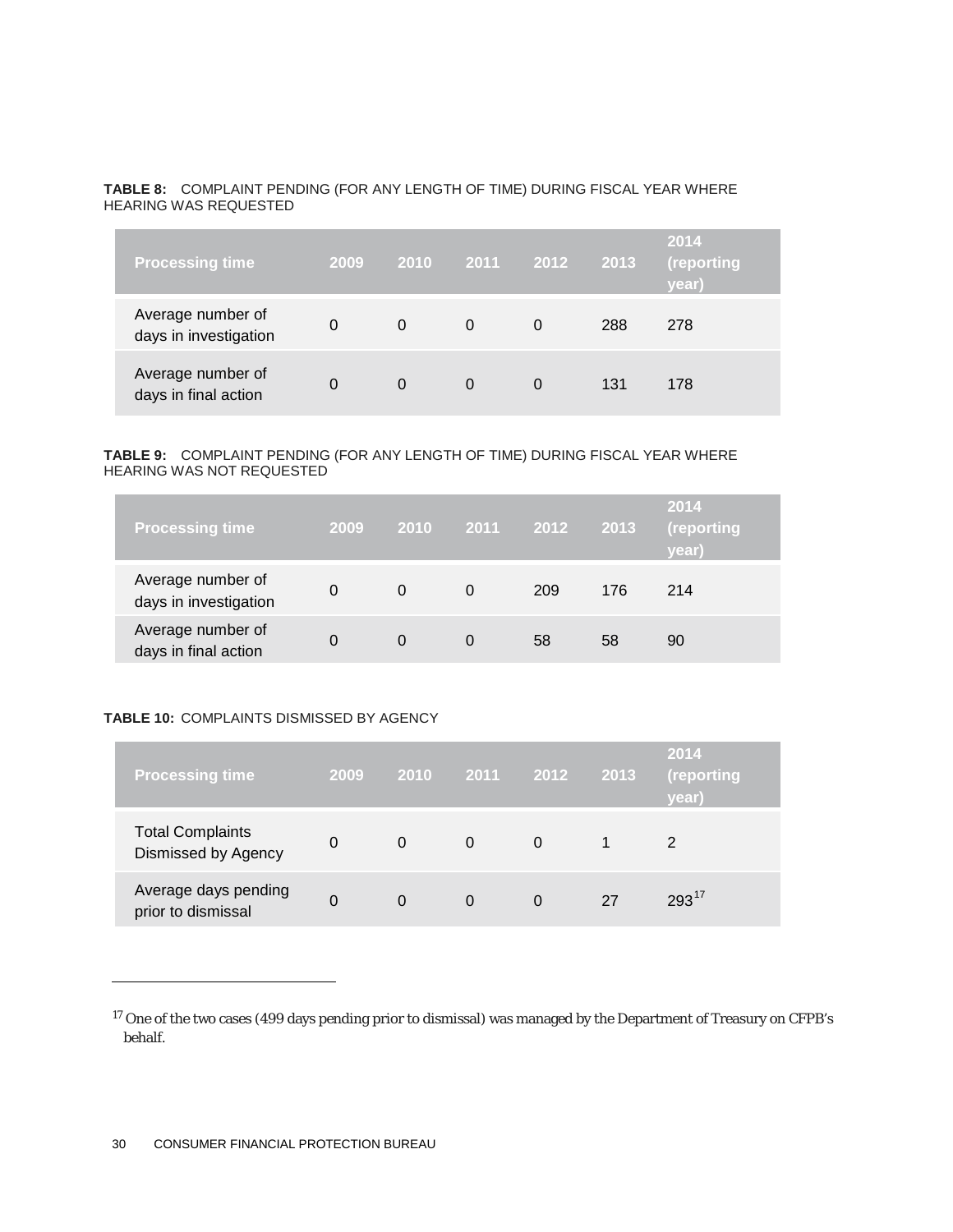#### **TABLE 11:** COMPLAINTS WITHDRAWN BY COMPLAINANTS

| <b>Processing time</b>                                  | 2009 | <b>2010</b> | 2011 | 2012 | 2013 | 2014<br>(reporting<br>vear) |
|---------------------------------------------------------|------|-------------|------|------|------|-----------------------------|
| <b>Total Complaints</b><br>Withdrawn by<br>Complainants |      | 0           | 0    |      |      |                             |

#### **TABLE 12:** TOTAL FINAL AGENCY ACTIONS FINDING DISCRIMINATIONS

|                                    |              | 2009           |                | 2010                     |                | 2011                     |                       | 2012        | 2013           |                          | 2014<br>(reporting<br>year) |               |
|------------------------------------|--------------|----------------|----------------|--------------------------|----------------|--------------------------|-----------------------|-------------|----------------|--------------------------|-----------------------------|---------------|
|                                    |              |                |                |                          |                |                          | # % # % # % # % # % # |             |                |                          | #                           | $\frac{0}{0}$ |
| <b>Total</b><br>number<br>findings | $\bf{0}$     |                | $\bf{0}$       |                          | $\bf{0}$       |                          | $\bf{0}$              |             | $\bf{0}$       |                          | $\bf{0}$                    |               |
| Without<br>hearing                 | $\mathbf{0}$ | $\overline{0}$ | $\overline{0}$ | $\overline{\phantom{0}}$ | $\overline{0}$ | $\overline{\phantom{0}}$ | $\bullet$ 0           | $\mathbf 0$ | $\overline{0}$ | $\overline{\phantom{0}}$ | $\mathbf 0$                 | $\mathbf 0$   |
| With hearing                       | $\mathbf 0$  | $\overline{0}$ | $\overline{0}$ | $\mathbf 0$              | $\mathbf 0$    | $\mathbf 0$              | $\mathbf 0$           | $\mathbf 0$ | $\mathbf 0$    | $\overline{0}$           | $\mathbf 0$                 | $\mathbf 0$   |

#### **TABLE 13:** FINDINGS OF DISCRIMINATION RENDERED BY BASIS

|                                    | 2009 |   | 2010     |                | 2011     |                | 2012     |          | 2013     |                       | 2014<br>(reporting<br>year) |               |
|------------------------------------|------|---|----------|----------------|----------|----------------|----------|----------|----------|-----------------------|-----------------------------|---------------|
|                                    |      |   |          |                |          |                |          |          |          | # % # % # % # % # % # |                             | $\frac{9}{6}$ |
| <b>Total</b><br>number<br>findings | 0    |   | $\bf{0}$ |                | $\bf{0}$ |                | $\bf{0}$ |          | 0        |                       | 0                           |               |
| Race                               | 0    | 0 | 0        | $\overline{0}$ | 0        | $\overline{0}$ | $\Omega$ | $\Omega$ | $\Omega$ | $\Omega$              | 0                           | 0             |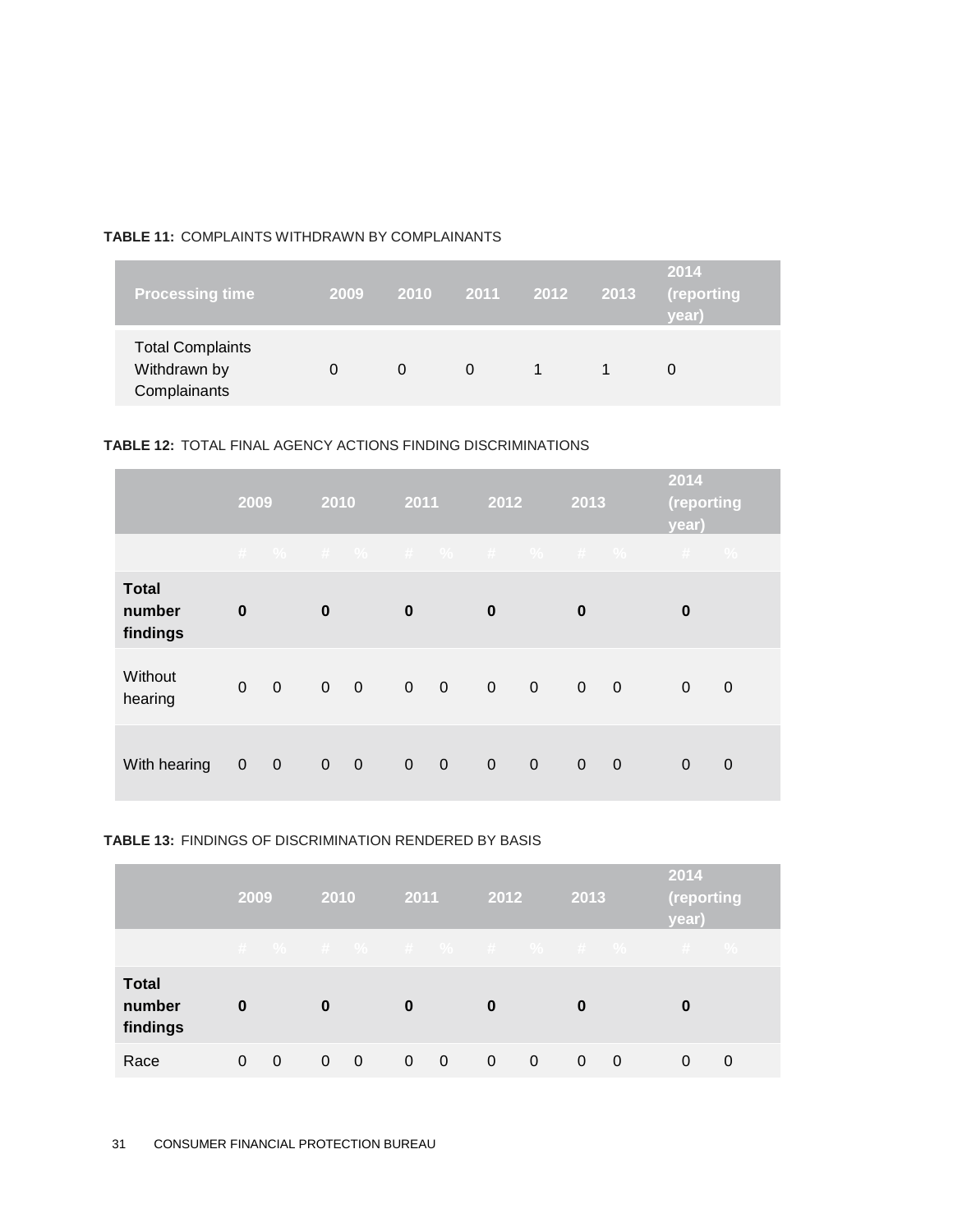| Color                  | $\mathbf 0$         | $\mathbf 0$      | $\mathbf 0$         | $\mathsf{O}\xspace$ | $\boldsymbol{0}$ | $\mathsf{O}\xspace$ | $\mathsf{O}\xspace$ | $\mathbf 0$         | $\mathbf 0$         | $\mathbf 0$ | $\pmb{0}$   | $\mathbf 0$ |
|------------------------|---------------------|------------------|---------------------|---------------------|------------------|---------------------|---------------------|---------------------|---------------------|-------------|-------------|-------------|
| Religion               | $\boldsymbol{0}$    | $\boldsymbol{0}$ | $\mathbf 0$         | $\mathsf{O}\xspace$ | $\boldsymbol{0}$ | $\mathsf{O}\xspace$ | $\mathbf 0$         | $\mathbf 0$         | $\mathbf 0$         | $\mathbf 0$ | $\pmb{0}$   | $\mathbf 0$ |
| Reprisal               | $\mathbf 0$         | $\mathbf 0$      | $\mathbf 0$         | $\mathbf 0$         | $\boldsymbol{0}$ | $\mathsf{O}\xspace$ | $\mathbf 0$         | $\mathbf 0$         | $\mathbf 0$         | $\mathbf 0$ | $\pmb{0}$   | $\mathbf 0$ |
| Sex                    | $\mathbf 0$         | $\mathbf 0$      | $\mathbf 0$         | $\mathsf{O}\xspace$ | $\mathbf 0$      | $\mathbf 0$         | $\mathbf 0$         | $\mathbf 0$         | $\mathbf 0$         | $\mathbf 0$ | $\mathbf 0$ | $\mathbf 0$ |
| Pregnancy<br>(PDA)     | $\mathbf 0$         | $\mathbf 0$      | $\mathbf 0$         | $\mathsf{O}\xspace$ | $\mathbf 0$      | $\mathsf{O}\xspace$ | $\mathbf 0$         | $\mathbf 0$         | $\mathbf 0$         | $\mathbf 0$ | $\mathbf 0$ | $\mathbf 0$ |
| National<br>Origin     | $\mathbf 0$         | $\mathbf 0$      | $\mathbf 0$         | $\mathbf 0$         | $\mathbf 0$      | $\mathbf 0$         | $\mathsf{O}\xspace$ | $\mathbf 0$         | $\mathbf 0$         | $\mathbf 0$ | $\mathbf 0$ | $\mathbf 0$ |
| Equal Pay Act          | $\pmb{0}$           | $\pmb{0}$        | $\mathbf 0$         | $\mathsf{O}\xspace$ | $\mathbf 0$      | $\mathbf 0$         | $\mathsf{O}\xspace$ | $\mathbf 0$         | $\mathbf 0$         | $\mathbf 0$ | $\mathbf 0$ | $\mathbf 0$ |
| Age                    | $\boldsymbol{0}$    | $\mathbf 0$      | $\mathbf 0$         | $\mathsf{O}\xspace$ | $\boldsymbol{0}$ | $\mathsf{O}\xspace$ | $\mathbf 0$         | $\mathbf 0$         | $\mathbf 0$         | $\mathbf 0$ | $\pmb{0}$   | $\mathbf 0$ |
| <b>Disability</b>      | $\mathbf 0$         | $\mathbf 0$      | $\mathbf 0$         | $\mathsf{O}\xspace$ | $\mathbf 0$      | $\mathsf{O}\xspace$ | $\mathsf{O}\xspace$ | $\mathbf 0$         | $\mathbf 0$         | $\mathbf 0$ | $\mathbf 0$ | $\mathbf 0$ |
| Genetic<br>Information | $\mathbf 0$         | $\mathbf 0$      | $\mathbf 0$         | $\mathbf 0$         | $\mathbf 0$      | $\mathbf 0$         | $\mathbf 0$         | $\mathbf 0$         | $\mathbf 0$         | $\mathbf 0$ | $\mathbf 0$ | $\mathbf 0$ |
| Non-EEO                | $\mathbf 0$         | $\mathbf 0$      | $\mathbf 0$         | $\mathbf 0$         | $\mathbf 0$      | $\mathbf 0$         | $\mathbf 0$         | $\mathbf 0$         | $\mathsf{O}\xspace$ | $\mathbf 0$ | $\mathbf 0$ | $\mathbf 0$ |
| <b>Findings</b>        | $\bf{0}$            |                  | $\bf{0}$            |                     | $\bf{0}$         |                     | $\bf{0}$            |                     | $\pmb{0}$           |             | $\mathbf 0$ |             |
| after hearing          |                     |                  |                     |                     |                  |                     |                     |                     |                     |             |             |             |
| Race                   | $\mathbf 0$         | $\mathbf 0$      | $\mathbf 0$         | $\mathsf{O}\xspace$ | $\boldsymbol{0}$ | $\pmb{0}$           | $\mathbf 0$         | $\mathbf 0$         | $\mathbf 0$         | $\mathbf 0$ | $\mathbf 0$ | $\mathbf 0$ |
| Color                  | $\mathbf 0$         | $\mathbf 0$      | $\mathbf 0$         | $\mathbf 0$         | $\boldsymbol{0}$ | $\mathsf{O}\xspace$ | $\mathbf 0$         | $\mathbf 0$         | $\mathbf 0$         | $\mathbf 0$ | $\mathbf 0$ | $\mathbf 0$ |
| Religion               | $\mathbf 0$         | $\mathbf 0$      | $\mathbf 0$         | $\mathsf{O}\xspace$ | $\mathbf 0$      | $\mathsf{O}\xspace$ | $\mathsf{O}\xspace$ | $\mathbf 0$         | $\mathbf 0$         | $\mathbf 0$ | $\mathbf 0$ | $\mathbf 0$ |
| Reprisal               | $\boldsymbol{0}$    | $\mathbf 0$      | $\mathbf 0$         | $\mathbf 0$         | $\boldsymbol{0}$ | $\mathsf{O}\xspace$ | $\mathbf 0$         | $\mathbf 0$         | $\mathbf 0$         | $\mathbf 0$ | $\mathbf 0$ | $\mathbf 0$ |
| Sex                    | $\pmb{0}$           | $\mathbf 0$      | $\mathbf 0$         | $\mathsf{O}\xspace$ | $\mathbf 0$      | $\mathsf{O}\xspace$ | $\mathbf 0$         | $\mathbf 0$         | $\mathbf 0$         | $\mathbf 0$ | $\mathbf 0$ | $\mathbf 0$ |
| Pregnancy<br>(PDA)     | $\mathbf 0$         | $\mathbf 0$      | $\mathbf 0$         | $\mathbf 0$         | $\mathbf 0$      | $\mathbf 0$         | $\mathbf 0$         | $\mathbf 0$         | $\mathbf 0$         | $\mathbf 0$ | $\mathbf 0$ | $\mathbf 0$ |
| National<br>Origin     | $\mathsf{O}\xspace$ | $\pmb{0}$        | $\mathsf{O}\xspace$ | $\mathbf 0$         | $\mathbf 0$      | $\mathbf 0$         | $\mathbf 0$         | $\mathbf 0$         | $\mathsf{O}\xspace$ | $\pmb{0}$   | $\mathbf 0$ | $\mathbf 0$ |
| Equal Pay Act          | $\mathbf 0$         | $\mbox{O}$       | $\mathbf 0$         | $\mathbf 0$         | $\pmb{0}$        | $\mathbf 0$         | $\mathsf{O}\xspace$ | $\mathbf 0$         | $\mathbf 0$         | $\mathbf 0$ | $\mathbf 0$ | $\mathbf 0$ |
| Age                    | $\mathbf 0$         | $\mathbf 0$      | $\mathbf 0$         | $\mathbf 0$         | $\mathbf 0$      | $\mathbf 0$         | $\mathbf 0$         | $\mathbf 0$         | $\mathbf 0$         | $\mathbf 0$ | $\mathbf 0$ | $\mathbf 0$ |
| <b>Disability</b>      | $\mathbf 0$         | $\mathbf 0$      | $\mathsf{O}\xspace$ | $\mathbf 0$         | $\mathbf 0$      | $\mathbf 0$         | $\mathbf 0$         | $\mathbf 0$         | $\mathbf 0$         | $\pmb{0}$   | $\mathbf 0$ | $\mathbf 0$ |
| Genetic<br>Information | $\mathbf 0$         | $\mathbf 0$      | $\mathbf 0$         | $\mathbf 0$         | $\mathbf 0$      | $\mathbf 0$         | $\pmb{0}$           | $\mathsf{O}\xspace$ | $\mathbf 0$         | $\pmb{0}$   | $\mathbf 0$ | $\mathbf 0$ |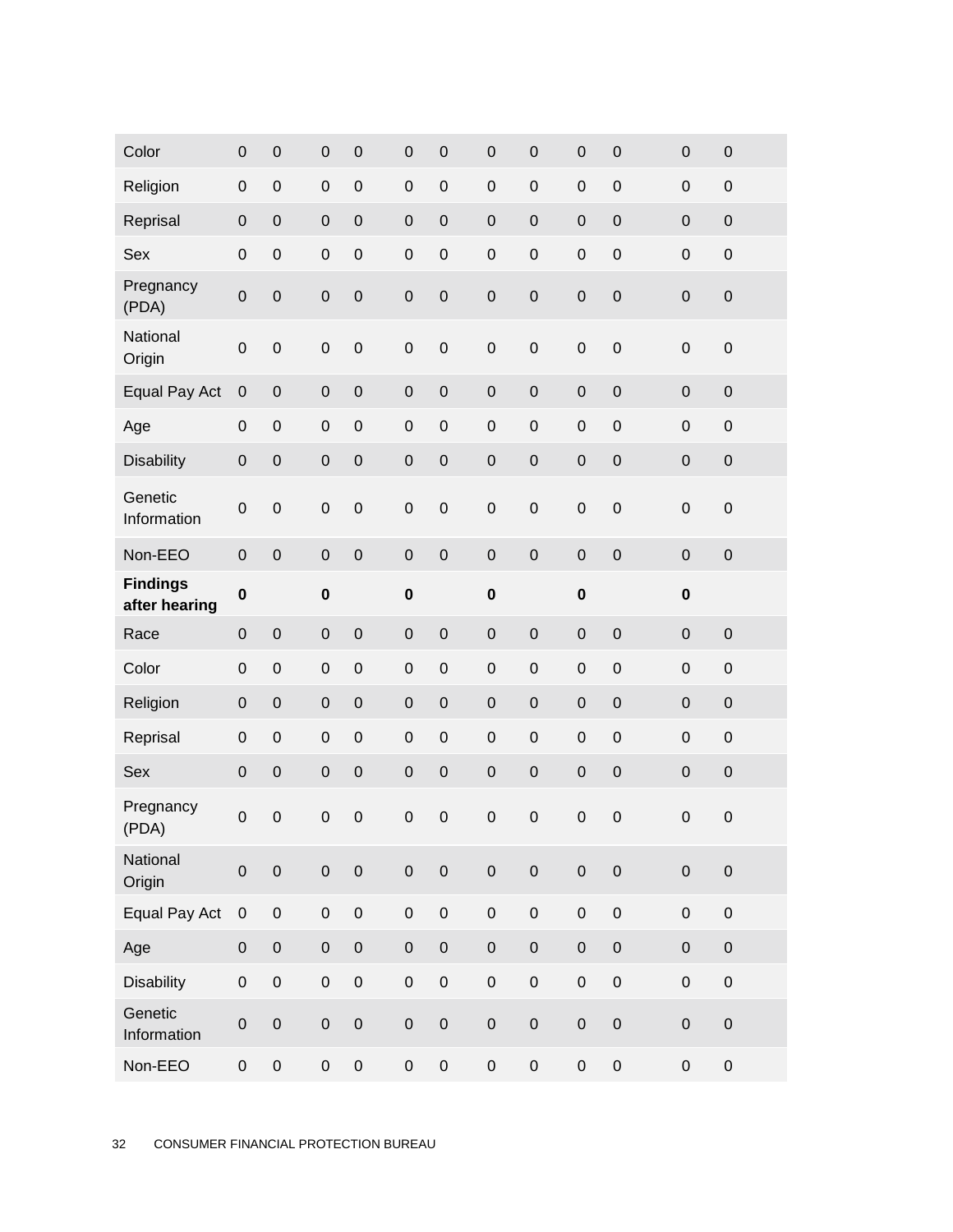| <b>Findings</b><br>without<br>hearing | $\bf{0}$    |                  | $\bf{0}$       |                | $\mathbf 0$    |                  | $\mathbf 0$ |             | $\mathbf 0$      |             | $\mathbf 0$    |             |
|---------------------------------------|-------------|------------------|----------------|----------------|----------------|------------------|-------------|-------------|------------------|-------------|----------------|-------------|
| Race                                  | $\mbox{O}$  | $\mathbf 0$      | $\mathbf 0$    | $\mathbf 0$    | $\mathbf 0$    | $\mathbf 0$      | $\mathbf 0$ | $\mathbf 0$ | $\boldsymbol{0}$ | $\mathbf 0$ | $\mathbf 0$    | $\mathbf 0$ |
| Color                                 | $\mathbf 0$ | $\boldsymbol{0}$ | $\mathbf 0$    | $\mathbf 0$    | $\mathbf 0$    | $\boldsymbol{0}$ | $\mathbf 0$ | $\mathbf 0$ | $\mathbf 0$      | $\mathbf 0$ | $\mathbf 0$    | $\pmb{0}$   |
| Religion                              | $\mathbf 0$ | $\boldsymbol{0}$ | $\mathbf 0$    | $\mathbf 0$    | $\mathbf 0$    | $\boldsymbol{0}$ | $\mathbf 0$ | $\mathsf 0$ | $\mathbf 0$      | $\mathbf 0$ | $\mathbf 0$    | $\pmb{0}$   |
| Reprisal                              | $\mathbf 0$ | $\mathbf 0$      | $\mathbf 0$    | $\mathbf 0$    | $\mathbf 0$    | $\boldsymbol{0}$ | $\mathbf 0$ | $\mathsf 0$ | $\mathbf 0$      | $\mathbf 0$ | $\overline{0}$ | $\pmb{0}$   |
| Sex                                   | $\mathbf 0$ | $\mathbf 0$      | $\mathbf 0$    | $\mathbf 0$    | $\mathbf 0$    | $\mathbf 0$      | $\mathbf 0$ | $\mathsf 0$ | $\mathbf 0$      | $\mathbf 0$ | $\mathbf 0$    | $\pmb{0}$   |
| Pregnancy<br>(PDA)                    | $\mathbf 0$ | $\mathbf 0$      | $\mathbf 0$    | $\mathbf 0$    | $\mathbf 0$    | $\boldsymbol{0}$ | $\mathbf 0$ | $\mathbf 0$ | $\mathbf 0$      | $\mathbf 0$ | $\mathbf 0$    | $\mathbf 0$ |
| National<br>Origin                    | $\mathbf 0$ | $\mathbf 0$      | $\mathbf 0$    | $\mathbf 0$    | $\mathbf 0$    | $\mathbf 0$      | $\mathbf 0$ | $\mathsf 0$ | $\mathbf 0$      | $\mathbf 0$ | $\mathbf 0$    | $\mathbf 0$ |
| Equal Pay Act                         | $\mathbf 0$ | $\mathbf 0$      | $\overline{0}$ | $\mathbf 0$    | $\overline{0}$ | $\mathbf 0$      | $\mathbf 0$ | $\mathbf 0$ | $\mathbf 0$      | $\mathbf 0$ | $\mathbf 0$    | $\mathbf 0$ |
| Age                                   | $\mathbf 0$ | $\boldsymbol{0}$ | $\mathbf 0$    | $\mathbf 0$    | $\mathbf 0$    | $\mathbf 0$      | $\mathbf 0$ | $\mathbf 0$ | $\mathbf 0$      | $\mathbf 0$ | $\mathbf 0$    | $\pmb{0}$   |
| <b>Disability</b>                     | $\mathbf 0$ | $\mathbf 0$      | $\mathbf 0$    | $\mathbf 0$    | $\mathbf 0$    | $\boldsymbol{0}$ | $\mathbf 0$ | $\mathbf 0$ | $\mathbf 0$      | $\mathbf 0$ | $\mathbf 0$    | $\pmb{0}$   |
| Genetic<br>Information                | $\mathbf 0$ | $\mathbf 0$      | $\mathbf 0$    | $\mathbf 0$    | $\mathbf 0$    | $\mathbf 0$      | $\mathbf 0$ | $\mathsf 0$ | $\mathbf 0$      | $\mathbf 0$ | $\mathbf 0$    | $\mathbf 0$ |
| Non-EEO                               | $\mathbf 0$ | $\overline{0}$   | $\overline{0}$ | $\overline{0}$ | $\overline{0}$ | $\mathbf 0$      | $\mathbf 0$ | $\mathbf 0$ | $\mathbf 0$      | $\mathbf 0$ | $\mathbf 0$    | $\mathbf 0$ |

*Note: Complaints can be filed alleging multiple bases.The sum of the bases may not equal total complaints and findings*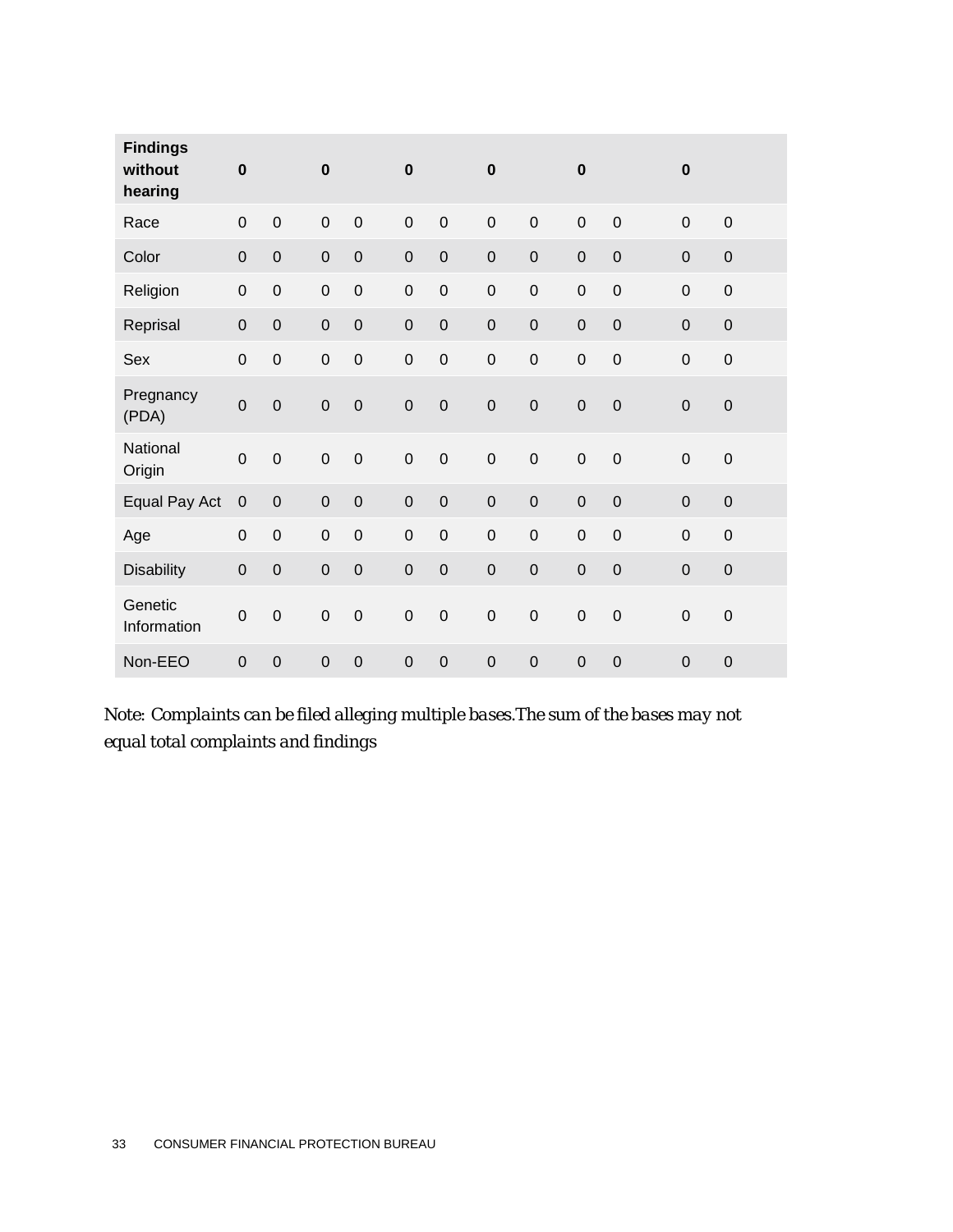## Total number findings

|                                    | 2009           |             | 2010        |             |                | 2011        |             | $\overline{2012}$ |             | 2013           |                       | (reporting    |
|------------------------------------|----------------|-------------|-------------|-------------|----------------|-------------|-------------|-------------------|-------------|----------------|-----------------------|---------------|
|                                    |                |             |             |             |                |             |             |                   |             |                | # % # % # % # % # % # | $\frac{0}{2}$ |
| <b>Total</b><br>number<br>findings | $\bf{0}$       |             | $\bf{0}$    |             | $\bf{0}$       |             | $\bf{0}$    |                   | $\bf{0}$    |                | 0                     |               |
| Appointment/<br>Hire               | $\overline{0}$ | $\mathbf 0$ | $\mathbf 0$ | $\mathbf 0$ | $\overline{0}$ | $\mathbf 0$ | $\mathbf 0$ | $\overline{0}$    | $\mathbf 0$ | $\overline{0}$ | $\mathbf 0$           | $\mathbf 0$   |
| Assignment<br>of Duties            | $\overline{0}$ | $\mathbf 0$ | $\mathbf 0$ | $\mathbf 0$ | $\mathbf 0$    | $\mathbf 0$ | $\mathbf 0$ | $\overline{0}$    | $\mathbf 0$ | $\overline{0}$ | $\mathbf 0$           | $\mathbf 0$   |
| Awards                             | $\mathbf 0$    | $\mathbf 0$ | $\pmb{0}$   | $\mathbf 0$ | $\pmb{0}$      | $\mathbf 0$ | $\mathbf 0$ | $\mathbf 0$       | $\mathbf 0$ | $\mathbf 0$    | 0                     | $\mathbf 0$   |
| Conversion to<br>Full-time         | $\overline{0}$ | $\mathbf 0$ | $\mathbf 0$ | $\mathbf 0$ | $\mathbf 0$    | $\mathbf 0$ | $\mathbf 0$ | $\mathbf 0$       | $\mathbf 0$ | $\mathbf 0$    | $\mathbf 0$           | $\mathbf 0$   |

**TABLE 14:** FINDINGS OF DISCRIMINATION RENDERED BY ISSUE

|  |  |  | <b>TABLE 15: FINDINGS OF DISCRIMINATION RENDERED BY BASIS - TOTAL DISCIPLINARY ACTION</b> |
|--|--|--|-------------------------------------------------------------------------------------------|
|--|--|--|-------------------------------------------------------------------------------------------|

|                          | 2009           |                  |                | 2010         |                  | $\overline{2011}$ |                 | 2012             |             | 2013             |                | (reporting    |
|--------------------------|----------------|------------------|----------------|--------------|------------------|-------------------|-----------------|------------------|-------------|------------------|----------------|---------------|
|                          |                | #  % 0           |                |              |                  |                   | # % # % # % # % |                  |             |                  | $+$            | $\frac{0}{0}$ |
| Demotion                 | $\mathbf{0}$   | $\mathbf 0$      | $\mathbf 0$    | $\mathbf 0$  | $\boldsymbol{0}$ | $\overline{0}$    | $\pmb{0}$       | $\pmb{0}$        | $\mathbf 0$ | $\mathbf 0$      | $\mathbf 0$    | $\mathbf 0$   |
| Reprimand                | $\pmb{0}$      | $\mathbf 0$      | $\pmb{0}$      | $\mathbf 0$  | $\mathbf 0$      | $\pmb{0}$         | $\mathbf 0$     | $\mathbf 0$      | $\pmb{0}$   | $\boldsymbol{0}$ | $\mathbf 0$    | $\mathbf 0$   |
| Suspension               | $\mathbf 0$    | $\mathbf 0$      | $\overline{0}$ | $\mathbf{0}$ | $\mathbf 0$      | $\overline{0}$    | $\mathbf 0$     | $\mathbf 0$      | $\mathbf 0$ | $\mathbf 0$      | $\overline{0}$ | $\mathbf 0$   |
| Removal                  | $\mathbf 0$    | $\mathbf 0$      | $\pmb{0}$      | $\mathbf 0$  | $\boldsymbol{0}$ | $\overline{0}$    | $\mathbf 0$     | $\boldsymbol{0}$ | $\mathbf 0$ | $\boldsymbol{0}$ | $\mathbf 0$    | $\mathbf 0$   |
| Other                    | $\overline{0}$ | $\mathbf 0$      | $\mathbf 0$    | $\mathbf 0$  | $\mathbf 0$      | $\mathbf 0$       | $\mathbf 0$     | $\mathbf 0$      | $\mathbf 0$ | $\mathbf 0$      | $\Omega$       | $\mathbf 0$   |
| Duty Hours               | $\mathbf 0$    | $\boldsymbol{0}$ | $\pmb{0}$      | $\mathbf 0$  | $\mathbf 0$      | $\pmb{0}$         | $\mathbf 0$     | $\boldsymbol{0}$ | $\mathbf 0$ | $\boldsymbol{0}$ | $\mathbf 0$    | $\mathbf 0$   |
| Evaluation/<br>Appraisal | $\overline{0}$ | $\overline{0}$   | $\mathbf{0}$   | $\Omega$     | $\overline{0}$   | $\mathbf 0$       | $\mathbf 0$     | $\mathbf 0$      | $\mathbf 0$ | $\overline{0}$   | $\Omega$       | $\Omega$      |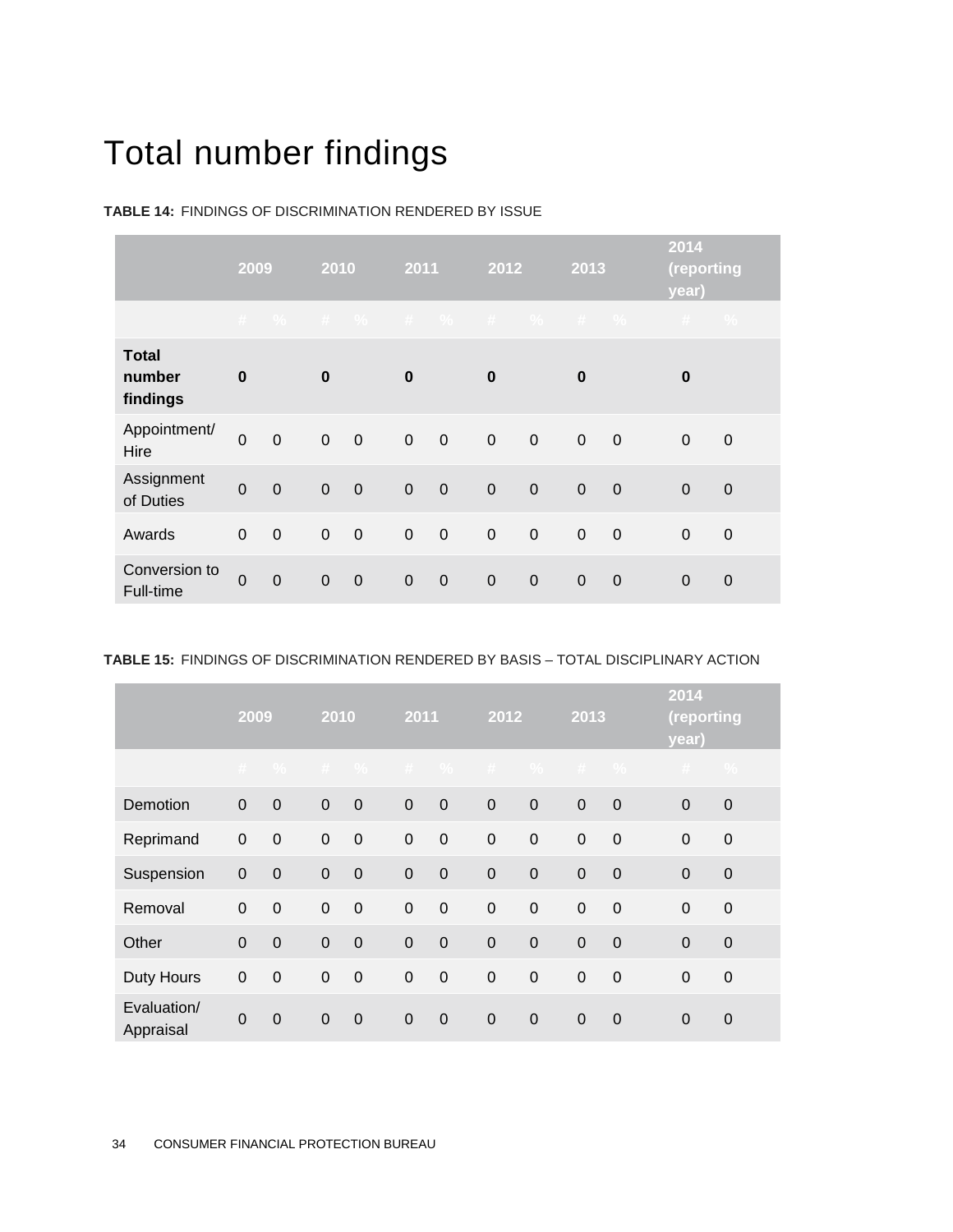#### **TABLE 16:** FINDINGS OF DISCRIMINATION RENDERED BY BASIS – TOTAL HARRASSMENT

|                                | 2009           |             | 2010        |             |             | 2011        |                | 2012           |             | 2013           |                       | (reporting     |
|--------------------------------|----------------|-------------|-------------|-------------|-------------|-------------|----------------|----------------|-------------|----------------|-----------------------|----------------|
|                                |                |             |             |             |             |             |                |                |             |                | # % # % # % # % # % # | $\frac{0}{0}$  |
| Non-Sexual                     | $\mathbf 0$    | $\mathbf 0$ | $\mathbf 0$ | $\mathbf 0$ | $\mathbf 0$ | $\mathbf 0$ | $\overline{0}$ | $\mathbf 0$    | $\mathbf 0$ | $\mathbf 0$    | $\mathbf 0$           | $\overline{0}$ |
| Sexual                         | $\mathbf 0$    | $\mathbf 0$ | $\mathbf 0$ | $\mathbf 0$ | $\mathbf 0$ | $\mathbf 0$ | $\mathbf 0$    | $\mathbf 0$    | $\mathbf 0$ | $\mathbf 0$    | $\mathbf 0$           | $\mathbf 0$    |
| Medical<br>Examination         | $\mathbf 0$    | $\mathbf 0$ | $\mathbf 0$ | $\mathbf 0$ | $\Omega$    | $\mathbf 0$ | $\mathbf 0$    | $\mathbf 0$    | $\mathbf 0$ | $\overline{0}$ | $\Omega$              | $\mathbf 0$    |
| Pay<br>(Including<br>Overtime) | $\pmb{0}$      | $\mathbf 0$ | $\mathbf 0$ | $\mathbf 0$ | $\mathbf 0$ | $\mathbf 0$ | $\mathbf 0$    | $\mathbf 0$    | $\mathbf 0$ | $\mathbf 0$    | $\Omega$              | $\mathbf 0$    |
| Promotion/<br>Non-Selection    | $\overline{0}$ | $\mathbf 0$ | $\Omega$    | $\mathbf 0$ | $\Omega$    | $\mathbf 0$ | $\overline{0}$ | $\overline{0}$ | $\Omega$    | $\mathbf 0$    | $\Omega$              | $\Omega$       |

#### **TABLE 17:** FINDINGS OF DISCRIMINATION RENDERED BY BASIS – TOTAL REASSIGNMENT

|                                       | 2009           |             |                | 2010           |              | 2011           |                  | $\overline{2012}$ |                | 2013           |                | (reporting     |
|---------------------------------------|----------------|-------------|----------------|----------------|--------------|----------------|------------------|-------------------|----------------|----------------|----------------|----------------|
|                                       |                | $#$ %       | $+$            | $\frac{0}{2}$  | #            | $\frac{0}{2}$  | #                | $\frac{0}{2}$     | #              | $\frac{0}{2}$  | #              | $\frac{0}{2}$  |
| Denied                                | $\mathbf 0$    | $\mathbf 0$ | $\mathbf 0$    | $\overline{0}$ | $\mathbf{0}$ | $\overline{0}$ | $\mathbf 0$      | $\mathbf 0$       | $\mathbf 0$    | $\mathbf 0$    | $\Omega$       | $\mathbf 0$    |
| <b>Directed</b>                       | $\mathbf 0$    | $\mathbf 0$ | $\mathbf 0$    | $\mathbf 0$    | $\mathbf 0$  | $\mathbf 0$    | $\mathbf 0$      | $\mathbf 0$       | $\mathbf 0$    | $\mathbf 0$    | $\mathbf 0$    | $\mathbf 0$    |
| Reasonable<br>Accommodation           | $\overline{0}$ | $\mathbf 0$ | $\mathbf 0$    | $\mathbf 0$    | $\mathbf 0$  | $\mathbf 0$    | $\boldsymbol{0}$ | $\boldsymbol{0}$  | $\mathbf 0$    | $\mathbf 0$    | $\Omega$       | $\mathbf 0$    |
| Reinstatement                         | $\mathbf 0$    | $\mathbf 0$ | $\mathbf{0}$   | $\mathbf 0$    | $\mathbf{0}$ | $\mathbf 0$    | $\mathbf 0$      | $\mathbf 0$       | $\mathbf 0$    | $\mathbf 0$    | $\overline{0}$ | $\mathbf 0$    |
| Retirement                            | $\overline{0}$ | $\mathbf 0$ | $\overline{0}$ | $\overline{0}$ | $\mathbf{0}$ | $\overline{0}$ | $\overline{0}$   | $\mathbf 0$       | $\overline{0}$ | $\overline{0}$ | $\overline{0}$ | $\overline{0}$ |
| Termination                           | $\mathbf 0$    | $\mathbf 0$ | $\mathbf 0$    | $\mathbf 0$    | $\mathbf 0$  | $\mathbf 0$    | $\mathbf 0$      | $\mathbf 0$       | $\mathbf 0$    | $\mathbf 0$    | $\Omega$       | $\mathbf 0$    |
| Terms/<br>Conditions of<br>Employment | 0              | $\mathbf 0$ | $\mathbf 0$    | $\mathbf 0$    | $\mathbf 0$  | $\overline{0}$ | $\overline{0}$   | $\overline{0}$    | $\mathbf 0$    | $\mathbf 0$    | $\Omega$       | $\overline{0}$ |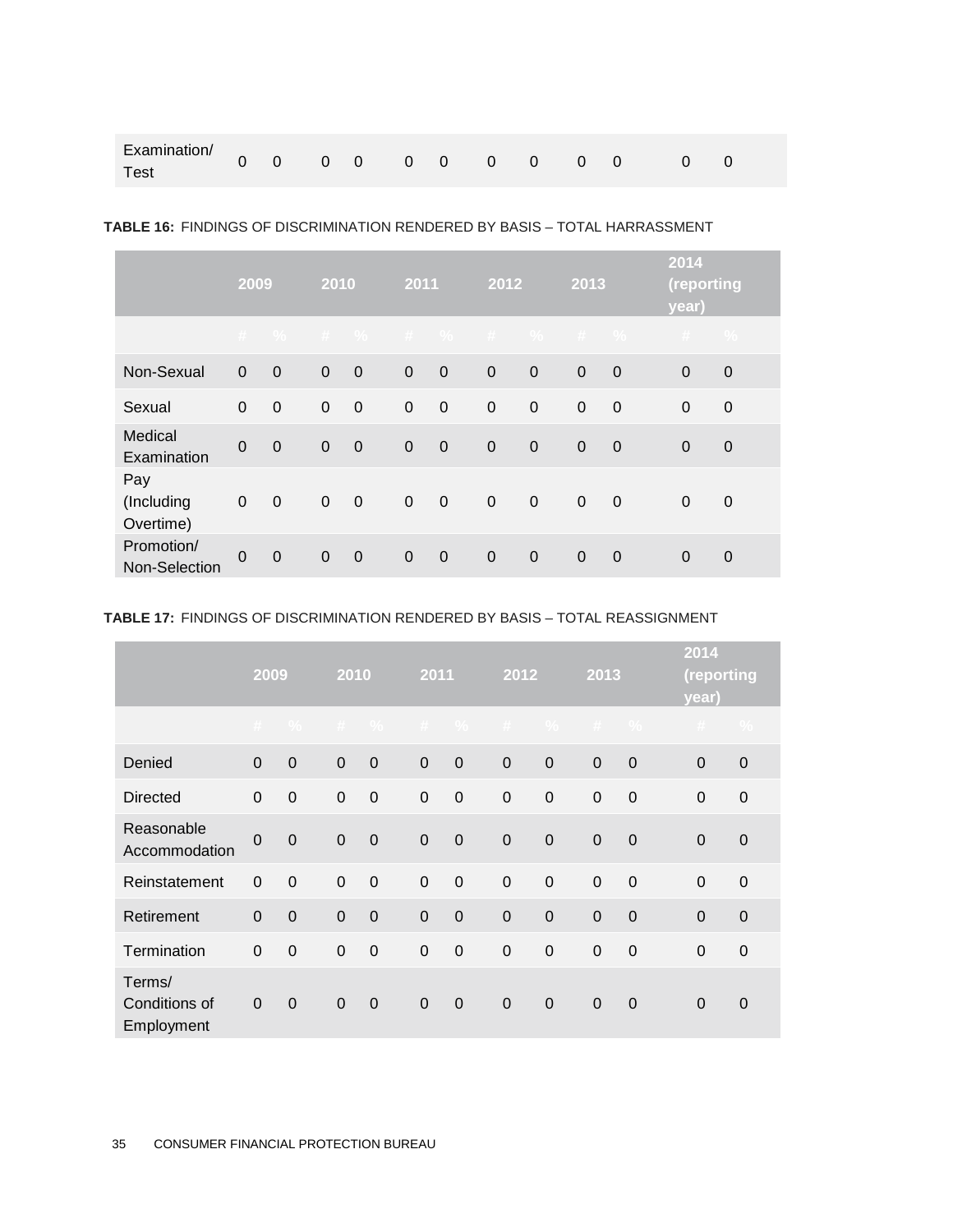| Time and<br>Attendance  | $\overline{0}$ | $\overline{0}$ | $\overline{0}$ | $\overline{0}$          | $\overline{0}$ | $\overline{0}$ | $\mathbf{0}$   | $\overline{0}$ | 0        | $\overline{0}$ | 0 | 0 |
|-------------------------|----------------|----------------|----------------|-------------------------|----------------|----------------|----------------|----------------|----------|----------------|---|---|
| Training                | 0              | $\overline{0}$ | $\overline{0}$ | $\overline{\mathbf{0}}$ | $\overline{0}$ | $\overline{0}$ | $\overline{0}$ | $\overline{0}$ | $\Omega$ | $\overline{0}$ | 0 | 0 |
| Other - User<br>Defined | $\mathbf{0}$   | 0              | $\overline{0}$ | $\overline{0}$          | $\mathbf{0}$   | $\overline{0}$ | $\mathbf{0}$   | $\overline{0}$ | $\Omega$ | $\overline{0}$ | 0 | 0 |

## Findings after hearing

#### **TABLE 18:** FINDINGS OF DISCRIMINATION RENDERED BY ISSUE

|                                  | 2009           |                  | 2010        |             | 2011        |                          | 2012           |             | $\overline{2013}$ |             | 2014<br>(reporting<br>year)                                                                                                                      |             |
|----------------------------------|----------------|------------------|-------------|-------------|-------------|--------------------------|----------------|-------------|-------------------|-------------|--------------------------------------------------------------------------------------------------------------------------------------------------|-------------|
|                                  |                |                  |             |             |             |                          |                |             |                   |             | $\begin{array}{ccccccccccccccccccccc} \# & \gamma_0 & \# & \gamma_0 & \# & \gamma_0 & \# & \gamma_0 & \# & \gamma_0 & \# & \gamma_0 \end{array}$ |             |
| <b>Findings</b><br>after hearing | $\bf{0}$       |                  | $\bf{0}$    |             | $\bf{0}$    |                          | $\bf{0}$       |             | $\bf{0}$          |             | 0                                                                                                                                                |             |
| Appointment/<br>Hire             | $\mathbf 0$    | $\mathbf 0$      | $\mathbf 0$ | $\mathbf 0$ | $\mathbf 0$ | $\overline{\phantom{0}}$ | $\mathbf 0$    | $\pmb{0}$   | $\mathsf 0$       | $\mathbf 0$ | 0                                                                                                                                                | $\mathbf 0$ |
| Assignment<br>of Duties          | $\mathbf 0$    | $\mathbf 0$      | $\mathbf 0$ | $\mathbf 0$ | $\mathbf 0$ | $\overline{0}$           | $\overline{0}$ | $\mathbf 0$ | $\mathbf 0$       | $\mathbf 0$ | $\mathbf 0$                                                                                                                                      | $\mathbf 0$ |
| Awards                           | $\Omega$       | $\boldsymbol{0}$ | $\mathbf 0$ | $\mathbf 0$ | $\mathbf 0$ | $\pmb{0}$                | $\mathbf 0$    | $\mathbf 0$ | $\mathbf 0$       | $\mathbf 0$ | $\Omega$                                                                                                                                         | $\mathbf 0$ |
| Conversion to<br>Full-time       | $\overline{0}$ | $\mathbf 0$      | $\mathbf 0$ | $\mathbf 0$ | $\mathbf 0$ | $\overline{0}$           | $\mathbf 0$    | $\mathbf 0$ | $\mathbf 0$       | $\mathbf 0$ | $\mathbf 0$                                                                                                                                      | $\mathbf 0$ |

#### **TABLE 19:** FINDINGS OF DISCRIMINATION RENDERED BY BASIS – FINDINGS AFTER HEARING DISCIPLINARY ACTION

|           | 2009 |                          | <b>2010</b>              |                          | 2011           | 2012           |                          | 2013       |     | 2014<br>(reporting<br>year) |   |  |
|-----------|------|--------------------------|--------------------------|--------------------------|----------------|----------------|--------------------------|------------|-----|-----------------------------|---|--|
|           |      |                          |                          |                          |                |                |                          |            |     | # % # % # % # % # % # % # % |   |  |
| Demotion  |      | $0 \quad 0$              | $0\quad 0\quad 0\quad 0$ |                          |                | $\sqrt{0}$     | $\overline{\phantom{0}}$ | $0\quad 0$ |     |                             | 0 |  |
| Reprimand | 0    | $\overline{\phantom{0}}$ | $0\quad 0$               | $\overline{\phantom{0}}$ | $\overline{0}$ | $\overline{0}$ | $\mathbf 0$              | 0          | - 0 |                             |   |  |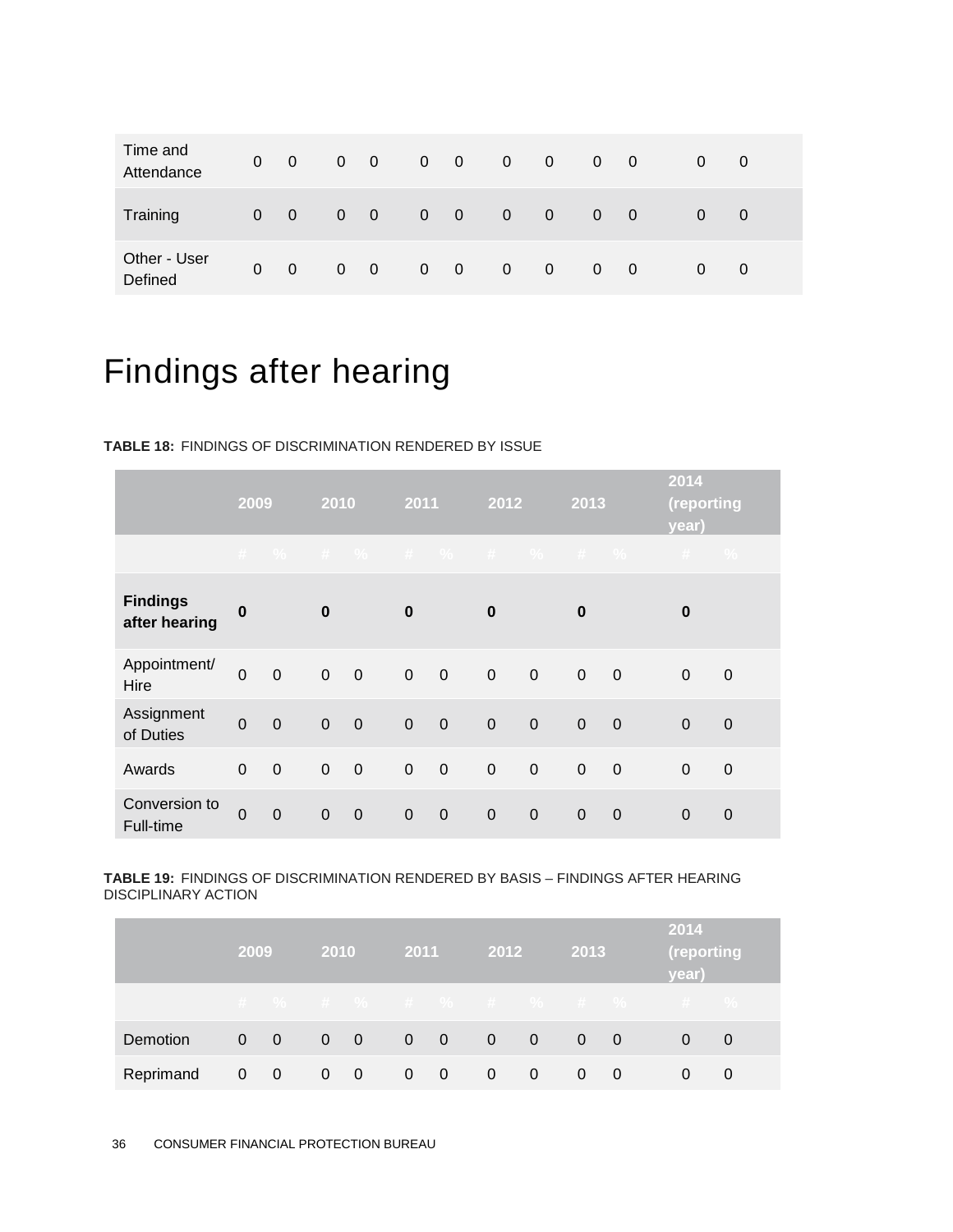| Suspension                  | 0           | $\overline{0}$ | $\mathbf 0$    | $\overline{0}$ | $\overline{0}$ | $\overline{0}$ | $\overline{0}$ | $\overline{0}$ | $\overline{0}$ | - 0            | $\Omega$ | $\overline{0}$ |
|-----------------------------|-------------|----------------|----------------|----------------|----------------|----------------|----------------|----------------|----------------|----------------|----------|----------------|
| Removal                     | 0           | $\overline{0}$ | $\mathbf{0}$   | $\overline{0}$ | $\mathbf 0$    | $\overline{0}$ | $\mathbf 0$    | $\mathbf 0$    | $\mathbf{0}$   | $\overline{0}$ | $\Omega$ | $\overline{0}$ |
| Other                       | $\Omega$    | $\overline{0}$ | $\overline{0}$ | $\mathbf 0$    | $\Omega$       | $\overline{0}$ | $\overline{0}$ | $\overline{0}$ | $\overline{0}$ | $\overline{0}$ | $\Omega$ | $\overline{0}$ |
| Duty Hours                  | 0           | $\overline{0}$ | $\mathbf{0}$   | $\overline{0}$ | $\overline{0}$ | $\overline{0}$ | $\overline{0}$ | $\mathbf 0$    | 0              | - 0            | $\Omega$ | 0              |
| Evaluation/<br>Appraisal    | $\mathbf 0$ | $\overline{0}$ | $\mathbf 0$    | $\mathbf 0$    | $\Omega$       | $\mathbf 0$    | $\overline{0}$ | $\overline{0}$ | $\overline{0}$ | - 0            | $\Omega$ | $\overline{0}$ |
| Examination/<br><b>Test</b> | $\Omega$    | $\mathbf 0$    | $\mathbf{0}$   | $\overline{0}$ | $\mathbf 0$    | $\mathbf 0$    | $\overline{0}$ | $\mathbf 0$    | $\mathbf{0}$   | - 0            | 0        | 0              |

**TABLE 20:** FINDINGS OF DISCRIMINATION RENDERED BY BASIS – FINDINGS AFTER HEARING HARRASSMENT

|                                |             | 2009        |             | 2010           |             | 2011                     | 2012        |             | 2013           |                | 2014<br>(reporting<br>year) |                |
|--------------------------------|-------------|-------------|-------------|----------------|-------------|--------------------------|-------------|-------------|----------------|----------------|-----------------------------|----------------|
|                                |             |             |             |                |             |                          |             |             |                |                | # % # % # % # % # % #       | $\frac{9}{6}$  |
| Non-Sexual                     | $\mathbf 0$ | $\mathbf 0$ | $\mathbf 0$ | $\mathbf 0$    | $\mathbf 0$ | $\overline{0}$           | $\mathbf 0$ | $\mathbf 0$ | $\mathbf 0$    | $\mathbf 0$    | $\mathbf 0$                 | $\mathbf 0$    |
| Sexual                         | $\Omega$    | $\mathbf 0$ | $\mathbf 0$ | $\mathbf 0$    | $\mathbf 0$ | $\overline{0}$           | $\mathbf 0$ | $\mathbf 0$ | $\mathbf 0$    | $\mathbf 0$    | $\mathbf 0$                 | $\mathbf 0$    |
| Medical<br>Examination         | $\Omega$    | $\mathbf 0$ | $\mathbf 0$ | $\mathbf 0$    | $\mathbf 0$ | $\overline{0}$           | $\mathbf 0$ | $\mathbf 0$ | $\overline{0}$ | $\mathbf 0$    | $\Omega$                    | $\mathbf 0$    |
| Pay<br>(Including<br>Overtime) | $\pmb{0}$   | $\mathbf 0$ | $\mathbf 0$ | $\mathbf 0$    | $\mathbf 0$ | $\overline{\phantom{0}}$ | $\mathbf 0$ | $\mathbf 0$ | $\mathbf 0$    | $\mathbf 0$    | $\Omega$                    | $\mathbf 0$    |
| Promotion/<br>Non-Selection    | $\Omega$    | $\mathbf 0$ | $\Omega$    | $\overline{0}$ | $\mathbf 0$ | $\overline{0}$           | $\mathbf 0$ | $\mathbf 0$ | $\mathbf 0$    | $\overline{0}$ | $\Omega$                    | $\overline{0}$ |

**TABLE 21:** FINDINGS OF DISCRIMINATION RENDERED BY BASIS – FINDINGS AFTER HEARING REASSIGNMENT

|                             | 2009         |                | 2010           |                          | 2011           |                         | 2012           |                | 2013           |          | 2014<br>(reporting<br>year) |   |
|-----------------------------|--------------|----------------|----------------|--------------------------|----------------|-------------------------|----------------|----------------|----------------|----------|-----------------------------|---|
|                             |              |                |                |                          |                |                         |                |                |                |          | # % # % # % # % # % # %     |   |
| Denied                      | 0            | $\Omega$       | $\overline{0}$ | $\overline{0}$           | $\overline{0}$ | $\overline{0}$          | $\overline{0}$ | $\overline{0}$ | $\overline{0}$ | - 0      | $\Omega$                    | 0 |
| <b>Directed</b>             | $\mathbf{0}$ | $\overline{0}$ | $\mathbf{0}$   | $\overline{\phantom{0}}$ | $\Omega$       | $\overline{\mathbf{0}}$ | $\mathbf 0$    | $\overline{0}$ | $\overline{0}$ | 0        | $\Omega$                    | 0 |
| Reasonable<br>Accommodation | $\mathbf{0}$ | $\overline{0}$ | $\overline{0}$ | $\overline{\phantom{0}}$ | $\overline{0}$ | $\sim 0$                | $\overline{0}$ | $\overline{0}$ | $\Omega$       | $\Omega$ | 0                           | 0 |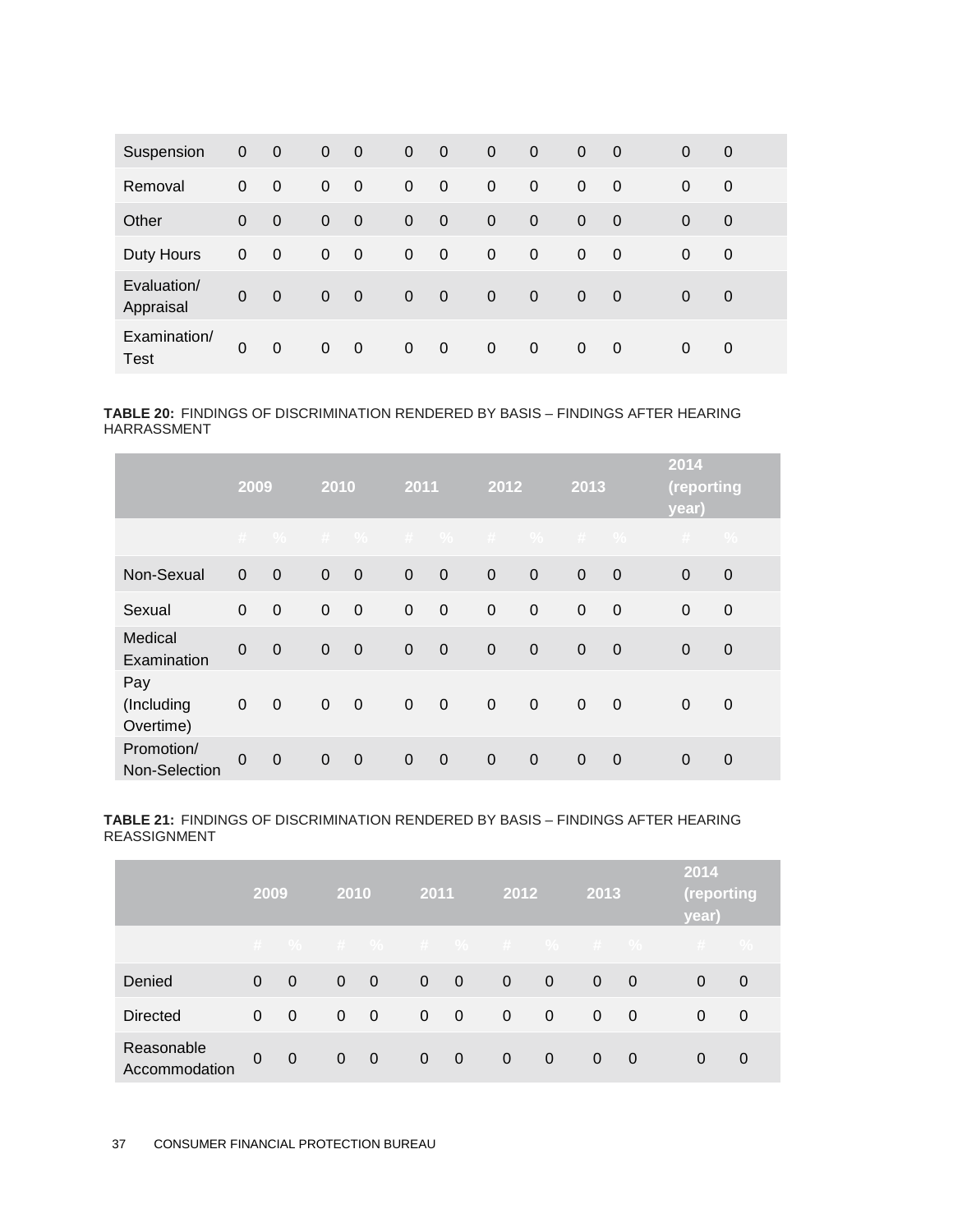| Reinstatement                         | 0              | $\mathbf 0$ | $\mathbf 0$    | $\mathbf 0$      | $\mathbf 0$ | $\mathbf 0$    | $\mathbf 0$ | $\mathbf 0$      | $\mathbf 0$    | $\mathbf 0$    | $\mathbf 0$ | 0              |
|---------------------------------------|----------------|-------------|----------------|------------------|-------------|----------------|-------------|------------------|----------------|----------------|-------------|----------------|
| Retirement                            | $\overline{0}$ | $\mathbf 0$ | $\mathbf 0$    | $\mathbf 0$      | $\mathbf 0$ | $\overline{0}$ | $\mathbf 0$ | $\mathbf 0$      | $\mathbf 0$    | $\mathbf 0$    | $\Omega$    | $\mathbf 0$    |
| Termination                           | $\mathbf 0$    | $\mathbf 0$ | $\mathbf 0$    | $\boldsymbol{0}$ | $\mathbf 0$ | $\mathbf 0$    | $\mathbf 0$ | $\mathbf 0$      | $\mathbf 0$    | $\mathbf 0$    | $\Omega$    | $\mathbf 0$    |
| Terms/<br>Conditions of<br>Employment | $\overline{0}$ | $\mathbf 0$ | $\mathbf 0$    | $\overline{0}$   | $\mathbf 0$ | $\overline{0}$ | $\mathbf 0$ | $\mathbf 0$      | $\mathbf 0$    | $\mathbf 0$    | $\mathbf 0$ | $\mathbf 0$    |
| Time and<br>Attendance                | $\mathbf 0$    | $\mathbf 0$ | $\mathbf 0$    | $\boldsymbol{0}$ | $\pmb{0}$   | $\mathbf 0$    | $\pmb{0}$   | $\boldsymbol{0}$ | $\mathbf 0$    | $\overline{0}$ | $\mathbf 0$ | $\mathbf 0$    |
| Training                              | $\overline{0}$ | $\mathbf 0$ | $\overline{0}$ | $\mathbf 0$      | $\mathbf 0$ | $\mathbf 0$    | $\mathbf 0$ | $\mathbf 0$      | $\overline{0}$ | $\overline{0}$ | $\mathbf 0$ | $\overline{0}$ |
| Other - User<br>Defined               | $\Omega$       | $\mathbf 0$ | $\mathbf 0$    | $\mathbf 0$      | $\mathbf 0$ | $\mathbf 0$    | $\mathbf 0$ | $\mathbf 0$      | $\mathbf 0$    | $\overline{0}$ | $\Omega$    | 0              |

## Findings without hearing

#### **TABLE 22:** FINDINGS OF DISCRIMINATION RENDERED BY ISSUE

|                                       | 2009           |                | 2010           |             | 2011           |                | 2012          |                | $\overline{2013}$ |                | 2014<br>(reporting<br>year) |               |
|---------------------------------------|----------------|----------------|----------------|-------------|----------------|----------------|---------------|----------------|-------------------|----------------|-----------------------------|---------------|
|                                       | $\#$           | $\frac{9}{6}$  |                |             |                |                | $#$ % $#$ % # |                | $\%$ # $\%$       |                | #                           | $\frac{0}{2}$ |
| <b>Findings</b><br>without<br>hearing | $\bf{0}$       |                | $\bf{0}$       |             | $\bf{0}$       |                | $\bf{0}$      |                | $\bf{0}$          |                | $\bf{0}$                    |               |
| Appointment/<br>Hire                  | $\mathbf 0$    | $\mathbf 0$    | $\mathbf 0$    | $\mathbf 0$ | $\mathbf 0$    | $\overline{0}$ | $\mathbf 0$   | $\overline{0}$ | $\mathbf 0$       | $\overline{0}$ | $\Omega$                    | $\mathbf 0$   |
| Assignment<br>of Duties               | $\overline{0}$ | $\overline{0}$ | $\overline{0}$ | $\mathbf 0$ | $\mathbf 0$    | $\overline{0}$ | $\mathbf 0$   | $\mathbf 0$    | $\mathbf 0$       | $\mathbf 0$    | $\overline{0}$              | $\mathbf 0$   |
| Awards                                | $\mathbf 0$    | $\mathbf 0$    | $\mathbf 0$    | $\mathbf 0$ | $\mathbf 0$    | $\mathbf 0$    | $\mathbf 0$   | $\mathbf 0$    | $\boldsymbol{0}$  | $\mathbf 0$    | $\mathbf 0$                 | $\mathbf 0$   |
| Conversion to<br>Full-time            | $\mathbf 0$    | $\overline{0}$ | $\mathbf 0$    | $\mathbf 0$ | $\overline{0}$ | $\overline{0}$ | $\mathbf 0$   | $\mathbf 0$    | $\mathbf 0$       | $\overline{0}$ | $\mathbf 0$                 | $\mathbf 0$   |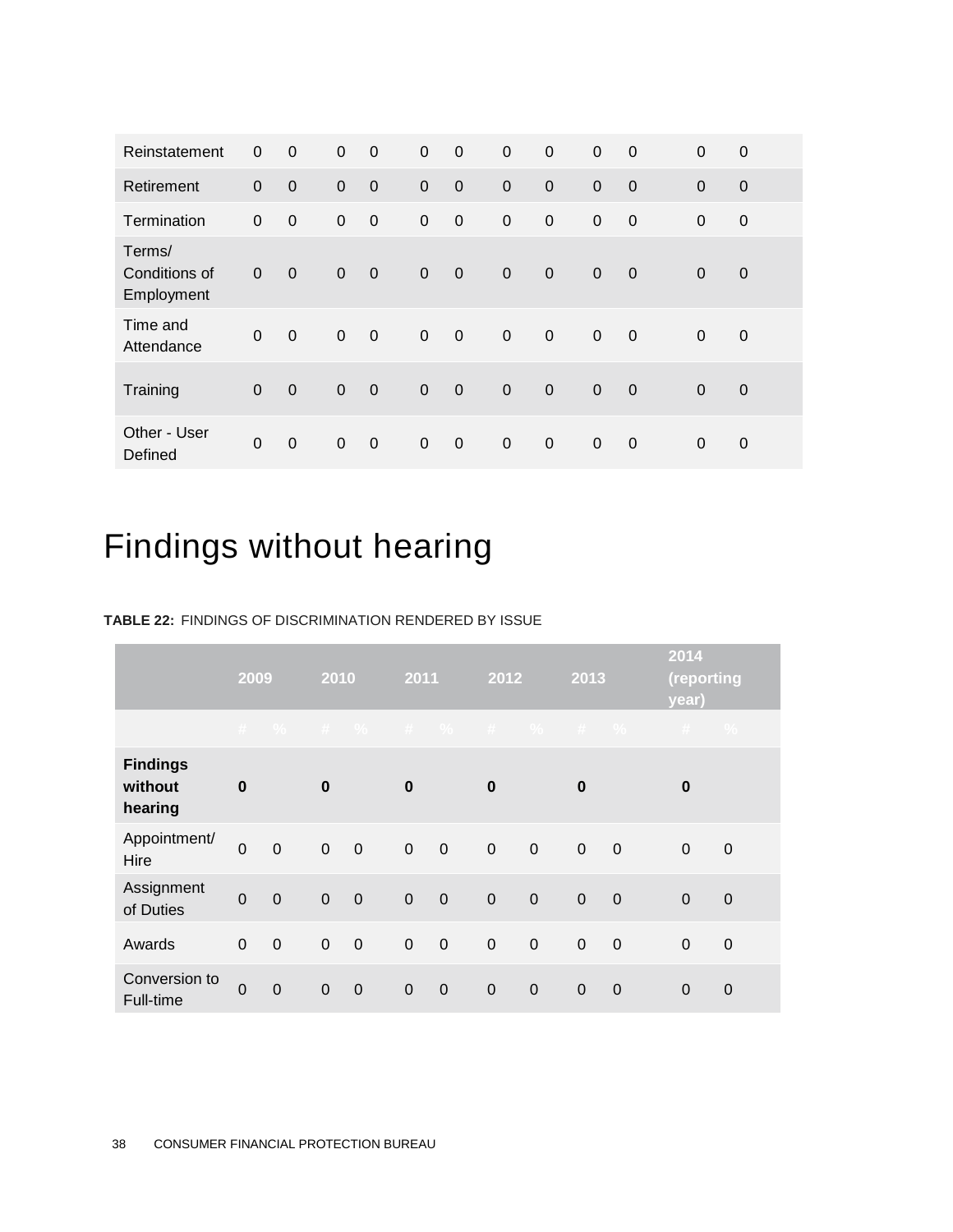|                          |                | $\overline{2009}$ |             | 2010          |              | 2011          | 2012             |                | 2013        |                  | 2014<br>(reporting<br>year) |                  |  |
|--------------------------|----------------|-------------------|-------------|---------------|--------------|---------------|------------------|----------------|-------------|------------------|-----------------------------|------------------|--|
|                          | #              | $\frac{0}{0}$     | #           | $\frac{0}{2}$ | $+$          | $\frac{0}{2}$ | $\#$             | $\frac{0}{2}$  | $\#$        | $\frac{0}{0}$    | $\#$                        | $\frac{0}{2}$    |  |
| Demotion                 | $\mathbf 0$    | $\mathbf 0$       | $\pmb{0}$   | $\mathbf 0$   | $\mathbf 0$  | $\mathbf 0$   | $\mathbf 0$      | $\mathbf 0$    | $\mathbf 0$ | $\mathbf 0$      | 0                           | $\mathbf 0$      |  |
| Reprimand                | $\mathbf 0$    | $\mathbf 0$       | $\mathbf 0$ | $\mathbf 0$   | $\mathbf 0$  | $\mathbf 0$   | $\mathbf 0$      | $\overline{0}$ | $\mathbf 0$ | $\mathbf 0$      | $\mathbf 0$                 | $\mathbf 0$      |  |
| Suspension               | $\mathbf 0$    | $\mathbf 0$       | $\mathbf 0$ | $\mathbf 0$   | $\mathbf 0$  | $\mathbf 0$   | $\overline{0}$   | $\overline{0}$ | $\mathbf 0$ | $\mathbf 0$      | $\mathbf 0$                 | $\mathbf 0$      |  |
| Removal                  | $\overline{0}$ | $\mathbf 0$       | $\mathbf 0$ | $\mathbf 0$   | $\mathbf 0$  | $\mathbf 0$   | $\mathbf 0$      | $\mathbf 0$    | $\mathbf 0$ | $\mathbf 0$      | $\mathbf 0$                 | $\mathbf 0$      |  |
| Other                    | $\overline{0}$ | $\mathbf 0$       | $\pmb{0}$   | $\mathbf 0$   | $\mathbf 0$  | $\mathbf 0$   | $\mathbf 0$      | $\overline{0}$ | $\mathbf 0$ | $\mathbf 0$      | $\mathbf 0$                 | $\mathbf 0$      |  |
| Duty Hours               | $\mathbf 0$    | $\boldsymbol{0}$  | $\pmb{0}$   | $\mathbf 0$   | $\pmb{0}$    | $\mathbf 0$   | $\boldsymbol{0}$ | $\mathbf 0$    | $\pmb{0}$   | $\boldsymbol{0}$ | $\mathsf{O}\xspace$         | $\mathbf 0$      |  |
| Evaluation/<br>Appraisal | $\mathbf 0$    | $\mathbf 0$       | $\mathbf 0$ | $\mathbf 0$   | $\mathbf 0$  | $\mathbf 0$   | $\mathbf 0$      | $\mathbf 0$    | $\mathbf 0$ | $\mathbf 0$      | 0                           | $\boldsymbol{0}$ |  |
| Examination/<br>Test     | $\overline{0}$ | $\mathbf 0$       | $\mathbf 0$ | $\mathbf 0$   | $\mathbf{0}$ | $\mathbf 0$   | $\mathbf 0$      | $\mathbf 0$    | $\mathbf 0$ | $\mathbf 0$      | 0                           | $\overline{0}$   |  |

**TABLE 23:** FINDINGS OF DISCRIMINATION RENDERED BY BASIS – FINDINGS WITHOUT HEARING DISCIPLINARY ACTION

**TABLE 24:** FINDINGS OF DISCRIMINATION RENDERED BY BASIS – FINDINGS WITHOUT HEARING HARRASSMENT

|                                | 2009        |                | 2010           |             | 2011        |                         | 2012        |             | 2013        |                | 2014<br>(reporting<br>year) |               |
|--------------------------------|-------------|----------------|----------------|-------------|-------------|-------------------------|-------------|-------------|-------------|----------------|-----------------------------|---------------|
|                                |             |                |                |             |             |                         |             |             |             |                | # % # % # % # % # % #       | $\frac{0}{0}$ |
| Non-Sexual                     | $\pmb{0}$   | $\mathbf 0$    | $\mathbf 0$    | $\mathbf 0$ | $\mathbf 0$ | $\overline{0}$          | $\mathbf 0$ | $\mathbf 0$ | $\mathbf 0$ | $\mathbf 0$    | $\mathbf 0$                 | $\mathbf 0$   |
| Sexual                         | $\Omega$    | $\mathbf 0$    | $\Omega$       | $\mathbf 0$ | $\mathbf 0$ | $\overline{0}$          | $\mathbf 0$ | $\mathbf 0$ | $\mathbf 0$ | $\mathbf 0$    | $\Omega$                    | $\mathbf 0$   |
| Medical<br>Examination         | $\mathbf 0$ | $\overline{0}$ | $\overline{0}$ | $\mathbf 0$ | $\mathbf 0$ | $\overline{0}$          | $\mathbf 0$ | $\mathbf 0$ | $\mathbf 0$ | $\overline{0}$ | $\Omega$                    | $\mathbf 0$   |
| Pay<br>(Including<br>Overtime) | $\pmb{0}$   | $\mathbf 0$    | $\mathbf 0$    | $\mathbf 0$ | $\mathbf 0$ | $\overline{\mathbf{0}}$ | $\mathbf 0$ | $\mathbf 0$ | $\mathbf 0$ | $\mathbf 0$    | $\Omega$                    | $\mathbf 0$   |
| Promotion/<br>Non-Selection    | $\mathbf 0$ | $\overline{0}$ | $\Omega$       | $\mathbf 0$ | $\mathbf 0$ | $\mathbf 0$             | $\mathbf 0$ | $\mathbf 0$ | $\mathbf 0$ | $\mathbf 0$    | $\Omega$                    | $\Omega$      |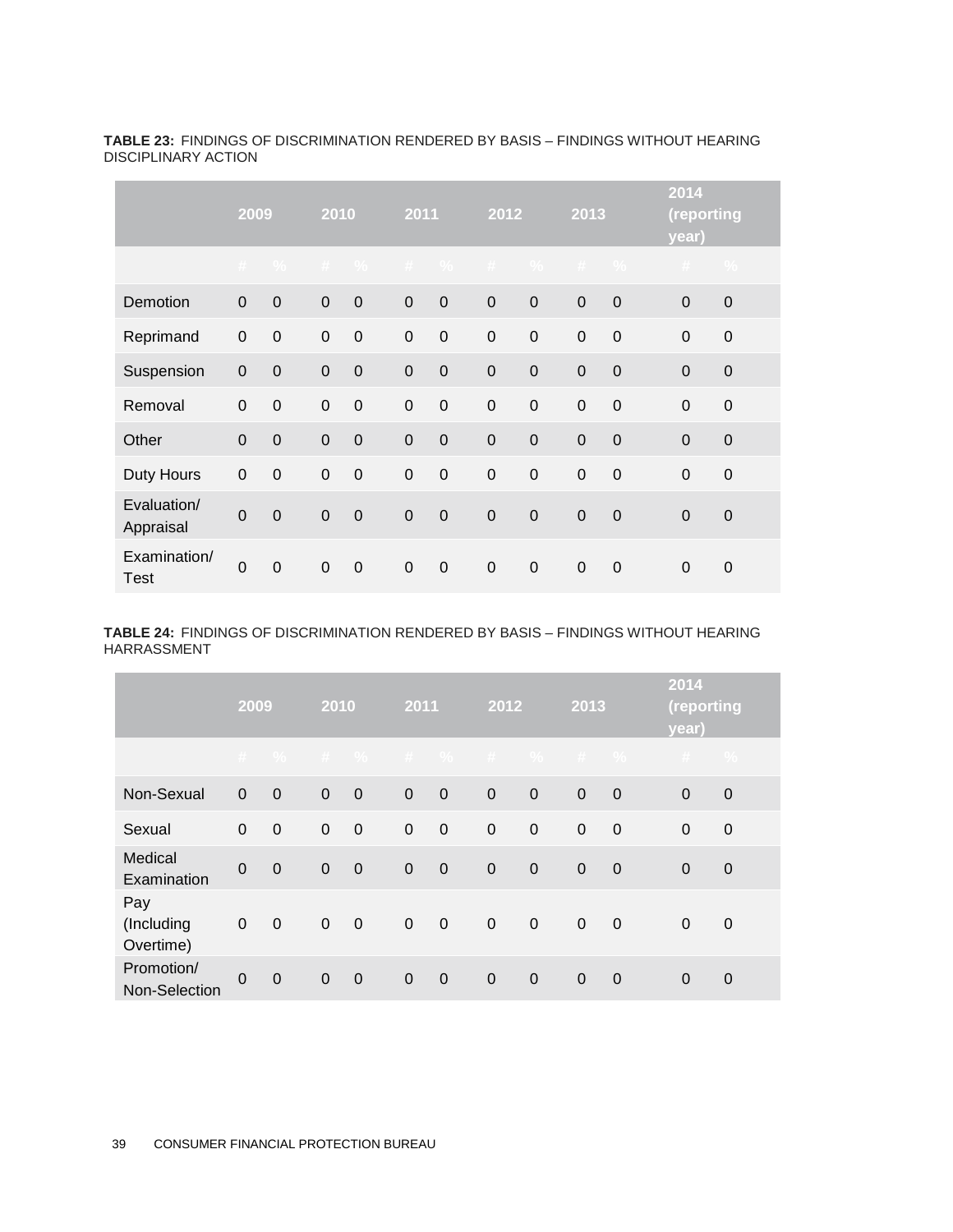|                                       | 2009           |               | 2010           |                | 2011           |                | 2012           |                | 2013             |                | 2014<br>(reporting<br>year) |                     |
|---------------------------------------|----------------|---------------|----------------|----------------|----------------|----------------|----------------|----------------|------------------|----------------|-----------------------------|---------------------|
|                                       | $\#$           | $\frac{0}{2}$ | $\#$           | $\frac{0}{2}$  | #              | $\%$           | #              | $\frac{0}{0}$  | #                | $\%$           | #                           | $\%$                |
| Denied                                | 0              | $\mathbf 0$   | $\mathbf 0$    | $\mathbf 0$    | $\mathbf 0$    | $\mathbf 0$    | $\mathbf 0$    | $\mathbf 0$    | $\mathbf 0$      | $\overline{0}$ | 0                           | $\mathbf 0$         |
| <b>Directed</b>                       | $\mathbf 0$    | $\mathbf 0$   | $\mathbf 0$    | $\mathbf 0$    | $\overline{0}$ | $\overline{0}$ | $\mathbf 0$    | $\mathbf 0$    | $\mathbf 0$      | $\mathbf 0$    | 0                           | $\mathbf 0$         |
| Reasonable<br>Accommodation           | $\mathbf 0$    | $\mathbf 0$   | $\mathbf 0$    | $\overline{0}$ | $\overline{0}$ | $\mathbf 0$    | $\mathbf 0$    | $\mathbf 0$    | $\mathbf 0$      | $\overline{0}$ | 0                           | $\mathsf{O}\xspace$ |
| Reinstatement                         | $\mathbf 0$    | $\mathbf 0$   | $\mathbf 0$    | $\overline{0}$ | $\mathbf 0$    | $\mathbf 0$    | $\mathbf 0$    | $\mathbf 0$    | $\mathbf 0$      | $\mathbf 0$    | $\mathbf 0$                 | $\mathbf 0$         |
| Retirement                            | $\mathbf 0$    | $\mathbf 0$   | $\overline{0}$ | $\overline{0}$ | $\mathbf 0$    | $\overline{0}$ | $\mathbf 0$    | $\mathbf 0$    | $\mathbf 0$      | $\overline{0}$ | $\Omega$                    | $\mathbf 0$         |
| Termination                           | $\mathbf 0$    | $\mathbf 0$   | $\mathbf 0$    | $\mathbf 0$    | $\mathbf 0$    | $\mathbf 0$    | $\mathbf 0$    | $\mathbf 0$    | $\mathbf 0$      | $\overline{0}$ | 0                           | $\mathbf 0$         |
| Terms/<br>Conditions of<br>Employment | $\mathbf 0$    | $\mathbf 0$   | $\overline{0}$ | $\overline{0}$ | $\overline{0}$ | $\mathbf 0$    | $\mathbf 0$    | $\mathbf 0$    | $\mathbf 0$      | $\mathbf 0$    | $\overline{0}$              | $\mathbf 0$         |
| Time and<br>Attendance                | $\mathbf 0$    | $\mathbf 0$   | $\overline{0}$ | $\mathbf 0$    | $\mathbf 0$    | $\mathbf 0$    | $\mathbf 0$    | $\mathbf 0$    | $\mathbf 0$      | $\overline{0}$ | $\overline{0}$              | $\mathbf 0$         |
| Training                              | $\overline{0}$ | $\mathbf 0$   | $\overline{0}$ | $\overline{0}$ | $\overline{0}$ | $\overline{0}$ | $\overline{0}$ | $\overline{0}$ | $\boldsymbol{0}$ | $\overline{0}$ | 0                           | $\mathbf 0$         |
| Other - User<br>Defined               | $\mathbf 0$    | $\mathbf 0$   | $\mathbf 0$    | $\mathbf 0$    | $\mathbf 0$    | $\mathbf 0$    | $\mathbf 0$    | $\mathbf 0$    | $\pmb{0}$        | $\mathbf 0$    | $\mathbf 0$                 | $\mathbf 0$         |

**TABLE 25:** FINDINGS OF DISCRIMINATION RENDERED BY BASIS – FINDINGS WITHOUT HEARING REASSIGNMENT

#### **TABLE 26:** PENDING COMPLAINTS FILED IN PREVIOUS FISCAL YEARS BY STATUS

|                                               | 2009 | 2010     | 2011 2012    |   | 2013 | 2014<br>(reporting<br>vear) |
|-----------------------------------------------|------|----------|--------------|---|------|-----------------------------|
| Total complaints from<br>previous Fiscal Year | 0    | $\Omega$ | 0            | 4 | 3    |                             |
| <b>Total Complainants</b>                     |      | O        | $\mathbf{O}$ |   | 3    |                             |